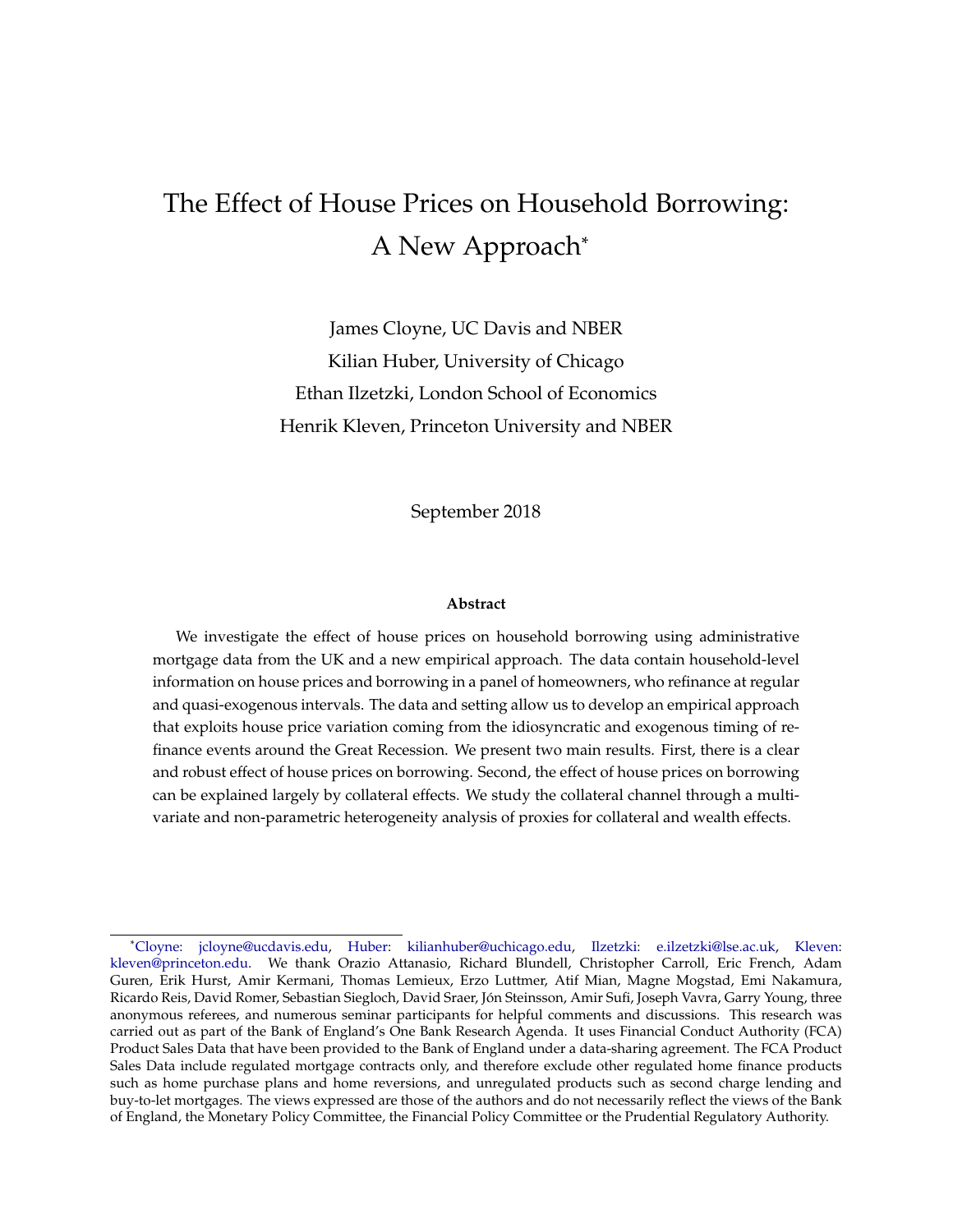## **1 Introduction**

It is a well-known fact that house prices are strongly correlated with household borrowing and consumption over the business cycle. These comovements have existed for a long time and were especially strong around the Great Recession. We illustrate this in Appendix Figure [A.I,](#page-47-0) which shows the evolution of house price growth, consumption growth, and mortgage debt growth in the United States and the United Kingdom over the last four decades. Motivated by such macro patterns, a leading narrative about the Great Recession argues that house price swings drive borrowing and consumption (for example [Mian & Sufi](#page-30-0) [2011,](#page-30-0) [2014;](#page-30-1) [Mian](#page-31-0) *et al.* [2013;](#page-31-0) [Kaplan](#page-30-2) *et al.* [2017\)](#page-30-2). In this paper we revisit this question using a new approach, providing evidence both on the effect of house prices on borrowing and on the underlying mechanisms driving the effect.

This is an area where causal identification is particularly difficult, because house price variation is endogenous and compelling quasi-experiments are difficult to find. The time series evidence in Figure [A.I](#page-47-0) does not have a causal interpretation, a point emphasized by [Campbell & Cocco](#page-28-0) [\(2007\)](#page-28-0) and [Attanasio](#page-27-0) *et al.* [\(2009,](#page-27-0) [2011\)](#page-28-1). Much of the recent literature instead uses variation in house price growth across geographical areas, which raises concerns about confounding regional shocks (such as shocks to local income expectations) that drive both house prices and the outcome of interest. This requires the use of an instrument for regional house price growth, but compelling instruments are difficult to find. $<sup>1</sup>$  $<sup>1</sup>$  $<sup>1</sup>$ </sup>

Motivated by these challenges, we consider a different setting and a different approach to study the effect of house prices on borrowing. We examine the borrowing decisions of home refinancers using administrative data on the universe of mortgage contracts in the United Kingdom from 2005-2015. Our data and setting offer three main advantages. First, the dataset has information on *individual* house prices from mortgage appraisals by lenders. We present evidence showing that, in the United Kingdom, mortgage appraisals provide unbiased measures of actual house prices. Second, the data has a *panel dimension* as many homeowners refinance several times during the 11-year window we consider. This results from the fact that refinancing is a frequent phenomenon

<span id="page-1-0"></span> $1$ Much recent work instruments regional house price growth using a topography-based measure of housing supply elasticities, namely proximity to mountains and oceans that restrict supply (as constructed by [Saiz](#page-31-1) [2010\)](#page-31-1). The idea is that regional housing markets are exposed differently to demand shocks because of their topography. A debate about this instrument highlights potential issues with the exclusion restriction and defiers (see for example [Davidoff](#page-29-0) [2013,](#page-29-0) [2016\)](#page-29-1).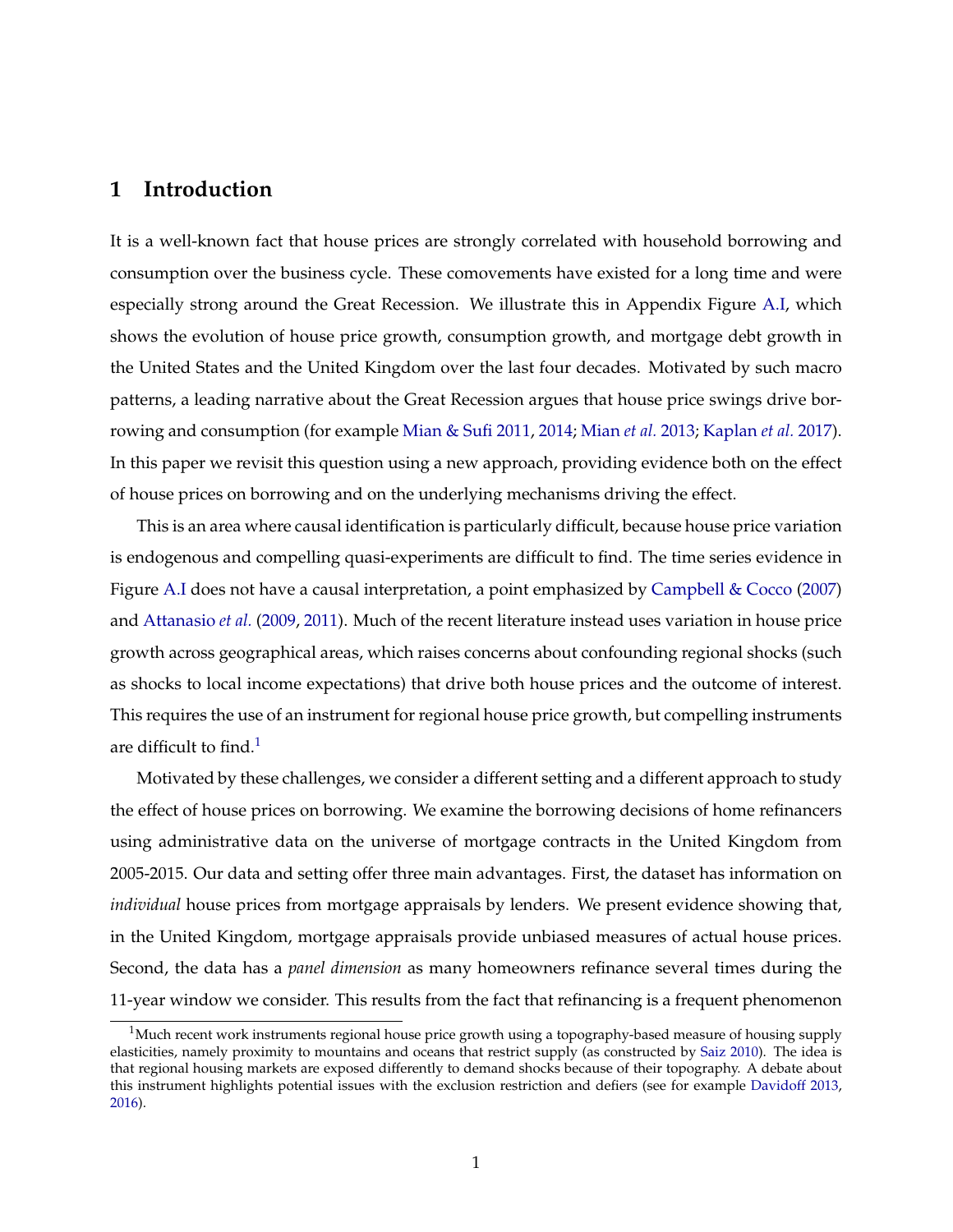<span id="page-2-2"></span>in the United Kingdom, because long-term fixed interest mortgages are not available (see Best *[et al.](#page-28-2)* [2018\)](#page-28-2). The panel dimension of the data allows us to control for a rich set of fixed effects that deal with the standard confounders discussed in the literature. For example, confounding regional shocks will not be a threat to identification here as we control for county-by-time fixed effects.

Third and finally, the *institutional setting* helps with identification. Most mortgage products in the United Kingdom come with a relatively low interest rate for a short time period, typically 2-5 years, followed by a much higher reset rate. This creates a strong incentive to refinance around the onset of the reset rate, and we show that most homeowners do in fact refinance around this time. This implies that the timing of refinance is determined by past contract choices, namely the dura-tion of the initial low interest rate in the last contract.<sup>[2](#page-2-0)</sup> These mortgage institutions, combined with the large house price swings over the period we consider, create a potential quasi-experiment. Refinancers face very different house price shocks depending on whether they refinance before, during, or after the housing crisis, and this timing is determined largely by a mortgage contract choice made in the past. Loosely worded, we use the Great Recession interacted with pre-determined, idiosyncratic contract choices as a quasi-experiment for house prices.

We present two main sets of results. The first set of results concerns the impact of house prices on homeowner borrowing. While such borrowing effects are interesting in their own right (see e.g., [Mian & Sufi](#page-30-0) [2011\)](#page-30-0), they are also indicative of the potential consumption effects of house prices and they relate to the same underlying mechanisms. We find clear evidence that house price appreciation induces homeowners to increase borrowing by extracting equity from their home. The elasticity of borrowing with respect to house prices lies between 0.2-0.3 and is robust across a range of specifications. We use both fixed effects and instrumental variables (IV) regressions. In our preferred specifications, the elasticity is identified from within-individual variation in house price growth. This variation comes from homeowners who refinance at least twice and experience different house price shocks due to how their (pre-determined, quasi-exogenous) refinance timing interacts with the housing cycle. Unlike previous studies, many of our results are based on non-parametric, graphical analyses in which we do not impose any *a priori* assumptions on functional form. A new finding from this approach is that the borrowing elasticity is constant across the distribution of house price changes. $3$ 

<span id="page-2-0"></span> $2$ This quasi-exogeneity of refinancing stands in contrast to the U.S. setting where the decision to refinance is endogenous to factors such as income shocks, liquidity needs, and the market interest rate (see [Hurst & Stafford](#page-30-3) [2004\)](#page-30-3).

<span id="page-2-1"></span> $3$ The finding of an isoelastic relationship motivates our focus on log-log specifications through most of the paper, because the log-log coefficient is a direct estimate of the elasticity (in robustness checks, we also report estimates of the marginal propensity to borrow). Reporting the elasticity also eases comparisons to the part of the literature that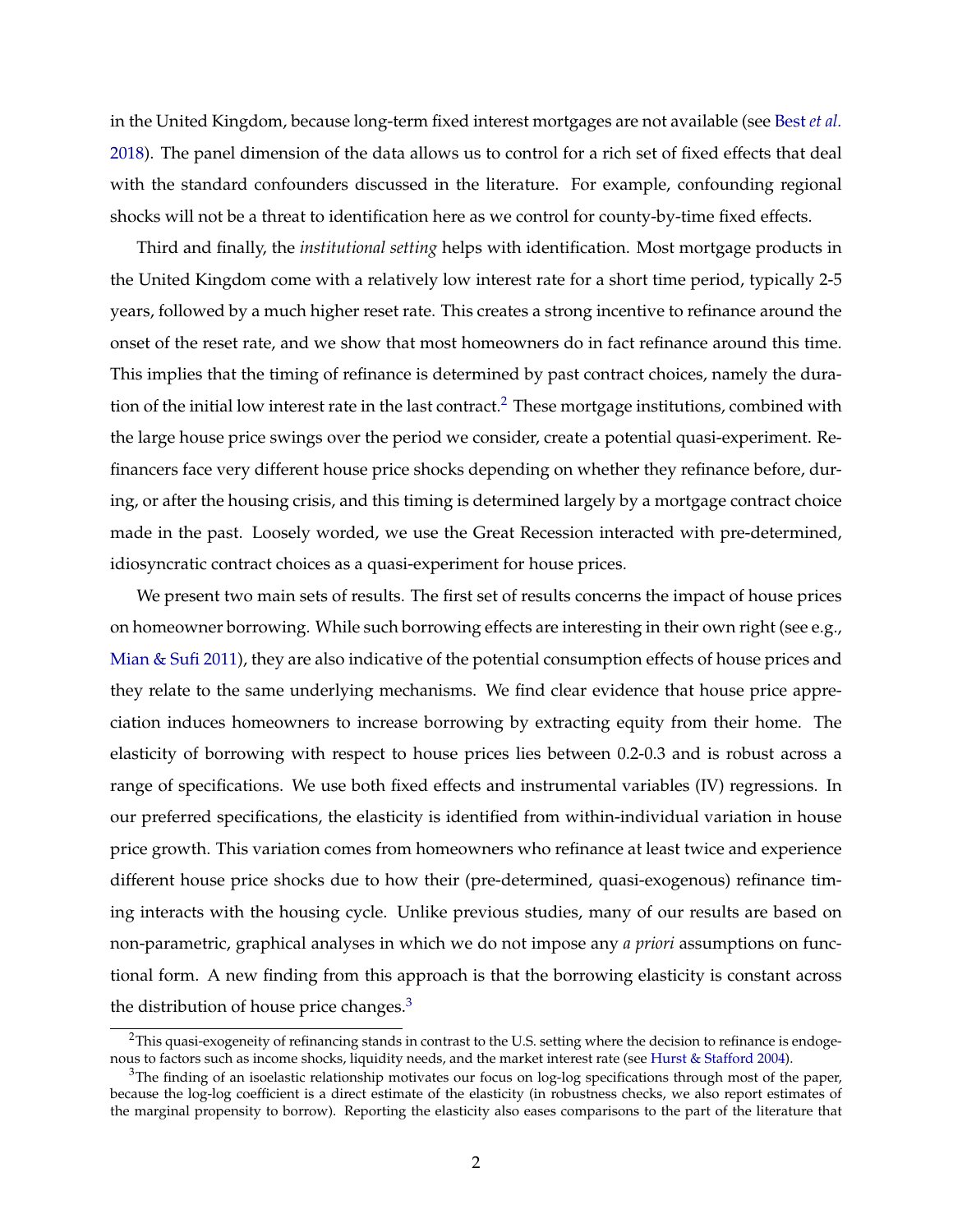<span id="page-3-2"></span>The second set of results concerns patterns of heterogeneity and mechanisms. The two main reasons why house prices may affect borrowing are wealth effects and collateral effects (see for example [Sinai & Souleles](#page-31-2) [2005;](#page-31-2) [Berger](#page-28-3) *et al.* [2018\)](#page-28-3).<sup>[4](#page-3-0)</sup> All else equal, the wealth effect should be larger for older homeowners who have short horizons and are therefore in a position to cash in on their housing wealth, while the collateral effect should be larger for more leveraged homeowners. The existing literature has tried to distinguish between different mechanisms by studying such patterns of heterogeneity [\(Campbell & Cocco](#page-28-0) [2007;](#page-28-0) [Attanasio](#page-27-0) *et al.* [2009,](#page-27-0) [2011\)](#page-28-1). A challenge for such exercises, however, is that different dimensions of heterogeneity are highly correlated. For example, older homeowners have shorter horizons and more asset risk, but are also less levered, and so it is not clear if the age profile is picking up wealth or collateral effects.

We resolve this issue through a multivariate and non-parametric analysis of heterogeneity in the elasticity of borrowing with respect to house prices. We consider four dimensions simultaneously: loan-to-value (LTV), age, income, and income growth. Our approach shows how the borrowing elasticity varies across bins of a given dimension, while simultaneously allowing for differences in the elasticity across bins of the other three dimensions. The striking finding from this analysis is that there is essentially no heterogeneity in any dimension except one — loan-tovalue — but this dimension is strong. More levered households are more responsive to house prices, with borrowing elasticities around 0.6 at loan-to-value ratios above 85%. By contrast, the age profile is completely flat after controlling non-parametrically for the other dimensions. The strong relationship between borrowing elasticities and LTV is consistent with evidence on subprime borrowing in the United States [\(Mian & Sufi,](#page-30-4) [2009,](#page-30-4) [2011\)](#page-30-0), and it indicates that the collateral channel is the main mechanism behind house price effects.

The U.K. mortgage market offers an additional way of investigating the collateral channel, arising from the presence of *observable* credit constraints that depend on collateral. Specifically, the U.K. mortgage interest rate schedule features numerous discrete jumps (notches) at critical LTV thresholds.<sup>[5](#page-3-1)</sup> We argue that these notches are 'soft' collateral constraints, because they represent discrete increases in the cost of borrowing due to a lack of collateral (i.e. due to a high LTV ratio).

estimates the elasticity of total borrowing, as opposed to only mortgage borrowing, because there is no mechanical reason why these elasticities should differ. A possible economic reason for the elasticities to differ is that mortgage debt is generally cheaper than other forms of consumer debt, in which case households may shift debt onto their mortgage following a house price increase. Such shifting would lead our elasticity of mortgage borrowing to *overestimate* the elasticity of total borrowing.

<span id="page-3-0"></span> $4A$  third possible reason is the presence of substitution effects on housing consumption, but this channel is shut down here as we consider refinancers who stay in their existing houses.

<span id="page-3-1"></span><sup>&</sup>lt;sup>5</sup>Best *[et al.](#page-28-2)* [\(2018\)](#page-28-2) describe and analyze these notches in the United Kingdom, while [DeFusco & Paciorek](#page-29-2) [\(2017\)](#page-29-2) investigate a notch in the U.S. mortgage interest rate schedule.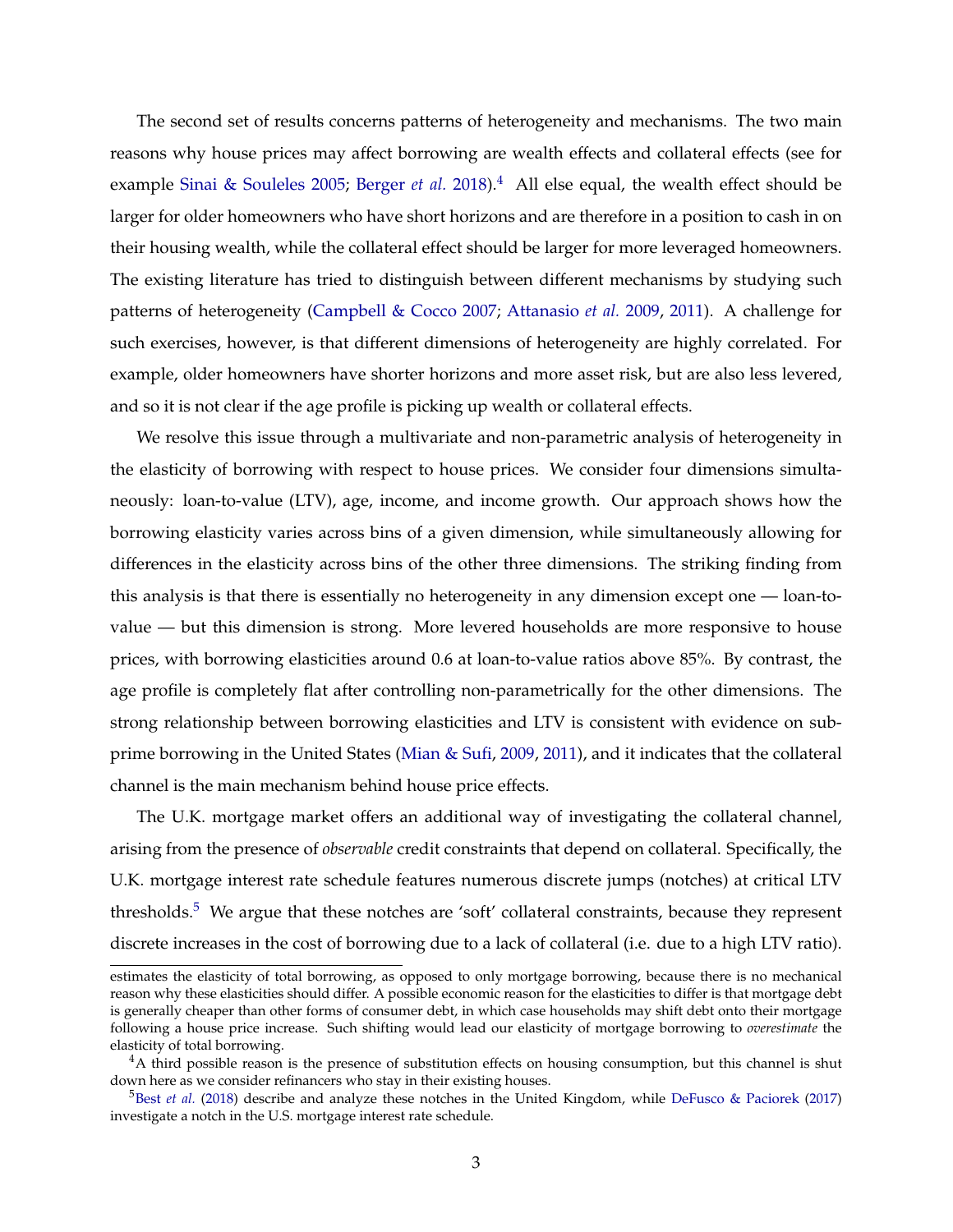<span id="page-4-0"></span>The only difference between soft borrowing constraints and the hard borrowing constraints familiar from theoretical models is the size of the notch: A hard borrowing constraint is one where the borrowing cost jumps to infinity at a threshold.

For some households, house price growth raised their collateral sufficiently to move them past a lower notch, and thereby reduced their cost of borrowing. For other households, the same change in their house price did not move them past a lower notch, because their initial LTV was located further from a notch. Hence, the U.K. setting allows us to identify exactly those households, for whom house price growth raised their available collateral in a way that relaxed their cost of borrowing. We find that the borrowing elasticity depends critically on whether the underlying price variation relaxed collateral constraints (by pulling homeowners down to lower notches), reinforced collateral constraints (by pushing homeowners up to higher notches), or left collateral constraints unchanged. In particular, the elasticity is high (around 0.5) among homeowners whose collateral constraint was relaxed by house price growth, and it is zero among those whose collateral constraint was reinforced. Taken together, the heterogeneity analyses using LTV and notches provide evidence that collateral-based changes in the cost of credit play an important role in driving the borrowing response to house price growth.

Given that much of the recent literature focuses on the United States, it is natural to ask if our results are transportable to the U.S. setting. Three points are worth highlighting. First, our empirical design — relying on within-individual variation — identifies micro elasticities rather than macro elasticities. This implies that the various reasons why macro elasticities can vary across economies (such as the underlying source of the house price shock as highlighted by [Kaplan](#page-30-2) *et al.* [2017\)](#page-30-2) are not relevant for assessing external validity in our setting. Second, the majority of the U.S. literature uses cross-regional variation in house prices. Regional effects may differ from our micro elasticities due to local general equilibrium effects, which may amplify or moderate the responses of individual households. Third, institutional differences between the United States and the United Kingdom may lead to differences in the true elasticity of borrowing with respect to house price growth. For example, the elasticity may differ because the fixed costs of equity extraction are higher in the United States. Importantly, however, our empirical approach allows us to accurately capture the entire household mortgage borrowing response to house price changes in the United Kingdom.

The paper is organized as follows. Section [2](#page-5-0) reviews the related literature, Section [3](#page-7-0) describes the institutional setting and data, Section [4](#page-12-0) analyzes the sources of house price variation used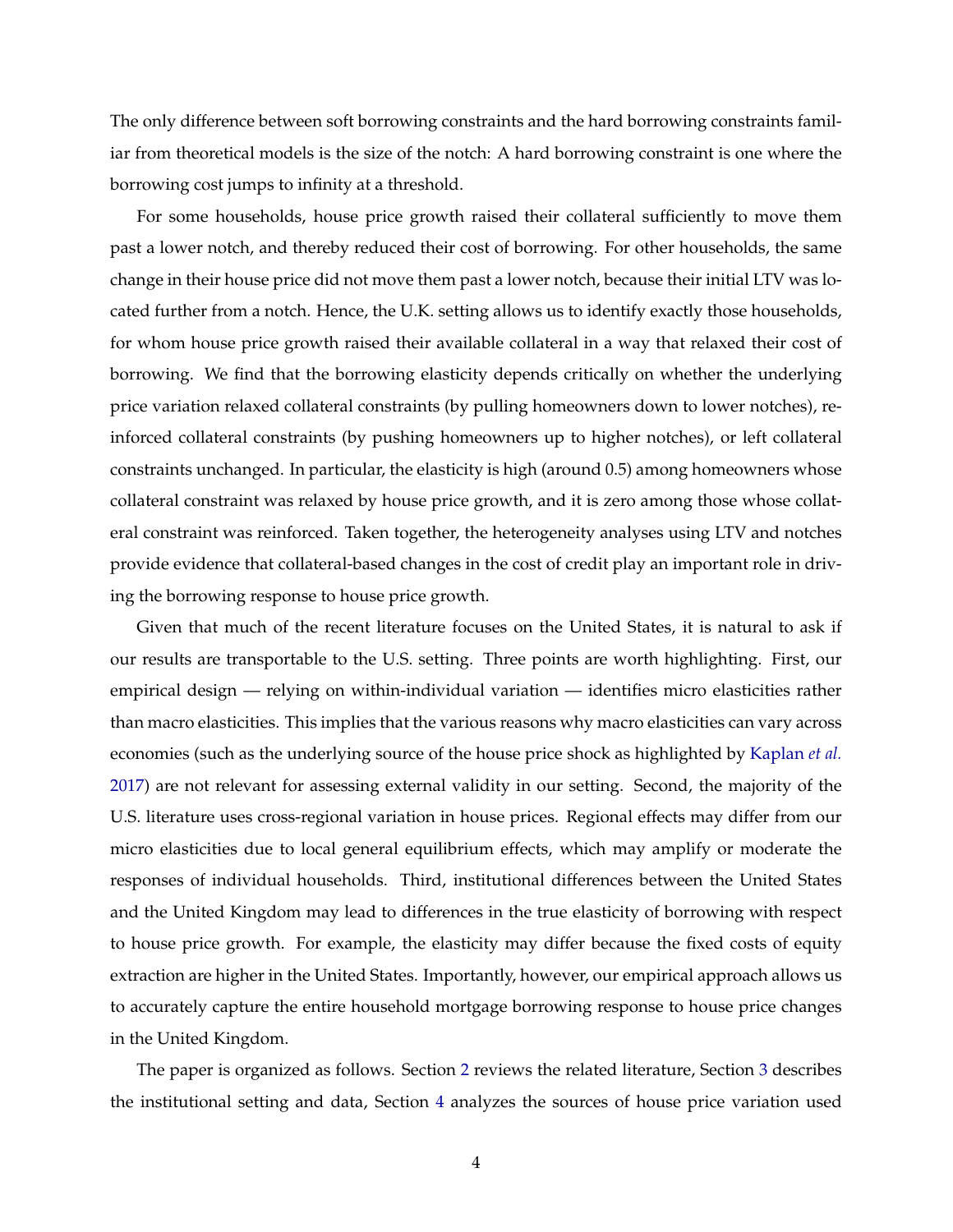<span id="page-5-1"></span>for identification, Section [5](#page-15-0) presents results on the effect of house prices on borrowing, Section [6](#page-20-0) presents results on heterogeneity and mechanisms, and Section [7](#page-26-0) concludes.

## <span id="page-5-0"></span>**2 Literature Review**

Important contributions by [Mian & Sufi](#page-30-0) [\(2011\)](#page-30-0) and [Mian](#page-31-0) *et al.* [\(2013\)](#page-31-0) have shaped the recent debate about the effect of house prices on household debt and consumption. Their findings suggest that house price booms and busts were key determinants of U.S. economic growth before and during the Great Recession. To estimate the effect of house prices, [Mian & Sufi](#page-30-0) [\(2011\)](#page-30-0) and [Mian](#page-31-0) *et al.* [\(2013\)](#page-31-0) rely on regional house price variation and use housing supply constraints due to topography (from [Saiz](#page-31-1) [2010\)](#page-31-1) to build an IV strategy. [Kaplan](#page-30-2) *et al.* [\(2017\)](#page-30-2), [Aladangady](#page-27-1) [\(2017\)](#page-27-1), and [Stroebel & Vavra](#page-31-3) [\(2018\)](#page-31-3) use similar IV strategies to study the impact of house prices. Other papers that use regional variation include [Campbell & Cocco](#page-28-0) [\(2007\)](#page-28-0), [Attanasio](#page-27-0) *et al.* [\(2009\)](#page-27-0), [Disney](#page-29-3) *et al.* [\(2010b\)](#page-29-3), [Gan](#page-29-4) [\(2010\)](#page-29-4), [Case](#page-28-4) *et al.* [\(2013\)](#page-28-4), and [Bhutta & Keys](#page-28-5) [\(2016\)](#page-28-5). Studies by [Muellbauer & Murphy](#page-31-4) [\(1990\)](#page-31-4) and [Carroll](#page-28-6) *[et al.](#page-28-6)* [\(2011\)](#page-28-6), on the other hand, rely on pure time-series variation to estimate the effect of house price growth on borrowing and consumption. Finally, studies by [Bostic](#page-28-7) *et al.* [\(2009\)](#page-28-7), [Disney](#page-29-5) *et al.* [\(2010a\)](#page-29-5), [Disney & Gathergood](#page-29-6) [\(2011\)](#page-29-6), and [Cooper](#page-29-7) [\(2013\)](#page-29-7) use individual, self-reported house price assessments to estimate the effect of house prices on borrowing and consumption.

Table [1](#page-43-0) summarizes existing estimates of how house prices affect borrowing and consumption. The estimates fall in a relatively wide range. A challenge to interpreting the existing results is the possible bias from confounding shocks that are correlated with house price variation across time, regions, and individuals. A number of papers highlight this identification challenge. [Attanasio](#page-28-1) *[et al.](#page-28-1)* [\(2011\)](#page-28-1) argue that macroeconomic shocks and expectations explain the correlation between house prices and borrowing. [Hurst & Stafford](#page-30-3) [\(2004\)](#page-30-3) show that the timing of refinancing is endogenous to household liquidity shocks. [Agarwal](#page-27-2) [\(2007\)](#page-27-2) finds that households who overestimate their house price are more likely to extract equity and to default on loans. [Davidoff](#page-29-0) [\(2013,](#page-29-0) [2016\)](#page-29-1) points out that topography-based instruments are based on a strong exclusion restriction in the U.S. context, because they largely capture variation between the coasts (such as San Francisco, Los Angeles, and New York City) and the interior (such as Wichita, Dayton, and Tulsa).

Motivated by these concerns, we develop an approach that relies on idiosyncratic variation in the timing of refinance events driven by pre-determined mortgage contract durations. Our use of contract durations to form an IV strategy is similar in spirit to the pioneering study by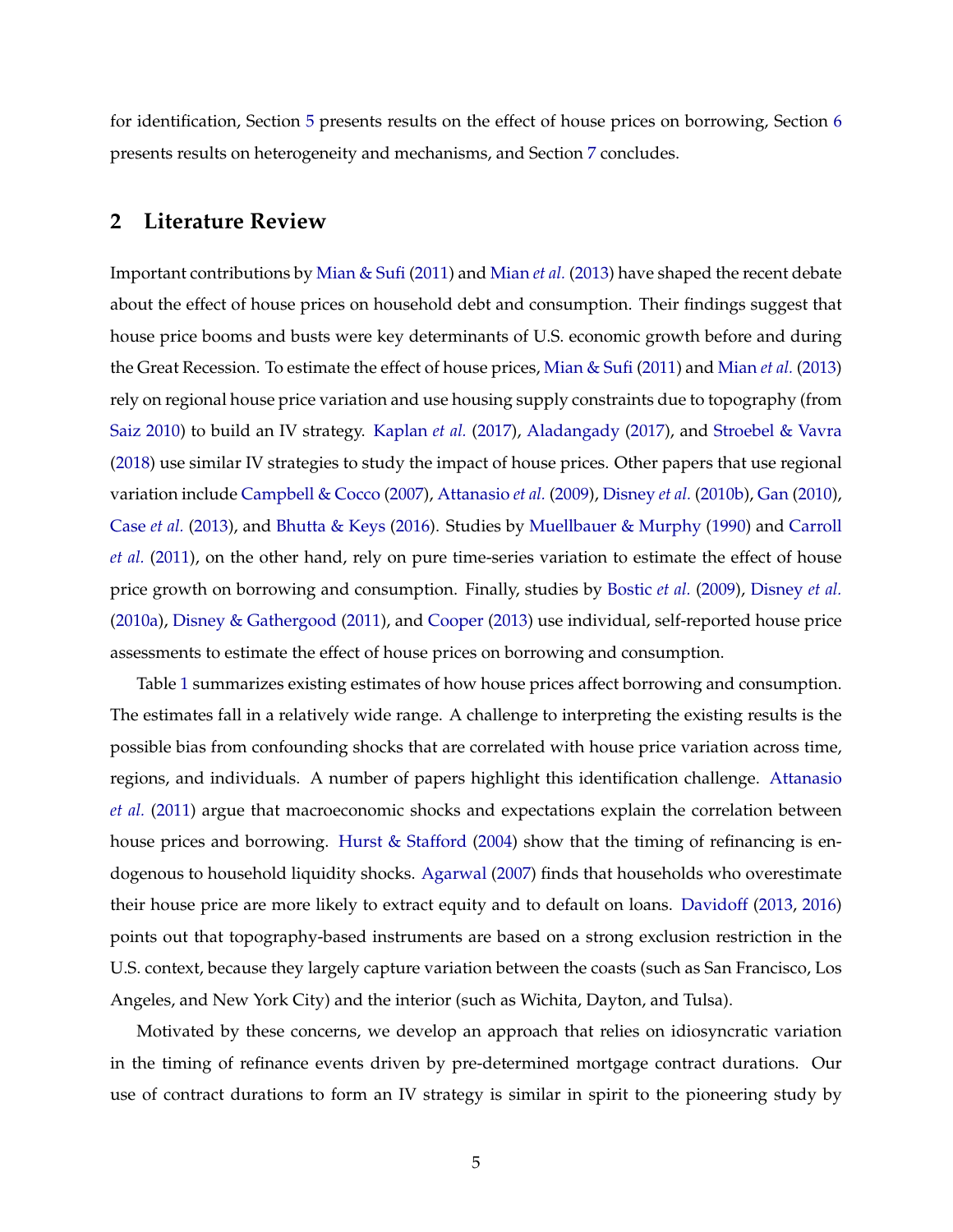<span id="page-6-1"></span>[Card](#page-28-8) [\(1990\)](#page-28-8), who used variation in the duration of Canadian union wage contracts to identify unexpected changes in real wages. Also related, [Di Maggio](#page-29-8) *et al.* [\(2017\)](#page-29-8) analyze mortgage contracts that adjust the interest rate after a pre-determined duration, but their research question (the impact of interest rates rather than house prices) and empirical strategy is different from ours.

An additional contribution of our paper is that we make no *a priori* assumptions about the functional form between house prices and borrowing. Using our rich data and non-parametric graphs, we show that the relationship is roughly isoelastic. Our non-parametric and multivariate heterogeneity analysis is also new to the literature and informs an unresolved debate. Previous studies have found a negative age profile of wealth effects, which is inconsistent with standard life-cycle models [\(Attanasio & Weber](#page-27-3) [1994;](#page-27-3) [Attanasio](#page-27-0) *et al.* [2009,](#page-27-0) [2011;](#page-28-1) [Mian & Sufi](#page-30-0) [2011;](#page-30-0) [Bhutta](#page-28-5) [& Keys](#page-28-5) [2016;](#page-28-5) [Berger](#page-28-3) *et al.* [2018\)](#page-28-3). We show that the negative age profile reflects the confounding effects of collateral and that the true age profile is flat.

Finally, our paper highlights the importance of collateral constraints in driving the effect of house prices on borrowing. A number of the papers listed in Table [1](#page-43-0) report that more leveraged households respond to house price growth more strongly. We add to these findings with our multivariate heterogeneity analysis, which shows the effects of leverage are not driven by other dimensions of heterogeneity correlated with leverage. A related literature analyzes the effect of relaxed access to housing collateral on borrowing [\(Leth-Petersen](#page-30-5) [2010;](#page-30-5) [DeFusco](#page-29-9) [2018\)](#page-29-9), retail sales [\(Abdallah & Lastrapes](#page-27-4) [2012\)](#page-27-4), consumption [\(Agarwal & Qian](#page-27-5) [2017\)](#page-27-5), and entrepreneurship [\(Jensen](#page-30-6) *[et al.](#page-30-6)* [2014\)](#page-30-6).<sup>[6](#page-6-0)</sup> Compared to these studies, our approach allows us to examine not only the effects of a collateral shock, but more generally how households respond to a house price shock, including tests for the wealth channel. In addition, we use a large and representative sample (the population of U.K. mortgagors), study the effects of both relaxing and tightening collateral constraints, and introduce the analysis of notches as new test of the collateral channel. Complementing our findings, two recent papers argue that LTV-dependent borrowing constraints affect households in response to other shocks, such as debt reductions (Ganong  $\&$  Noel [2018\)](#page-30-7) and changes in mortgage payments [\(Di Maggio](#page-29-8) *et al.* [2017\)](#page-29-8).

<span id="page-6-0"></span> $^6$ The identifying variation in these studies comes from government policy. For example, [DeFusco](#page-29-9) [\(2018\)](#page-29-9) analyzes the expiration of resale price caps on houses in a county in Maryland, which increased the housing collateral available to homeowners. His estimates for the marginal propensity to borrow out of housing collateral lie between 0.04 and 0.13.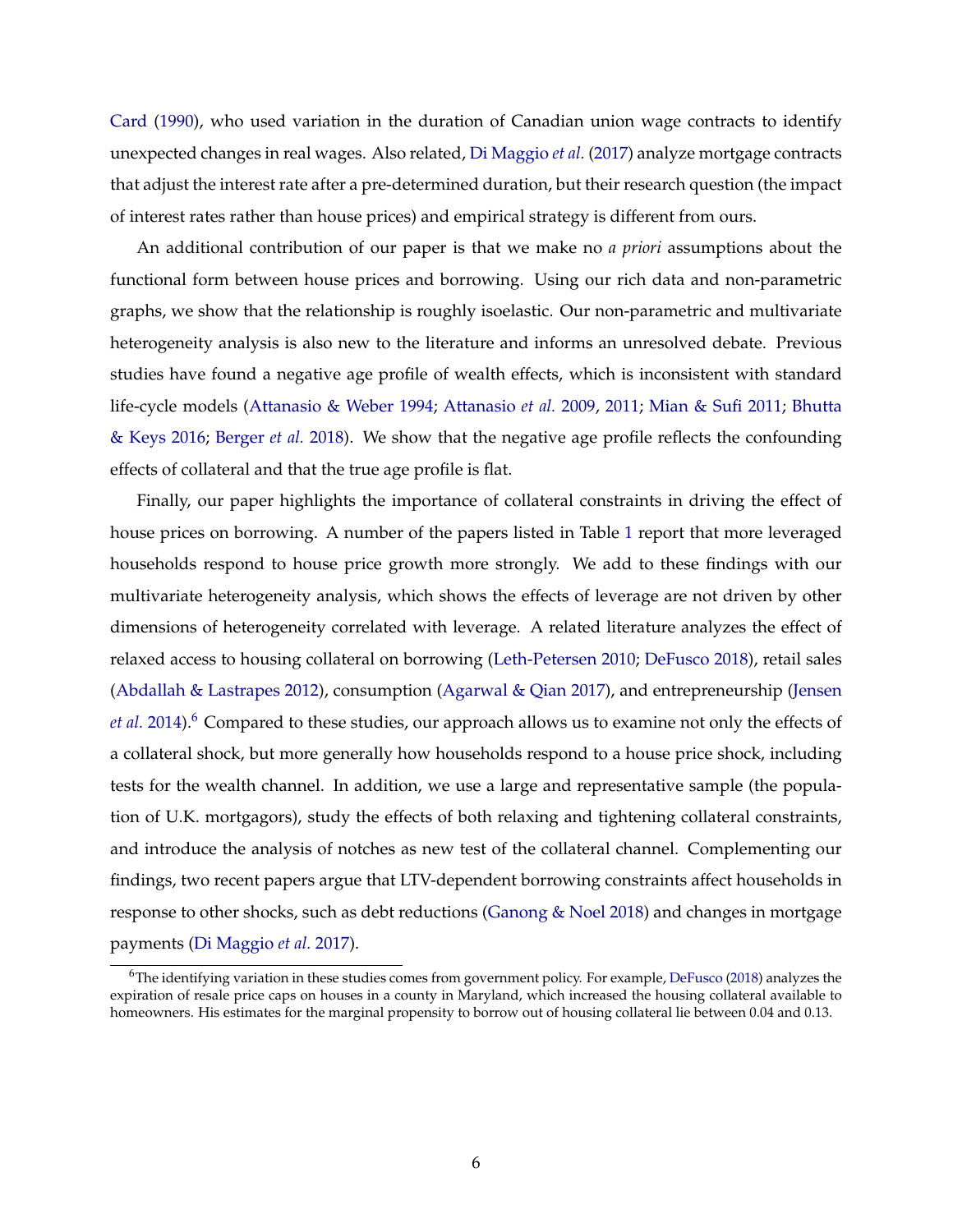## <span id="page-7-0"></span>**3 Institutional Setting and Data**

#### <span id="page-7-3"></span>**3.1 U.K. Mortgage Market**

The U.K. mortgage market has several institutional features that make it an excellent laboratory for investigating the relationship between house prices and homeowner borrowing. In contrast to the U.S. mortgage market, long-term fixed-rate mortgages are unavailable in the United Kingdom. Almost all mortgage products feature a relatively low interest rate for an initial period, followed by a penalizing reset rate.<sup>[7](#page-7-1)</sup> The initial rate typically has a duration of 2-5 years and this rate may be either fixed or floating. The reset rate lasts for the remainder of the mortgage's duration and is always floating. The reset rate is penalizing in the sense that the same bank almost always offers an identical mortgage product with a much lower rate. For example, at current rates a refinancer could lower her interest payments by more than 200 basis points (without altering the amortization schedule or other features of the mortgage) by refinancing to avoid the penalizing rate.

In addition to the penalizing reset after the end of the initial low-interest period, most mortgage contracts feature large early repayment charges, typically 5 or 10 percent of the outstanding loan. These charges make it very costly to refinance or adjust borrowing before the end of the initial period.

The combination of penalizing reset rates and heavy early repayment charges implies that households have strong incentives to refinance right around the end of the initial duration. To confirm that households act on these incentives, Figure [1](#page-32-0) shows the distribution of time between mortgages among refinancers in our data. The distribution features large spikes in refinancing activity around 2, 3, and 5 years after the previous mortgage, consistent with the fact that these are the most common durations on offer. The lightly shaded bars indicate the fraction of households in each month that refinance around the end date of their initial low-interest duration (within a window of 2 months before and 6 months after the end date). The figure demonstrates that the vast majority of households refinances around the time that the initial duration ends. $8$ 

This institutional setting has the following key advantages for our empirical approach. First, the fact that refinancing occurs around predetermined dates makes the time of refinance poten-

<span id="page-7-2"></span><span id="page-7-1"></span> $7$ More than 90% of mortgage products feature such reset rate structures (see for example MoneyFacts.co.uk).

 ${}^{8}$ How do borrowers choose their mortgage's initial duration? The main determinants in this choice are interest rates and expectations thereof. For example, a two-year initial duration will offer a lower interest rate than a five-year initial duration, but the five-year product hedges against interest rate increases in the remaining three years. The choice between the two will be determined by, among other things, risk preferences. Our empirical approach will be able to deal with unobserved heterogeneity in preferences for low-interest durations.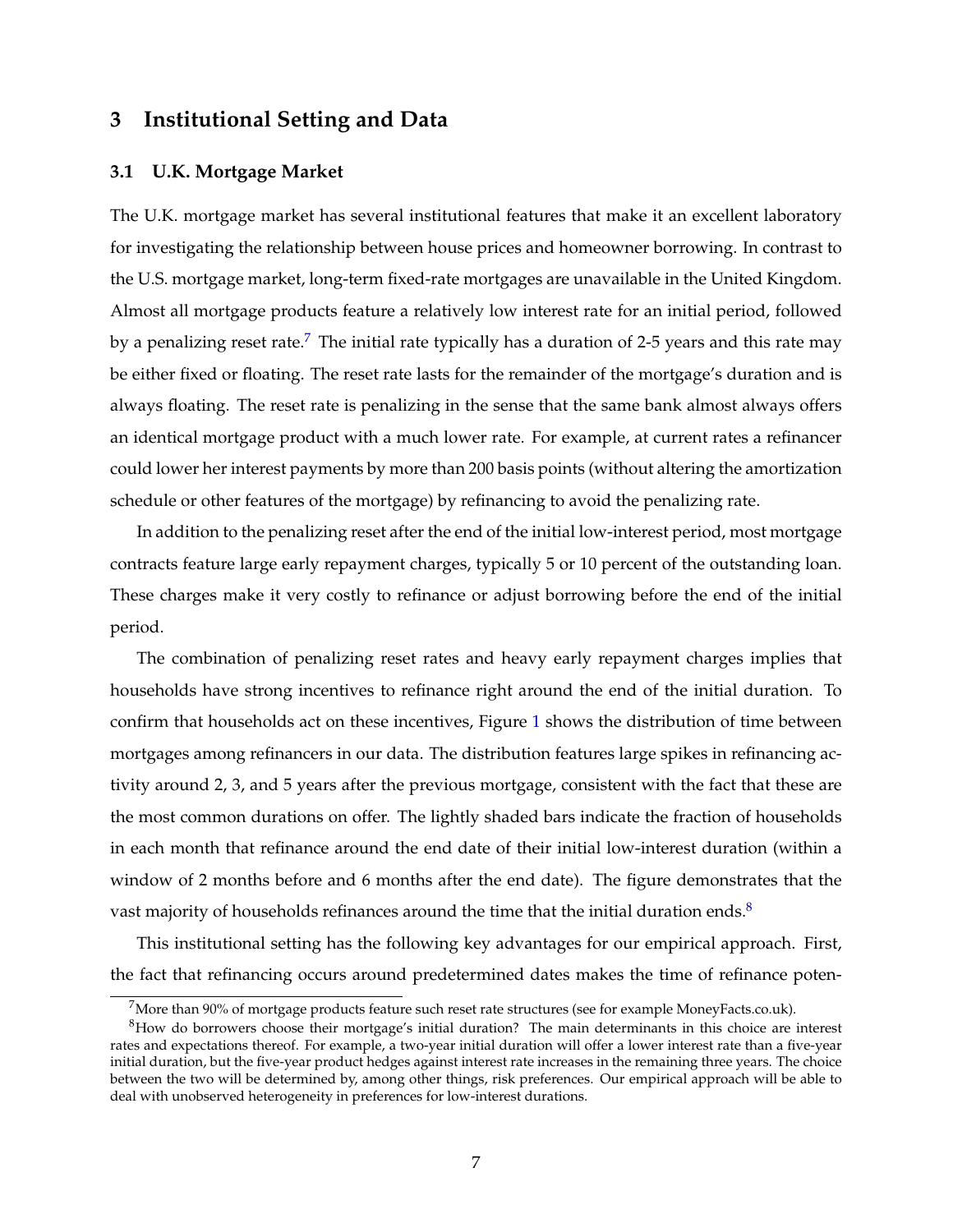<span id="page-8-2"></span>tially orthogonal to individual circumstances. This contrasts with the U.S. setting where the decision to refinance or take out home equity loans is likely to be correlated with unusual consumption and borrowing needs (see [Hurst & Stafford](#page-30-3) [2004\)](#page-30-3). Second, the fact that refinance events are frequent allows us to observe the same homeowner refinancing several times, facilitating the use of panel data methods. Third, the frequency of refinancing also implies that the market for home equity loans is minimal in the United Kingdom. As households are only a few years away from refinancing at any given time, home-equity based borrowing is done almost exclusively through equity extraction at the time of refinancing. Finally, it is worth highlighting that mortgage debt comprises nearly 90% of all household debt in the United Kingdom. Thus studying borrowing responses in the mortgage market gives a nearly complete view of household borrowing behavior.

When households refinance, the lender appraises the house value and this appraisal determines home equity. The household's decision about equity extraction then determines the new debt level, the loan-to-value (LTV) ratio, and the interest rate. The interest rate charged on U.K. mortgages follows a step function with discrete jumps (notches) at certain LTV thresholds. The most common interest rate notches occur at LTVs of 60%, 70%, 75%, 80%, and 85%. Figure [A.II](#page-48-0) in the Appendix shows the average interest rate schedule as a function of LTV across all mortgage products (see Best *[et al.](#page-28-2)* [2018](#page-28-2) for details).[9](#page-8-0) The overall level of the interest rate schedule depends on a number of mortgage contract characteristics (including the duration of the initial interest rate), but all contracts feature notches at critical LTV thresholds. These interest notches introduce a form of 'soft' collateral constraints that depend on collateral values: borrowing costs jump sharply as the LTV ratio exceeds — and the collateral therefore falls below — the critical thresholds.<sup>[10](#page-8-1)</sup> House price growth reduces a homeowners's LTV ratio, allowing her to borrow at a lower interest rate if it pulls her across interest notches. We will utilize this institutional feature to devise a test for the collateral channel.

#### **3.2 House Price Measurement**

We measure house prices based on lenders' house value appraisals. There are a number of useful reasons for this. First, these appraisals provide us with house price information at the individual level. Second, appraisals take place at every refinance event, providing us with several observations of house prices for each house-homeowner pair. Third, the appraisal provides the exact

<span id="page-8-1"></span><span id="page-8-0"></span><sup>&</sup>lt;sup>9</sup>Best *[et al.](#page-28-2)* [\(2018\)](#page-28-2) provide a bunching analysis of borrowing responses to these interest notches.

 $10$ Alongside these notches, there is also a hard collateral constraint as only a handful of mortgage products are currently available at LTVs exceeding 90%.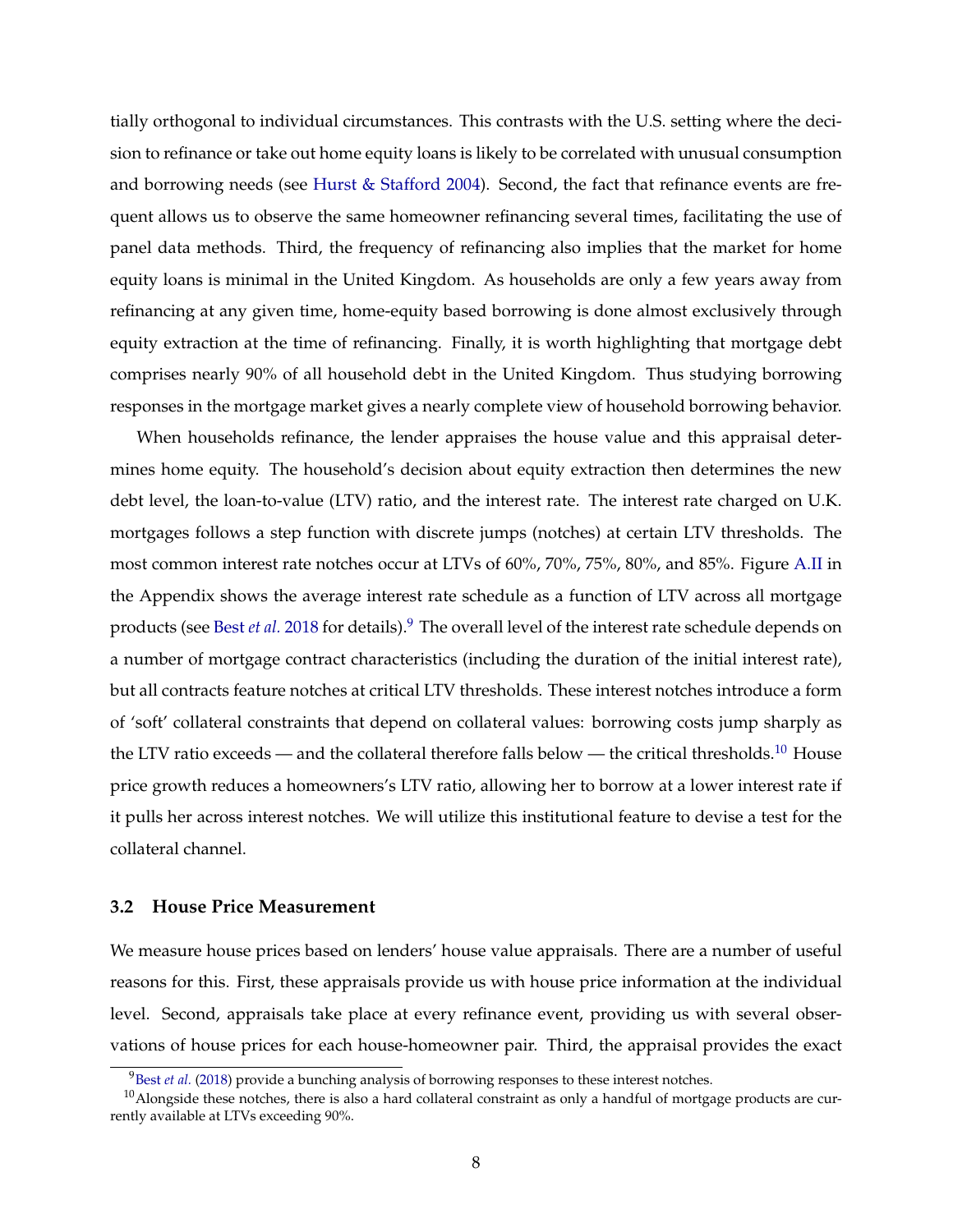<span id="page-9-1"></span>house price measure used by the lender to determine collateral, the LTV ratio, and the interest rate. Hence, for capturing the collateral effect of house prices, there is no measurement error in the price measure we use.

Nevertheless, a potential concern with our house price measure is the presence of appraisal bias. A literature has shown that mortgage appraisals feature systematic upward bias in the United States (for example [Ben-David](#page-28-9) [2011;](#page-28-9) [Agarwal](#page-27-6) *et al.* [2015,](#page-27-6) [2017\)](#page-27-7), which may reduce the suitability of appraisals for capturing the true wealth effect of house prices in that setting. However, such appraisal bias does not seem to be a problem in the United Kingdom, as we demonstrate in two ways. First, while we do not observe actual market prices for refinanced properties, we do observe market prices (along with appraisals) when properties are purchased and the first mortgage is originated. Hence, Figure [2](#page-33-0) shows a histogram of the difference between the purchase price and the appraisal for transacted properties. The difference is zero for the vast majority of transactions, showing that appraisals line up with the actual price for newly purchased homes.

However, appraisal bias may be more acute for refinances than for first mortgages, as there is no purchase price to anchor the appraisal for refinances. This motivates our second test in which we compare actual purchase prices (for transacted properties) with appraised prices (for refinanced properties) over time. The results are shown in Figure [3.](#page-34-0) Panel A plots the raw time series of actual and appraised prices. Taken at face value, this panel suggests that there *is* bias: appraised prices are slightly higher than purchase prices on average, and the appraised prices are too smooth during the financial crisis. But such a comparison does not account for the fact that the composition of properties in the two series is different, and that the composition of each series changes over time. To be able to accurately compare the two series and their changes over time, Panel B presents regression-adjusted price series in which we control non-parametrically for two observables: the age of the homeowner and the postcode of the property. Specifically, we run the following regression separately for the purchase and appraisal price series:

<span id="page-9-0"></span>
$$
P_i = \sum_{t} \beta_t \cdot \mathbf{I} \left[ quarter_i \in t \right] + \sum_{k} \gamma_k \cdot \mathbf{I} \left[ age_i \in k \right] + \sum_{p} \lambda_p \cdot \mathbf{I} \left[ postcode_i \in p \right] + \nu_i,
$$
 (1)

where the first term includes a full set of quarter dummies, the second term includes dummies for twenty quantiles of the age distribution, and the third term includes dummies for twenty quantiles of the postcode-level distribution of house prices. Specifically, the last term is based on the average house price of each 6-digit postcode, and it includes dummies for the postcode's quantile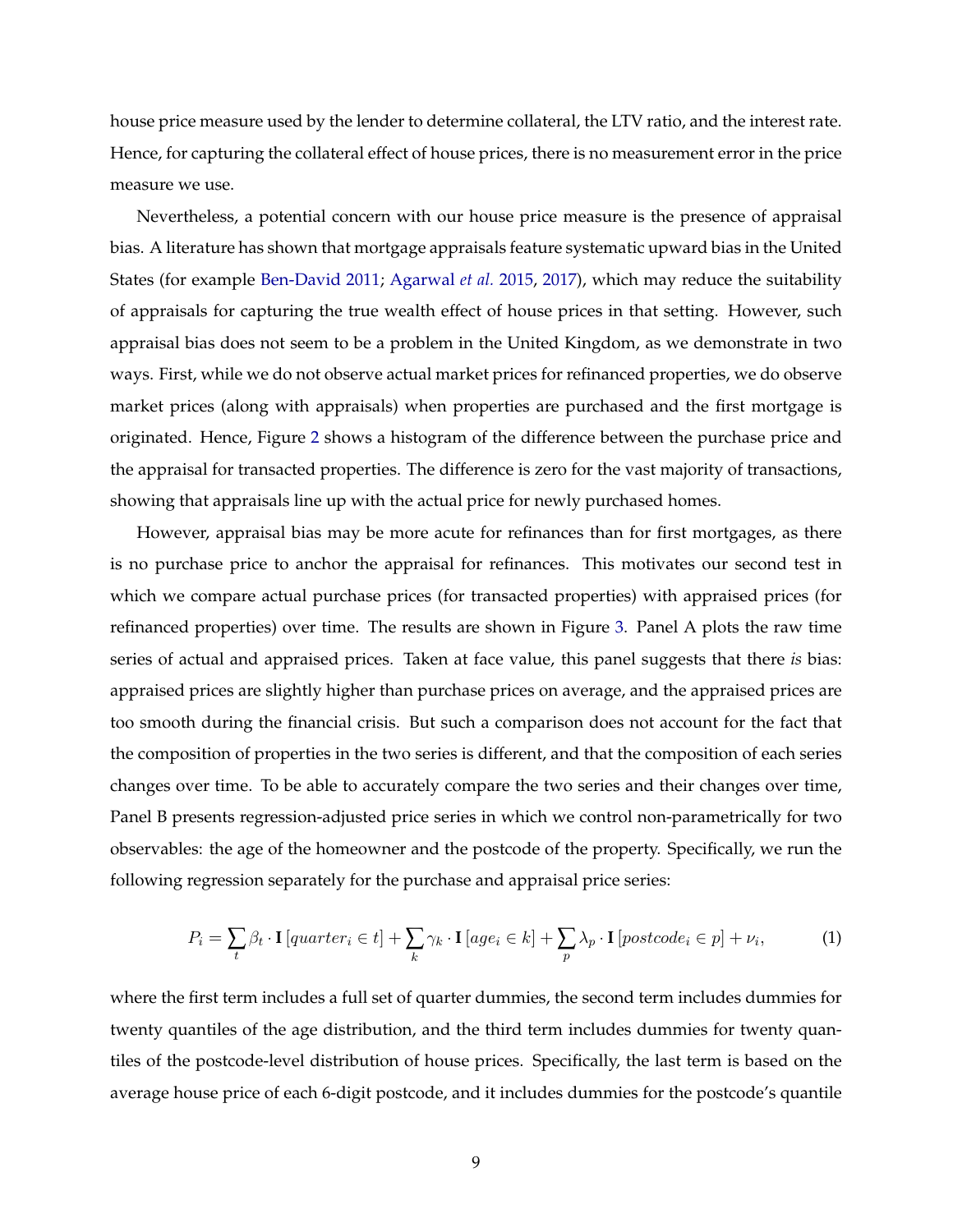position in the distribution of postcode-level prices. This term controls for the fact that the quality of neighborhoods that feature high or low activity differs across the two series and changes over time.

The plotted values in Panel B are the coefficients on the quarter dummies from equation [\(1\)](#page-9-0), adding a constant equal to the effect of the average age and the average postcode (in each series separately). We see that, with non-parametric controls only for age and neighborhood, the two series track each other closely throughout the period and the recession is now clearly visible in the appraisal series. In other words, the differences in Panel A were due to differences in sample composition rather than real appraisal bias. We therefore conclude that appraisals are a good reflection of true property prices in the U.K. market.<sup>[11](#page-10-0)</sup>

#### **3.3 Data**

The data come from a new and comprehensive regulatory dataset containing the universe of mortgage product sales. These data are collected by the U.K. Financial Conduct Authority (FCA) and available to restricted members of staff at the FCA and the Bank of England. This Product Sales Database (PSD) has information on all completed household mortgage product originations from April 2005, but does not include commercial or buy-to-let mortgages.<sup>[12](#page-10-1)</sup>

Regulated lenders are required to submit quarterly information on all mortgage originations. The data include a range of information about the mortgage such as the loan size, the date the mortgage became active, the house price appraisal, the interest rate charged during the introductory period, whether the interest rate is fixed or variable, the end date of the initial duration (the time at which the higher reset rate starts applying), whether mortgage payments include amortization, and the mortgage term over which the full loan will be repaid. The data also include a number of borrower characteristics such as age, gross income, and whether the income is solely or jointly earned.<sup>[13](#page-10-2)</sup>

Another useful feature of the PSD is that it contains information on whether the household is a refinancer. Using information about the characteristics of the property and the borrower, refinanc-

<span id="page-10-0"></span> $11$ Further evidence against consequential appraisal bias is that the equity extraction elasticity remains stable when controlling for fixed effects for month, household, and county x year, as well as a number of time-varying household characteristics (results in Section [5.1\)](#page-15-1). Typical sources of appraisal bias are that certain households or banks tend to demand biased appraisals or that region- or household-specific income shocks lead to biased appraisals. The control variables account for all these possibilities.

<span id="page-10-1"></span><sup>&</sup>lt;sup>12</sup>See <https://www.fca.org.uk/firms/product-sales-data> for officially published, high-level data.

<span id="page-10-2"></span><sup>&</sup>lt;sup>13</sup>Full details of the dataset can be found on the FCA's PSD website.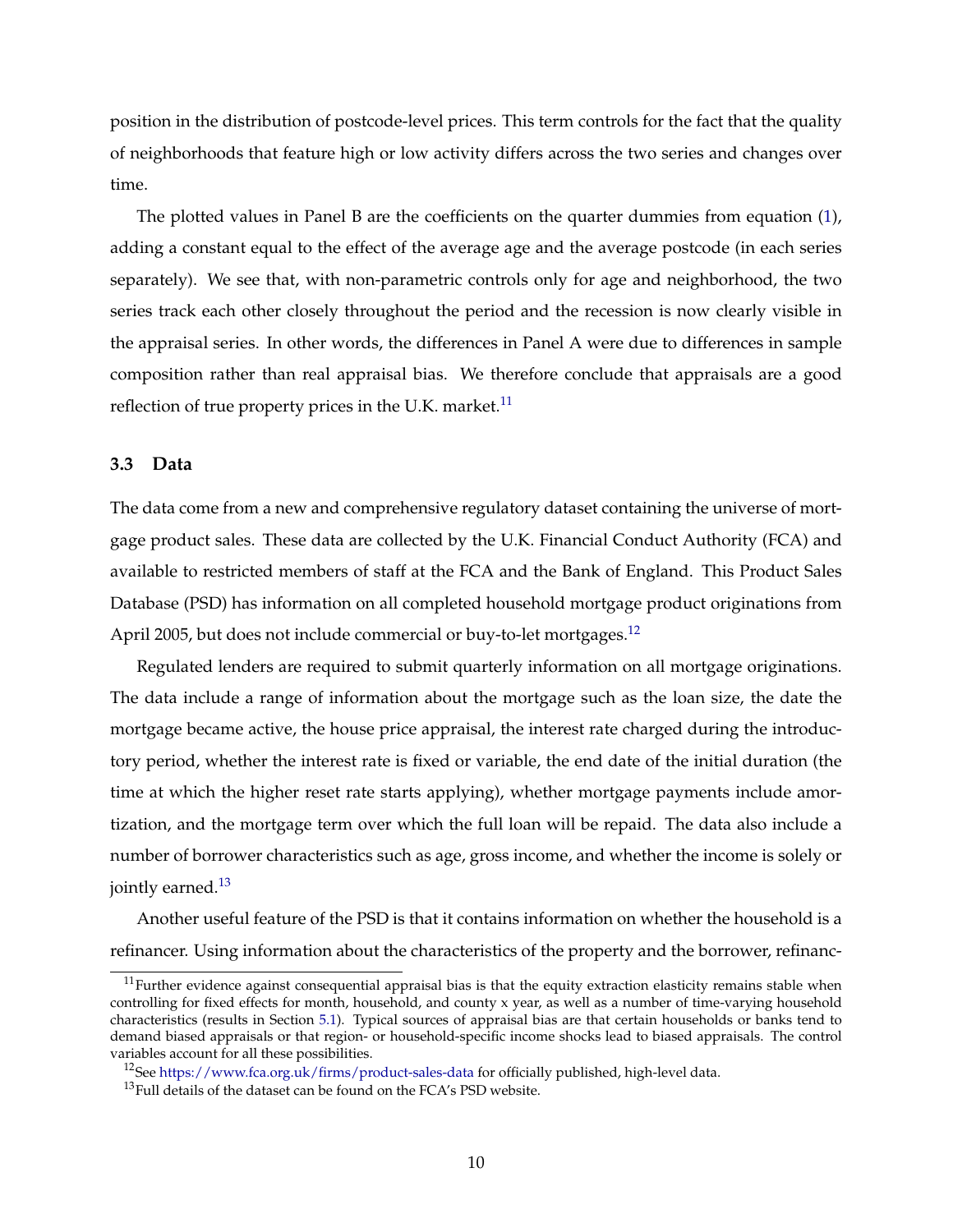ing households can be matched over time to construct a panel. As noted above, since refinancing is a regular occurrence in the U.K. mortgage market, this provides us with multiple observations for the same household over the 11 years of the sample. Using our new panel, we can compute a range of useful household-level statistics including house price growth, mortgage debt growth, amortization, and equity extraction/injection.

Overall, the PSD contains around 14 million mortgage observations. Around half of these observations are mortgages for new house purchases, while the other half are refinancing events. Since we need to calculate the house price change and equity extracted for our analysis, we can only use refinancing observations where we observe a previous mortgage event (either the house purchase or a previous refinancing event) by the same household for the same property. Our estimation sample is therefore a subset of the refinancers in the PSD, for which we have at least two mortgage observations. Some of our specifications below control for individual fixed effects, so they identify solely off refinancers with at least three mortgage observations (for which we can calculate the house price change and equity extraction for at least two refinancing events).

Table [2](#page-44-0) summarizes the data. Panel A compares descriptive statistics for home buyers (column 1), all refinancers (column 2), refinancers in our estimation sample with at least two mortgage observations in the PSD (column 3), and refinancers in our estimation sample with at least three mortgage observations in the PSD (column 4). There are no significant differences between any of the groups in the share of couples, income, income growth, interest rate, and house price. Some differences between buyers and refinancers are to be expected. For example, buyers tend to be younger and have higher LTV ratios.

Panel B of Table [2](#page-44-0) reports statistics for the 1.38 million observations in our estimation sample with at least two observations, split into three subsamples. As discussed above, practically all mortgages in the United Kingdom have an initial duration with a favorable interest rate, after which a higher reset rate kicks in. This gives a strong incentive for refinancing around the onset of the reset rate. The subsample in column 1 of panel B includes the 0.48 million observations where we know refinancing took place "on-time" (defined as between 2 months before and 6 months after the reset rate onset), while column 2 includes the 0.28 million observations where we know refinancing took place "off-time". For a large part of the sample, 0.61 million observations, we do not observe when the reset rate kicks in, because lenders were not always required to report this statistic to the Financial Conduct Authority. We summarize these observations in column 3. There are no significant differences across the three groups in any of the observables.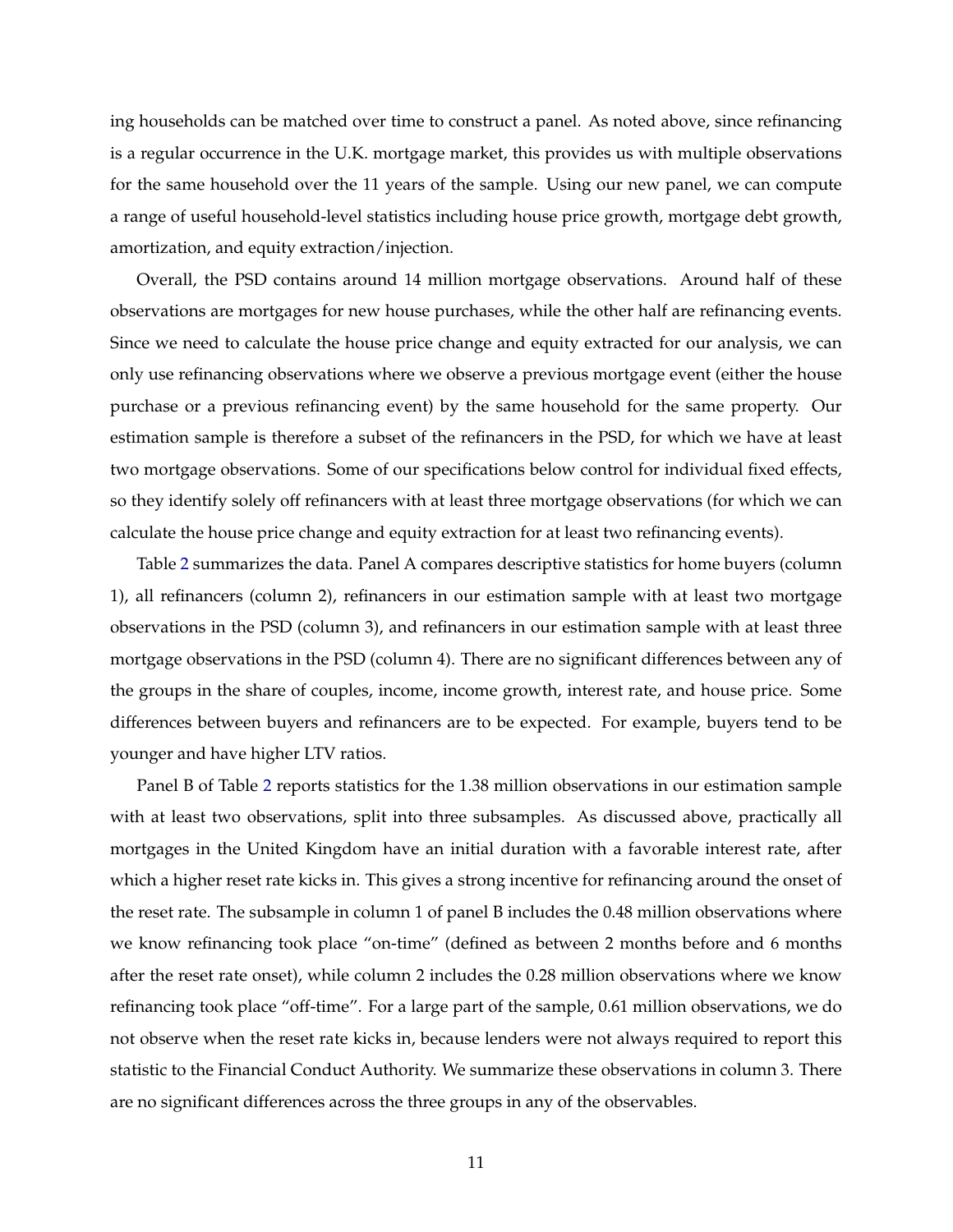## <span id="page-12-1"></span><span id="page-12-0"></span>**4 House Price Variation**

There is large house price variation in the data. Figure [4](#page-35-0) shows the distribution of house price growth between refinance events for homeowners in our estimation sample. To measure individual house price growth, the sample conditions on observing homeowners at least twice. The first price observation for each homeowner may come either from the first mortgage in the house or a refinance, while subsequent price observations always come from refinances. The distribution shows that house price growth lies between -30% and +60% across refinance events, giving us lots of variation to work with. We note that there is some round-number bunching at zero price growth, suggesting that some lenders set the new house price equal to the old house price whenever the two are very close (see [Kleven](#page-30-8) [2016](#page-30-8) for a discussion of round-number bunching).

While there is large house price variation in the data, the challenge is that much of it may be endogenous to demand factors that impact our outcome of interest. Our approach starts by controlling for obvious confounders by absorbing a rich set of fixed effects. Individual fixed effects control for time-invariant individual preferences for borrowing, month fixed effects control for time-varying macro factors that affect borrowing, while county-by-year fixed effects control for local, time-varying shocks to borrowing demand. Specifically, 'counties' are defined as local planning authorities (or councils), of which there are more than 400 in the United Kingdom and 32 in London alone.

Figure [5](#page-36-0) shows the distribution of residual house price growth, after absorbing the fixed effects described above. Allowing for individual fixed effects on house price growth gives an R-squared of one among households with just two mortgage observations (one price growth observation), so the figure considers the sample of homeowners observed at least three times. Panel A shows the raw distribution of house price growth in this subsample as a benchmark (it looks similar to the raw distribution in the previous figure), while Panel B shows the residualized distribution. Importantly, there is large remaining house price variation even after controlling for fixed effects, between -20% and +20% across refinance events.

What drives this residual variation? In general there can be two sources of remaining variation. The first is that different properties experience different price growth *within counties*, so that county-by-year fixed effects do not fully absorb the housing cycle. This arises because of variation across neighborhoods within counties, variation across property types within neighborhoods, or completely idiosyncratic variation driven by features of the specific house. On the latter, note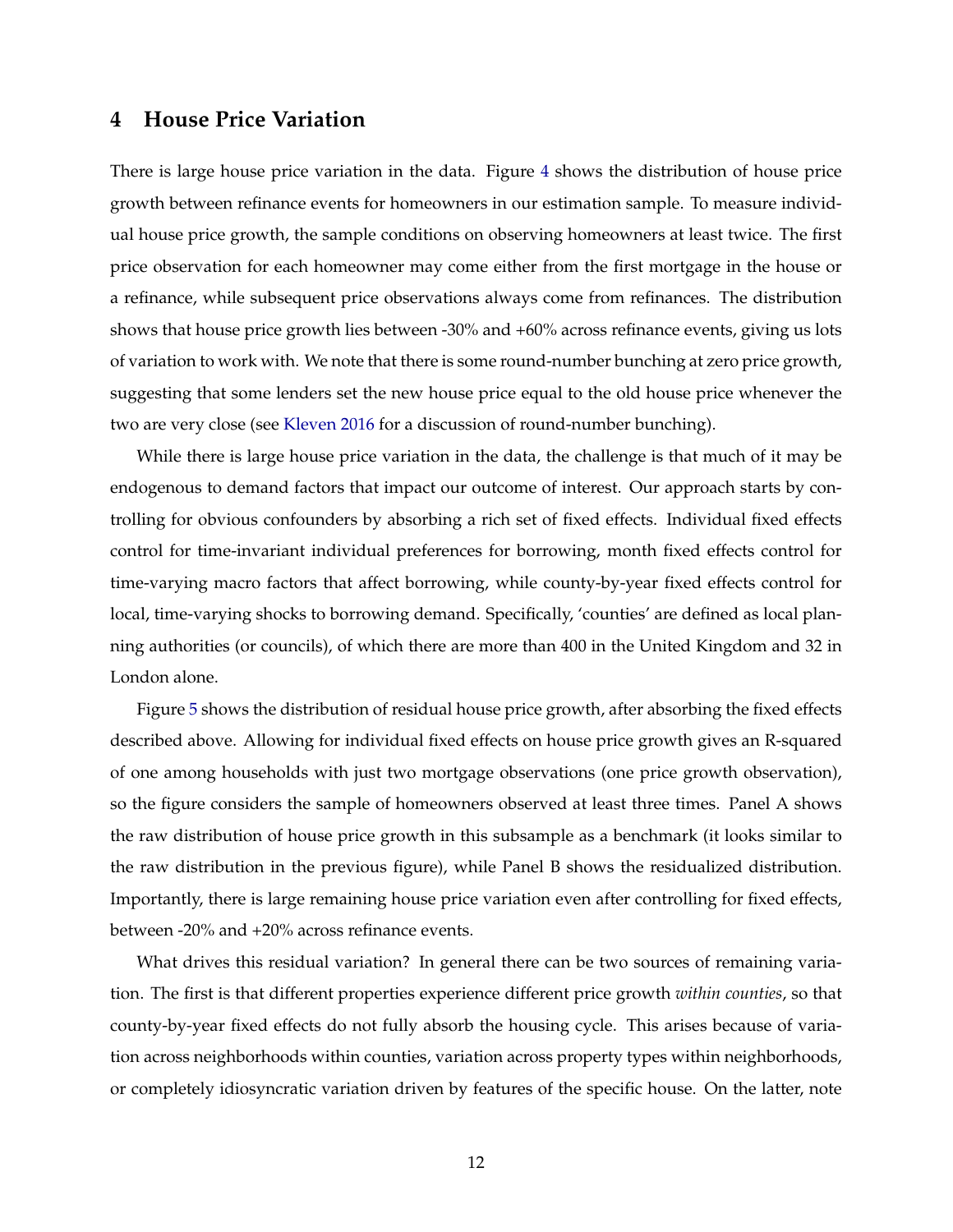that the value of a specific house may increase due to home improvements undertaken by the owner, which would not be real house price appreciation. However, the data include an indicator for home improvement activity, which allow us to deal with this potential issue. Moreover, as described below, we consider IV specifications that are unlikely to be affected by home improvements.

The second source of variation is idiosyncratic variation in the timing of refinance events relative to the price cycle. As described above, homeowners have a strong incentive to refinance around the onset of the reset rate, typically after 2, 3 or 5 years, as these are the most common products in the market. Hence, the timing of refinance is determined to a large extent by a duration choice made several years in advance, creating arguably quasi-exogenous variation. Figure [6](#page-37-0) illustrates conceptually how this works. It compares two homeowners who start out at the same time (time 0), live in houses with the same price cycle (the solid blue line), but have different preferences over low-interest rate durations. One homeowner prefers 2-year fixed interest rate loans, while the other prefers 3-year fixed interest loans. Of course, this difference in duration preferences will be related to, for example, risk preferences that may themselves impact on borrowing behavior, but such time-invariant preference heterogeneity is absorbed by the individual fixed effect. What creates variation here is the *interaction* of idiosyncratic duration preferences with the housing cycle: The 2-year person refinances three times over a 6-year period, facing either positive or negative price shocks at each event, whereas the 3-year person refinances only two times facing a zero price shock each time. Our empirical strategy exploits this kind of within-person variation in price growth.

In Figure [7](#page-38-0) we illustrate this point using the actual data. The figure plots average house price growth for homeowners who refinance at different times (in January of different years) by bins of the duration of their last mortgage. The two panels show the same graphs, but highlight two different homeowners who experience very different within-person price patterns due to past duration choices. The homeowner in Panel A refinances in January 2010 coming out of a 2-year mortgage chosen in 2008, and refinances again in January 2013 coming out of a 3-year mortgage chosen in 2010. This homeowner experiences a substantial negative shock the first time around, and a substantial positive shock the second time around. The homeowner in Panel B also refinances in January 2010 and January 2013, with the only difference being that in 2010 she was coming out of a 5-year mortgage chosen in 2005. As a result, this homeowner faces similar positive price growth in both refinance events. The empirical approach we propose uses this kind of within-person vari-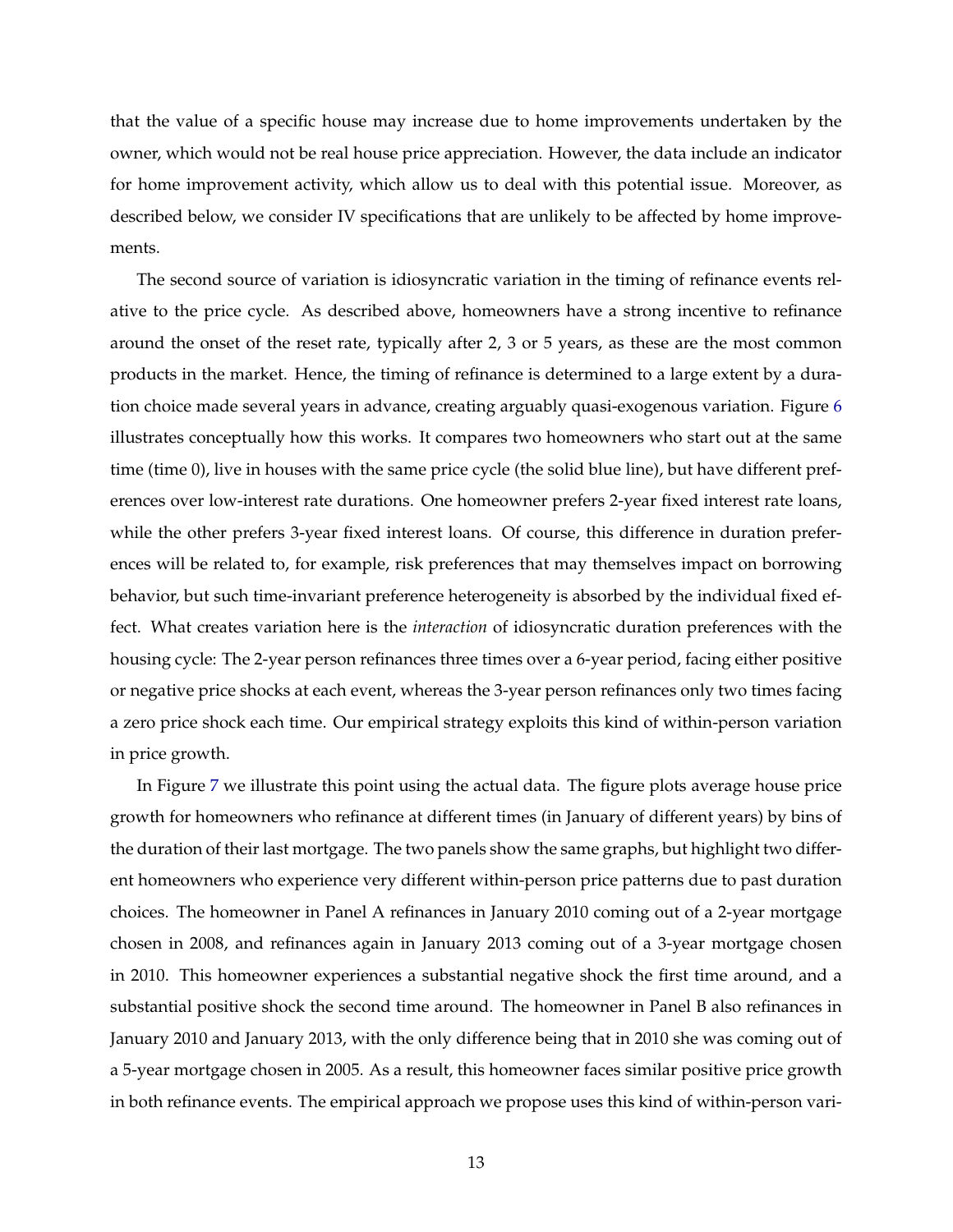<span id="page-14-0"></span>ation for identification: i.e., we use the change over time for Person A (who goes from negative to positive price growth) relative to the change over time for Person B (who goes from positive to positive price growth). This is a form of *triple-differences* strategy as we are comparing within-person changes in price *growth*.

The exogeneity of this duration-driven variation in house price growth requires that homeowners are not choosing durations in anticipation of future house price growth and future borrowing needs. For example, if homeowners were choosing 2-year mortgages (rather than 3-year mortgages) in late 2005 — anticipating that this would put them at the peak of the boom (rather than at the bottom of the bust) — to be able to extract more equity for consumption goods in late 2007, then our estimates would not be causally identified. A sufficient condition for ruling out such hyper-rational and forward-looking behavior is that homeowners are not able to forecast house prices with much precision. This assumption seems particularly persuasive around the time of the Great Recession, and it is consistent with a growing consensus that homeowners tend to have biased beliefs about future house prices (for example [Case & Shiller](#page-28-10) [1989;](#page-28-10) [Shiller](#page-31-5) [2007;](#page-31-5) [Case](#page-28-11) *et al.* [2012;](#page-28-11) [Kaplan](#page-30-2) *et al.* [2017\)](#page-30-2). However, we do not necessarily need bias or irrationality for our strategy to work; a sufficient amount of house price uncertainty will do.

Another way of gauging the exogeneity of duration-driven house price growth is to check if duration choices, besides predicting future house price appreciation, predict other things of relevance to borrowing. Hence, Figure [A.III](#page-49-0) in the Appendix shows how much of the residual price variation (Panel A) and residual income variation (Panel B) can be explained by past duration choices, having absorbed all the other fixed effects. The figure shows that, while duration choices are strong predictors of future price growth, they do not predict future income. This lends further support to our strategy.

We estimate the borrowing response to house price growth using two types of strategies. We first consider OLS fixed effects regressions, which use all of the residual variation for identification. This includes idiosyncratic variation in price growth across properties within counties, and it includes idiosyncratic variation in the timing of refinance events. As discussed earlier, a concern with the first source of variation is that it may be partly driven by home improvements. Hence, we also consider IV regressions in which we construct instruments based on past duration choices (which determine refinance timing). These results should not be affected by home improvements. Reassuringly, our OLS fixed effects and IV results turn out to be quite similar.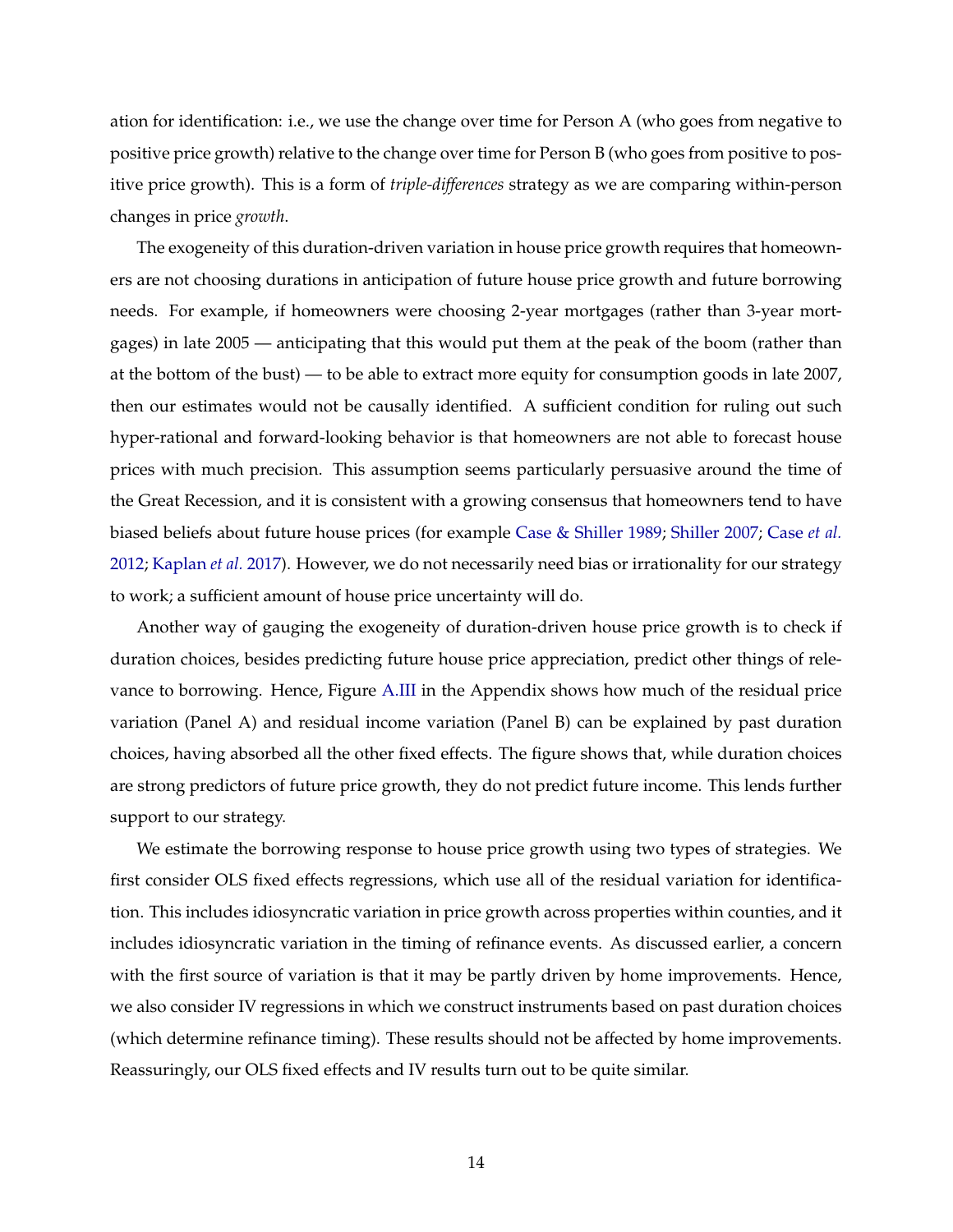## <span id="page-15-0"></span>**5 Do House Prices Affect Borrowing?**

#### <span id="page-15-1"></span>**5.1 OLS Fixed Effects Specification**

The outcome variable in our analysis is the amount of equity extracted at the time of refinancing. We define this outcome as the log difference between the debt a homeowner holds after refinancing and the debt a homeowner would have held had she simply rolled over the pre-existing debt when refinancing, i.e. without extracting or injecting any equity. This outcome is given by  $\log D_{ict}$  −  $\log D_{ict}^P$ , where  $D_{ict}$  denotes mortgage debt of individual  $i$  in county  $c$  at refinance time  $t$  and  $D_{ict}^P$ denotes the pre-determined debt at time  $t$  based on past debt choices and amortization.<sup>[14](#page-15-2)</sup>

To investigate the effect of house price growth on equity extraction, we specify

<span id="page-15-5"></span>
$$
\log D_{ict} - \log D_{ict}^P = \sum_j \beta_j \cdot \mathbf{I} \left[ \Delta \log P_{it} \in j \right] + \alpha_i + \gamma_t + \delta_{ct} + X_{it} \theta + \nu_{ict},\tag{2}
$$

where  $P_{it}$  denotes the price of the house owned by individual i at time t. Note that we consider a non-parametric specification in which we allow for different bins of house price growth to have different effects on borrowing, as we do not (yet) want to commit to a specific functional form. While we primarily consider log-specifications, we will also explore level-specifications and show that those yield the same qualitative results.<sup>[15](#page-15-3)</sup> We allow for individual fixed effects  $\alpha_i$ , time fixed effects  $\gamma_t$  (at the monthly level), and county-by-time fixed effects  $\delta_{ct}$  (at the yearly level).<sup>[16](#page-15-4)</sup> The county-by-time fixed effect absorbs regional, time-varying factors (such as local shocks to income expectations), thus dealing directly with the main confounder discussed in the previous literature. By allowing for individual fixed effects in a first-differenced equation, this specification has the form of a triple-differences specification relying on within-individual variation in price growth.  $X_{it}$ includes a number of individual, time-varying variables that could be relevant for debt demand.

We begin the analysis by plotting the estimated coefficients  $\hat{\beta}_j$  in different bins of house price growth, leaving out the other controls in equation [\(2\)](#page-15-5). Of course, this is equivalent to plotting the raw averages of equity extraction across the different bins of house price growth. The results are shown in Panel A of Figure [8.](#page-39-0) Three insights are worth highlighting. First, overall there is a

<span id="page-15-3"></span><span id="page-15-2"></span><sup>&</sup>lt;sup>14</sup>That is, we have  $D_{ict}^P = D_{ict-1} + ($ amortization between  $t-1$  and  $t$ ).

<sup>&</sup>lt;sup>15</sup>The coefficient obtained from a log-specification represents a borrowing elasticity, whereas the coefficient obtained from a level-specification represents a marginal propensity to borrow (which can be translated into an average borrowing elasticity in the population in order to compare with the log-specification).

<span id="page-15-4"></span> $<sup>16</sup>$ Counties correspond to U.K. local planning authorities (as described above). There is some abuse of notation in</sup> specification  $(2)$  as we use  $t$  to describe time in both months and years.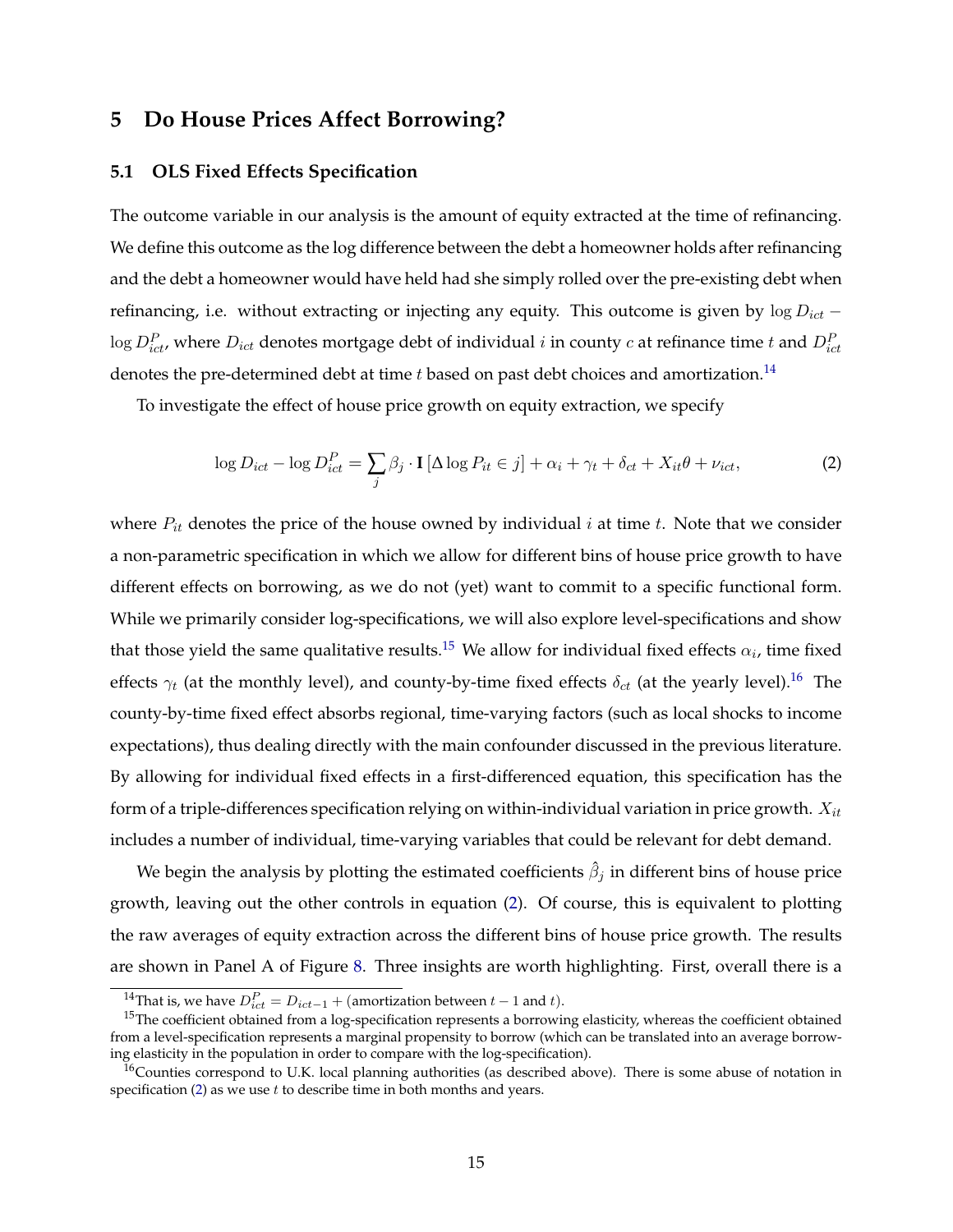clear positive relationship between house price growth and equity extraction. We see that equity extraction increases from 5-10% of debt to almost 25% of debt as house price growth changes from -10% to +40%. Second, there is a strong asymmetry between negative and positive price shocks: Homeowners increase debt when their house becomes more valuable, but they do not reduce debt when their house becomes less valuable. A possible explanation for this phenomenon is the presence of liquidity constraints that prevent homeowners from injecting equity when negative house price shocks push up their LTV ratios. Third, the average elasticity of borrowing across the full range of house price growth — obtained from a log-linear specification — equals 0.23. This elasticity masks the heterogeneity between the negative and positive ranges of house price growth, with an elasticity of 0.4 in the positive range.

While the raw patterns in Panel A are consistent with an impact of house prices on borrowing, the relationship may be affected by the confounding effects on borrowing that we have discussed. For example, the asymmetry between negative and positive house price growth could reflect such confounders. Therefore, Panel B of Figure [8](#page-39-0) considers the results from a richer specification that controls for individual fixed effects, time fixed effects, and county-by-time fixed effects. Interestingly, the relationship between equity extraction and house price growth is now monotonically increasing and almost perfectly linear in logs. There is no longer any asymmetry between negative and positive shocks.<sup>[17](#page-16-0)</sup> The average borrowing elasticity is 0.2, slightly lower than the previous estimate.<sup>[18](#page-16-1)</sup>

These findings are robust to alternative specifications, which we demonstrate through a number of checks presented in the online appendix. Figure [A.IV](#page-50-0) shows that the relationship between equity extraction and house price changes remains log-linear and similarly sloped both in a more parsimonious specification (dropping county-by-time fixed effects) and in a richer specification (adding time-varying, household controls).<sup>[19](#page-16-2)</sup> While the borrowing elasticity is not affected by

<span id="page-16-0"></span> $17$ The asymmetry disappears because this graph plots house price growth conditional on individual, time, and county-by-time fixed effects. The asymmetry still exists when we look at negative house price growth in absolute terms. For example, in a specification with all the fixed effects, the equity extraction elasticity among households with absolute house price gains is 0.28 (0.01), while the elasticity among households with absolute house price declines is 0.01 (0.04). These findings are consistent with the view that liquidity constraints prevent homeowners from injecting equity when house prices fall.

<span id="page-16-1"></span> $18$ Note that all of our estimates include both extensive margin effects (whether or not to extract equity) and intensive margin effects (how much equity to extract, conditional on extracting). The results in Appendix Table [A.I](#page-58-0) shows that our estimates are driven primarily by the intensive margin. There is only a very small extensive margin effect of house price growth on the probability of (strictly) positive equity extraction.

<span id="page-16-2"></span> $19$ The household-level controls included in Panel B of the figure are income level, income growth, the last mortgage interest rate, age of the borrower, a dummy for couples, and dummies for a range of self-reported reasons for the current and the last refinance.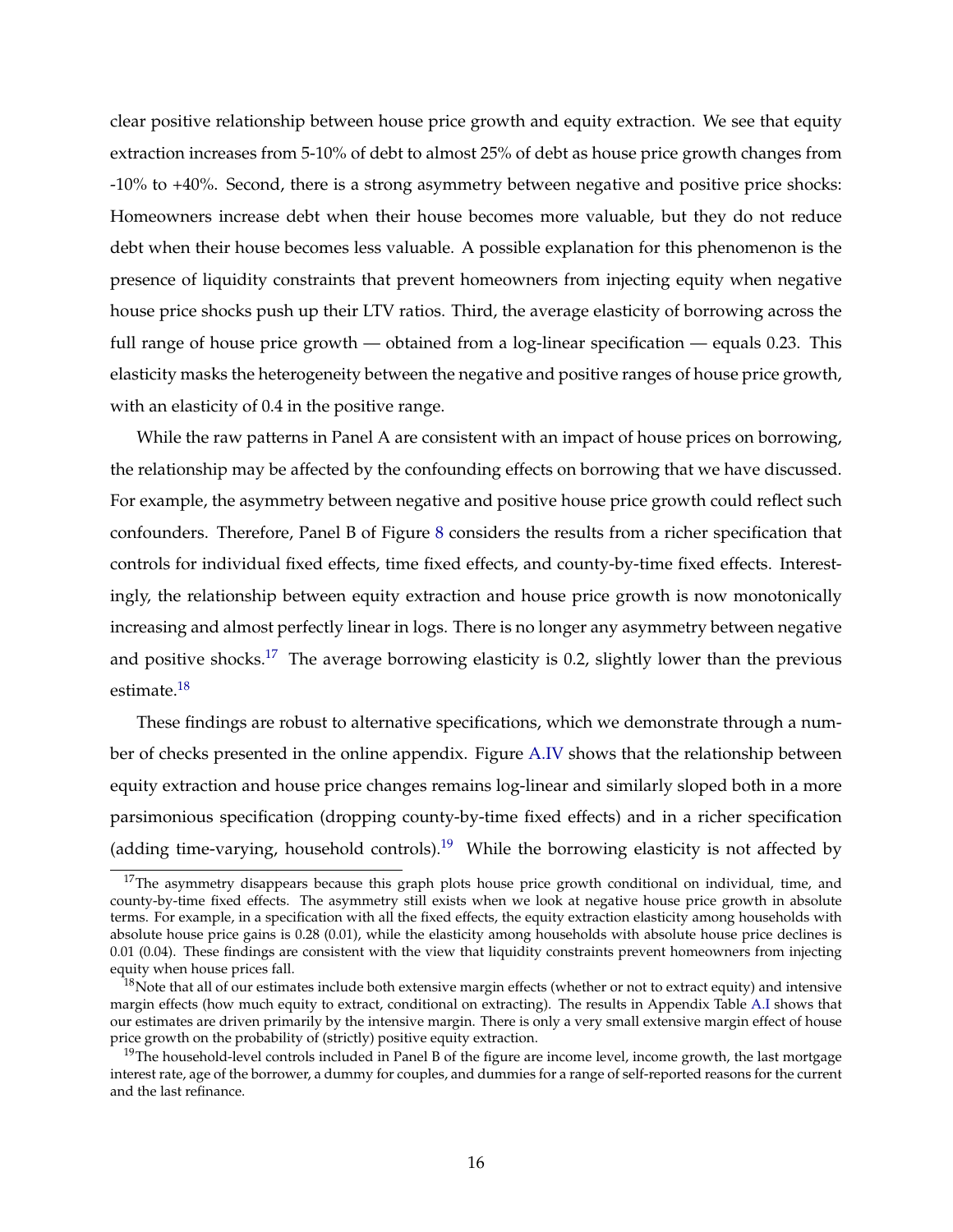<span id="page-17-2"></span>these specification changes, it does feature a modest degree of cyclicality as we show in Appendix Figure [A.V.](#page-51-0) The largest elasticities are observed in the run-up to the recession and the smallest elasticities are observed in the middle of the recession (see also [Guren](#page-30-9) *et al.* [\(2018\)](#page-30-9) for an analysis of time variation in the effects of house price changes).  $20$ 

As discussed in Sections [3](#page-7-0) and [4,](#page-12-0) our empirical strategy is based on the idea that the timing of refinance is quasi-exogenous in the United Kingdom. The argument was that homeowners tend to refinance around the onset of the reset rate, the timing of which is determined by a duration choice made in the last refinance event. We showed in Section [3.1](#page-7-3) that a majority of homeowners do indeed refinance around the onset of the reset rate, but we also saw that some homeowners refinance at other times, typically 'too late'. There are a variety of reasons why some homeowners might refinance late — including inattention and financial distress — but whatever the reason, it raises the concern that such homeowners endogenously tailor the timing of refinance to house price movements. If this is so, our estimates based on the full sample of refinancers — including both on-time and off-time refinancers — may be subject to selection bias.

To investigate this selection issue, Table [3](#page-45-0) presents estimates of borrowing elasticities across samples that vary by refinance timing: the full sample in Panel A (summarizing the results already presented in figures), the sample of on-time refinancers in Panel B, the sample of off-time refinancers in Panel C, and the sample of refinancers with missing duration information in Panel D. As mentioned earlier, even though almost all mortgage contracts in the United Kingdom come with a penalizing reset rate after a certain duration, we do not observe this duration for all home-owners as it was not always mandatory for lenders to provide it.<sup>[21](#page-17-1)</sup> Overall, the table shows that elasticity estimates are robust: Across all four samples and fixed-effects specifications (columns 2-4), the elasticity varies between 0.17 and 0.27. It is interesting, however, that the elasticity is somewhat higher in the off-time sample, consistent with a small selection bias.

Given that the existing literature has relied on regional variation in house prices, it is interesting to investigate the implications of using spatial variation in our context. For this exercise, we use annual house price growth at the county-level as our treatment variable, and we use annual-

<span id="page-17-0"></span> $20$ We have also investigated alternative specifications for the outcome and treatment variables. Starting from equation [\(2\)](#page-15-5), Figure [A.VI](#page-52-0) shows how the results are affected by moving from a log-specification to a level-specification (Panel A) and by moving from house prices to housing net worth as the explanatory variable (Panel B). Panel A yields an estimate of the marginal propensity to borrow (equal to 0.11) and Panel B yields an estimate of the elasticity with respect to housing net worth (equal to 0.05).

<span id="page-17-1"></span><sup>21</sup>To be clear, we always observe the *actual* time between refinance events, it is only the duration of the low-interest rate period defined in the mortgage contract that we do not always observe. In the sample of homeowners with missing duration information, the actual time between refinance events features strong bunching at 2, 3 and 5 years, showing that these households do in fact have a fixed low-interest duration.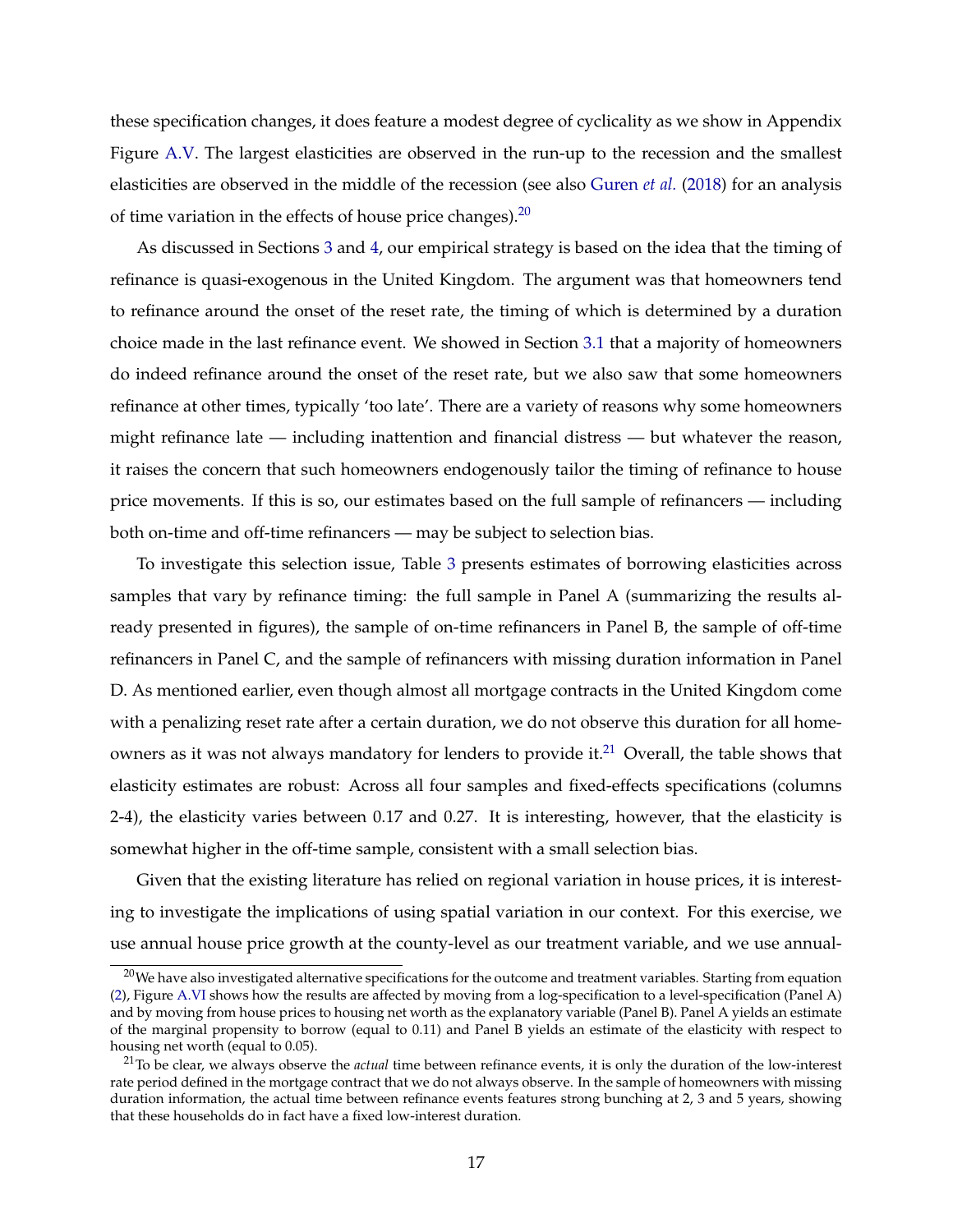<span id="page-18-2"></span>ized equity extraction as our outcome variable (i.e., equity extraction normalized by the number of years between the current and previous refinance event). As we show in Table [A.II,](#page-59-0) the borrowing elasticities are much larger when estimated from regional variation than those obtained from our preferred specifications above. This is likely due to the fact that geographic variation in house prices is correlated with various confounders, and we have no compelling instrument for geographic house price variation in the U.K. context.<sup>[22](#page-18-0)</sup>

Finally, we investigate the issue of home improvements. Variation in individual house prices may be partly driven by idiosyncratic home improvements, which are endogenous and may not represent true increases in household net worth.<sup>[23](#page-18-1)</sup> As a first check, we use self-reported information on the reason for refinancing that is available for part of the sample. Appendix Table [A.III](#page-60-0) shows elasticity estimates in three subsamples: homeowners whose last refinance was for home improvements (Panel A), homeowners whose last refinance was not for home improvements (Panel B), and homeowners for whom the reason for the last refinance is unknown (Panel C). The table shows that the estimated elasticity is quite stable across samples. Specifically, among those who report no home improvement, the elasticities are similar to the elasticities for the full sample discussed above. This alleviates any major concerns about home improvements, but we acknowledge that our measure of home improvements is imperfect. Hence, the next section goes further by presenting IV estimates that cannot be plausibly affected by home improvements.

#### **5.2 IV Specification**

Our fixed effects specification relies on two sources of residual variation: (i) idiosyncratic variation in price growth across houses within counties, (ii) idiosyncratic variation in the timing of refinance events across homeowners. The first source of variation could be endogenous, for example due to home improvements (as discussed above) or endogenous selection into neighborhoods. Hence, in this section we consider an IV strategy that relies solely on variation in the (pre-determined) timing of refinance events.

We do not want to rely on cross-sectional variation in duration choices, because these are insurance choices that reflect risk preferences and therefore may affect borrowing directly. As discussed

<span id="page-18-0"></span> $^{22}$ [Hilber & Vermeulen](#page-30-10) [\(2016\)](#page-30-10) construct a topography-based housing supply elasticity index for England (a la [Saiz](#page-31-1) [2010\)](#page-31-1), but not for the rest of the United Kingdom (Northern Ireland, Scotland, and Wales). However, besides the issues with the exclusion restriction of such instruments (as discussed above), [Hilber & Vermeulen](#page-30-10) [\(2016\)](#page-30-10) show that the instrument does not have a strong first stage in the English setting: Topography does not predict house price variation in this country.

<span id="page-18-1"></span> $^{23}$ In particular, home improvements do not increase household net worth unless they increase the house price by more than the amount invested in the house.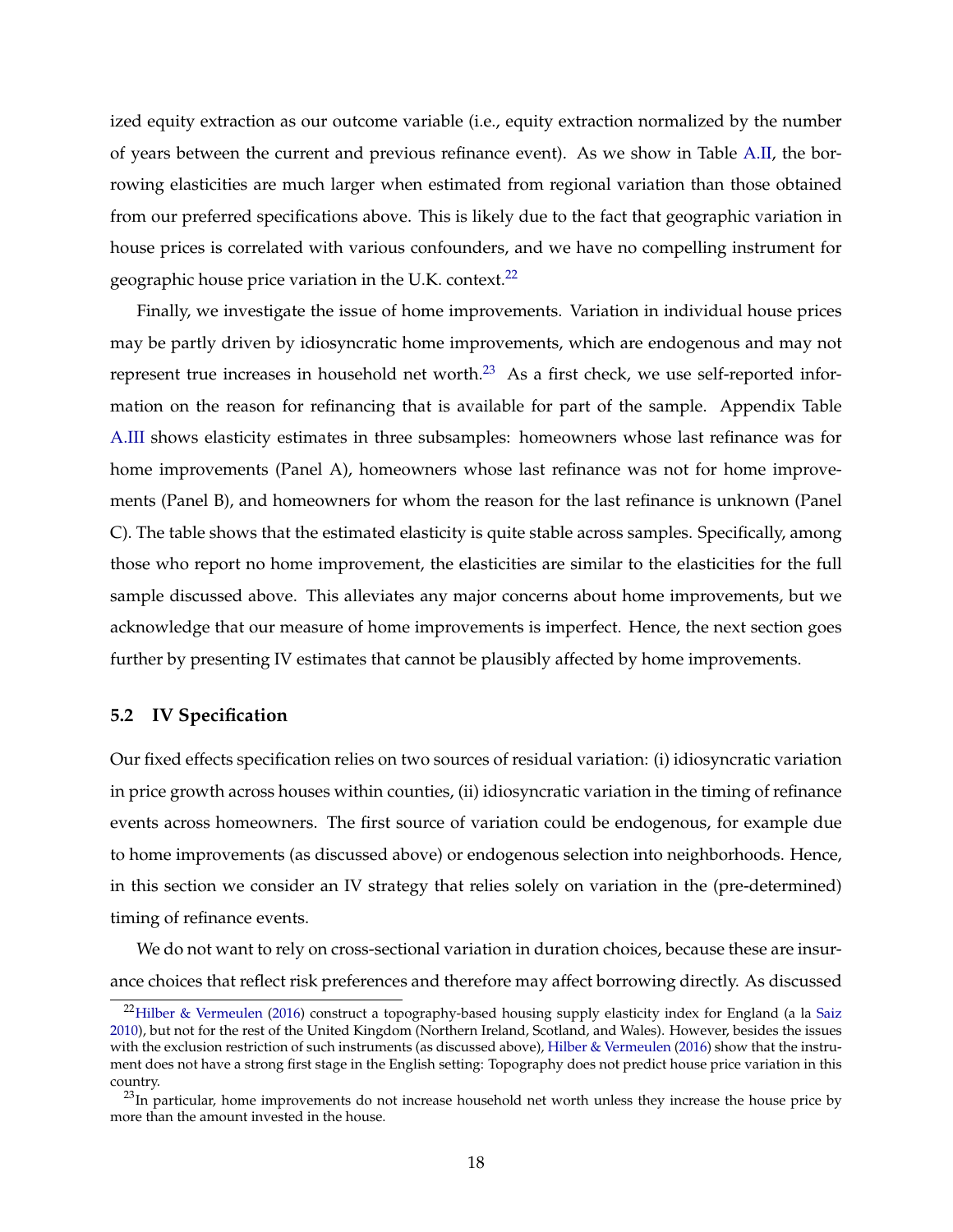above, the most compelling source of variation is a three-way interaction between the duration choice in the last mortgage (say 2-year vs 3-year fixed interest rate), the time of the current refinance event (say 2010 vs 2011), and the regional house price cycle. Hence, we construct instruments based on the interaction between dummies for past duration choices, dummies for the time of refinance, and dummies for different regions. The first stage of the IV is specified as

<span id="page-19-0"></span>
$$
\Delta \log P_{it} = \text{duration}_{it} \otimes \text{region}_{i} \otimes \text{year}_{t} + \text{duration}_{it} + \alpha_{i} + \gamma_{t}
$$
\n
$$
+ \text{duration}_{it} \otimes \text{region}_{i} + \text{duration}_{it} \otimes \text{year}_{t} + \text{region}_{i} \otimes \text{year}_{t}
$$
\n
$$
+ X_{it}\eta + \mu_{it},
$$
\n(3)

where  $\otimes$  denotes the outer product, so that the instrumental variables (duration $_{it}$   $\otimes$  year $_{t}$   $\otimes$  region $_{i}$ ) include every possible interaction between last duration dummies, year of refinance dummies, and regional dummies. It is for computational reasons that the instruments are based on year dummies (rather than month dummies) and region dummies (rather than the more disaggregated county dummies).  $X_{it}$  is a vector of individual, time-varying control variables.

The second stage of the IV is

<span id="page-19-2"></span>
$$
\log D_{it} - \log D_{it}^P = \beta \cdot \Delta \log P_{it} + \text{duration}_{it} + \alpha_i + \gamma_t
$$
  
+ duration<sub>it</sub> ⊗ region<sub>i</sub> + duration<sub>it</sub> ⊗ year<sub>t</sub> + region<sub>i</sub> ⊗ year<sub>t</sub>  
+  $X_{it} \eta + \nu_{it}$ , (4)

where  $\Delta \log P_{it}$  is the predicted house price growth from the first-stage specification [\(3\)](#page-19-0).

Our richest specification includes fixed effects for household, month, and duration dummies on their own.<sup>[24](#page-19-1)</sup> It also includes fixed effects for all the second-level interactions of the dummies that we use to construct the instrumental variables. These second-level interactions are fixed effects for duration-by-region, duration-by-year, and region-by-year. Because we include these control variables, the identification in the richest specification comes entirely from the three-way interaction between last duration, region, and year. This overcomes a number of key identification concerns. The last duration dummies on their own eliminate the possibility that differences in risk preferences across households drive the effects. The duration-by-region dummies ensure that differences across regions in the types of households that choose certain durations do not influence the results.

<span id="page-19-1"></span> $24$ Household and month dummies subsume region and year dummies, respectively.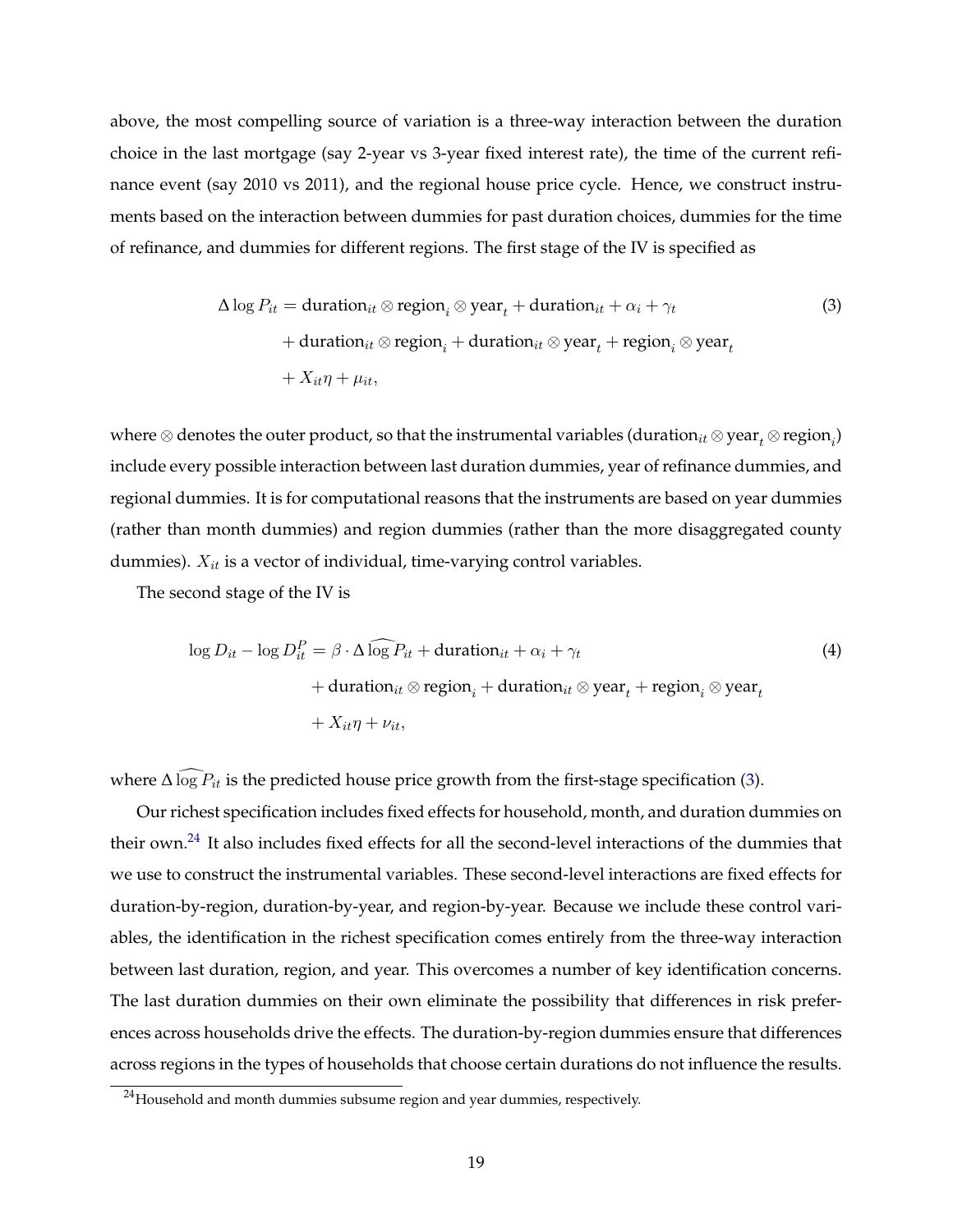<span id="page-20-1"></span>The duration-by-year dummies eliminate the possibility that time-varying shocks to households with certain contract duration bias the estimates.

Table [4](#page-46-0) shows the estimated elasticities of equity extraction with respect to house price across four IV specifications. The richest specification in column (4) corresponds to the specifications shown in equations [\(3\)](#page-19-0)-[\(4\)](#page-19-2). There is a non-trivial difference in the estimates between the basic specification without any controls in column (1) and the richer specifications in columns (2)-(4). But across the richer specifications, the IV elasticity estimates are stable (around 0.25-0.28) and marginally higher than the OLS estimates shown earlier. The fact that the IV estimates are higher is consistent with a (small) bias from home improvements in the OLS estimates: House price appreciation due to home improvements does not represent real appreciation and would therefore tend to attenuate the OLS estimates. These differences notwithstanding, the IV table confirms the overall results presented so far: There is a clear positive effect of house prices on borrowing, with a borrowing elasticity between 0.2-0.3.

## <span id="page-20-0"></span>**6 Why Do House Prices Affect Borrowing?**

Having established a causal relationship between house prices and household borrowing, we now investigate the reasons for this relationship. [Berger](#page-28-3) *et al.* [\(2018\)](#page-28-3) provide a theoretical foundation for the various mechanisms that may be at play. We focus on the two main mechanisms discussed in the literature.

First, higher house prices increase homeowners' nominal housing wealth, so that borrowing responses may reflect the marginal propensity to consume out of wealth [\(Campbell & Cocco](#page-28-0) [2007;](#page-28-0) [Case](#page-28-4) *et al.* [2013\)](#page-28-4). However, it is not obvious that such changes in nominal wealth translate into real wealth, as highlighted by [Sinai & Souleles](#page-31-2) [\(2005\)](#page-31-2). They argue that homeownership provides a hedge against future housing expenditures for households with long expected tenures in their existing homes. This implies that house prices have negligible effects on lifetime net worth and should not affect borrowing. If wealth effects are operational they must therefore rely on expected changes in real housing consumption over the lifecycle. For example, old homeowners may expect to downsize or exit the housing market in the near future, in which case house price growth tends to increase net wealth. Young homeowners, on the other hand, have constant or increasing housing needs over the foreseeable future, so that the nominal wealth effect of house price growth will be offset by increases in future housing expenditures. This suggests larger wealth effects for old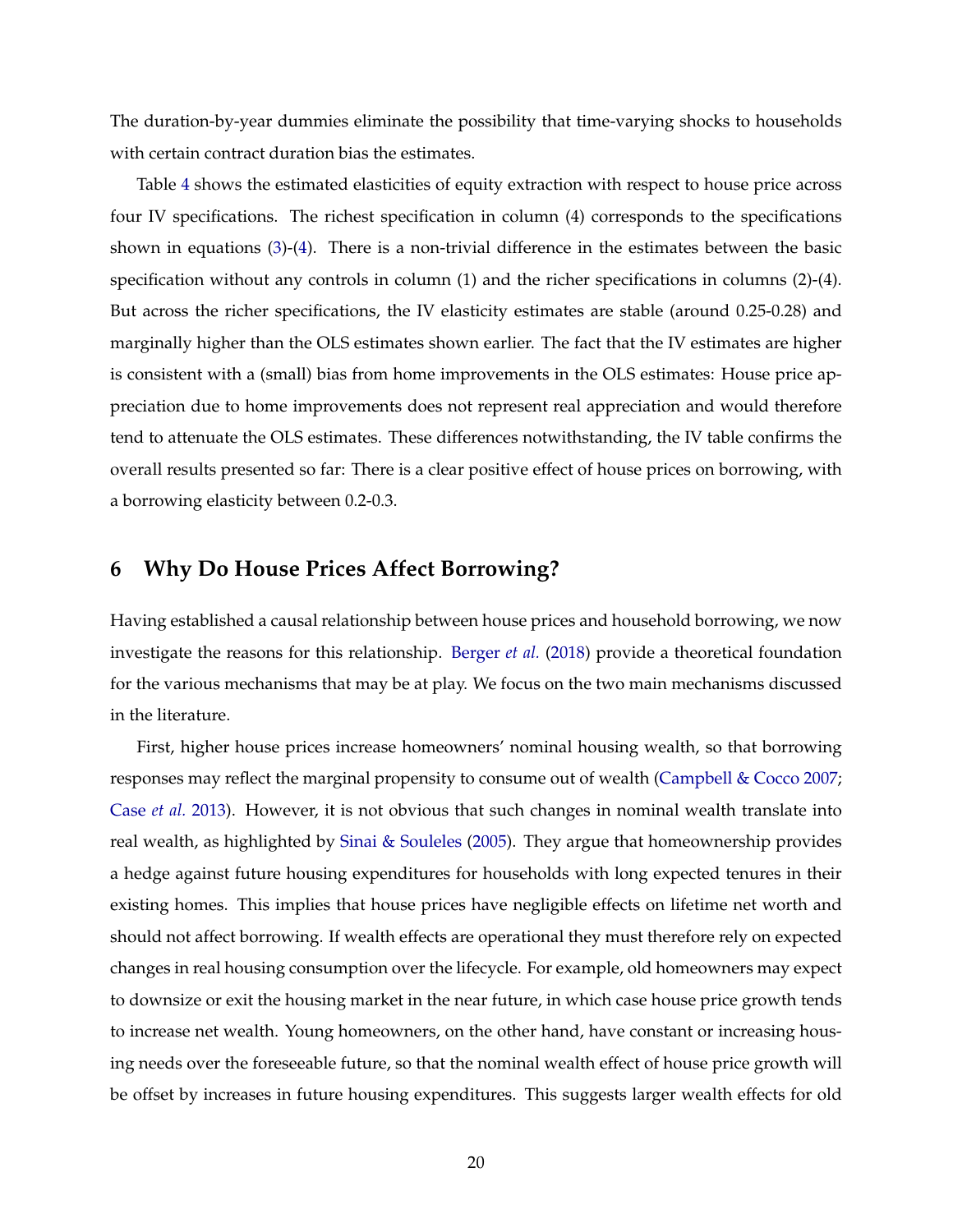<span id="page-21-2"></span>homeowners than for young homeowners. Hence, a number of existing papers assess the importance of wealth effects by studying heterogeneity with respect to age, but with conflicting results [\(Attanasio & Weber](#page-27-3) [1994;](#page-27-3) [Campbell & Cocco](#page-28-0) [2007;](#page-28-0) [Attanasio](#page-27-0) *et al.* [2009;](#page-27-0) [Mian & Sufi](#page-30-0) [2011\)](#page-30-0).

Second, housing wealth is the largest form of household collateral. An increase in nominal housing wealth may therefore relax borrowing constraints, which tend to be proportional to collateral values. The collateral channel has been studied theoretically in the macro housing literature (for example [Aoki](#page-27-8) *et al.* [2004;](#page-27-8) [Iacoviello](#page-30-11) [2005\)](#page-30-11), and it has been argued to be empirically important for household borrowing in a number of studies (for example [Lustig & Nieuwerburgh](#page-30-12) [2005;](#page-30-12) [Mian](#page-30-0) [& Sufi](#page-30-0) [2011;](#page-30-0) [DeFusco](#page-29-9) [2018\)](#page-29-9).<sup>[25](#page-21-0)</sup> The collateral channel implies heterogeneity across leverage ratios: Households with higher leverage are more collateral constrained, and house price appreciation is therefore more likely to relax collateral constraints for such households.

In the next section, we start by disentangling wealth and collateral effects based on a heterogeneity analysis that uses the power and granularity of our administrative data. We conduct a multivariate and non-parametric analysis of heterogeneity in the borrowing elasticity along the main dimensions predicted to determine household borrowing responses. This analysis suggests that the collateral channel plays a crucial role. We then explore the collateral channel more closely in the following section, proposing a different method to assess its empirical importance.

#### **6.1 Heterogeneity Analysis**

We investigate how the borrowing elasticity varies along four dimensions of heterogeneity: loanto-value (LTV), age, income level, and income growth. We consider two types of specifications. Univariate specifications investigate heterogeneity in each dimension separately, while multivariate specifications allow for heterogeneity in all four dimensions simultaneously. Many dimensions of heterogeneity are highly correlated, making it difficult to interpret results from univariate heterogeneity analyses. Our multivariate specifications allow us to disentangle which dimensions truly drive heterogeneity in responsiveness, and which dimensions only appear to do so by being correlated with other relevant dimensions. We estimate specifications of the type

<span id="page-21-1"></span>
$$
\log D_{it} - \log D_{it}^P = \sum_k \sum_j \beta_j^k \cdot \mathbf{I} \left[ X_{it}^k \in j \right] \cdot \Delta \log P_{it} + \sum_k \sum_j \lambda_j^k \cdot \mathbf{I} \left[ X_{it}^k \in j \right] + \nu_{it},\tag{5}
$$

<span id="page-21-0"></span><sup>25</sup>The collateral channel has also been shown to be important for business investments and employment [\(Chaney](#page-29-10) *et al.* [2012;](#page-29-10) [Adelino](#page-27-9) *et al.* [2015\)](#page-27-9).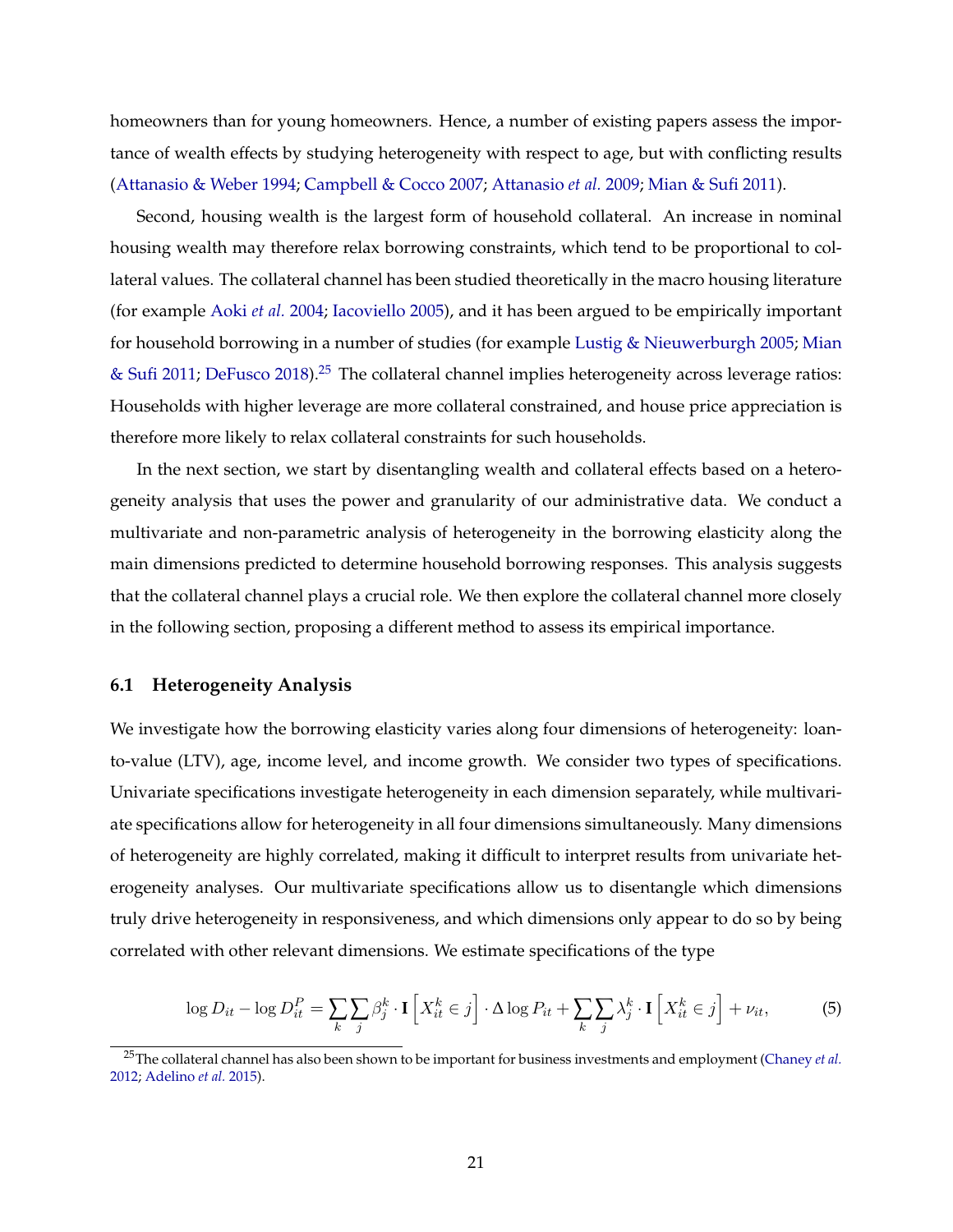where  $\mathbf{I}\left[X_{it}^k \in j\right]$  is a dummy equal to one when variable  $k$  (LTV, age, income, or income growth) falls in bin  $j$ . By allowing for a large set of bin dummies in each dimension (7 LTV bins, 9 age bins, 7 income bins, and 7 income growth bins), and by allowing for these dummies to affect both the slope and the intercept, our analysis is very non-parametric. Hence, the heterogeneity patterns we uncover will not be driven by overly restrictive functional form assumptions. We do assume that the effect of prices on borrowing *within* dimension k and bin j is log-linear, but this assumption is a good approximation as we show below. To increase precision, specification [\(5\)](#page-21-1) does not include the household and time fixed effects considered in the previous section. It is possible to consider such an extension and the heterogeneity results turn out to be similar, but standard errors increase substantially in fixed effects specifications with heterogeneity.

Figure [9](#page-40-0) investigates heterogeneity with respect to LTV, which is the main proxy for collateral effects, as discussed above. We analyze heterogeneity by pre-determined LTV, defined as the LTV ratio absent any equity extraction/injection and absent any house price growth between the current and last refinance event. This LTV ratio is determined by the last choice of mortgage debt and amortization, along with the last house price. The graphs show a strong monotonic relationship between the borrowing elasticity and LTV. This holds both when studying this dimension of heterogeneity on its own (Panel A) and when controlling for the other dimensions of heterogeneity (Panel B). In fact, going from the univariate to the multivariate specification hardly affects the relationship, although it increases standard errors somewhat. Hence, homeowners with low levels of collateral borrow much more against house price increases than do those with high levels of collateral. The strong degree of LTV heterogeneity is not driven by the log-linearity assumption made in equation [\(5\)](#page-21-1), which we show in a fully non-parametric specification in Appendix Figure [A.VII.](#page-53-0) [26](#page-22-0)

Figure [10](#page-41-0) studies the effect of age. These graphs show heterogeneity in the borrowing elasticity across 5-year bins between the ages of 20 and 60. Panel A presents results without controls for the other dimensions of heterogeneity. The figure shows the opposite pattern than what is suggested by standard lifecycle theory: Young households are more responsive to house prices than old

<span id="page-22-0"></span> $^{26}$ Appendix Figure [A.VII](#page-53-0) presents non-parametric estimates allowing for a large set of bin dummies for house price growth (as in the previous section) within three separate LTV categories. The three samples correspond to low-leverage homeowners (LTV below 60%), intermediate-leverage homeowners (LTV between 60-80%), and high-leverage homeowners (LTV above 80%). Two insights are worth highlighting. First, the *level* of equity extraction decreases with leverage as one might expect: highly leveraged households have a larger stock of existing debt, are more constrained in their borrowing capacity, and should be on an amortization path over their lifecycle. Second, the *slope* of equity extraction increases with leverage, consistent with our previous findings on elasticity heterogeneity. That is, homeowners with high leverage (low collateral) extract less equity, but are more inclined to increase equity extraction when house prices go up.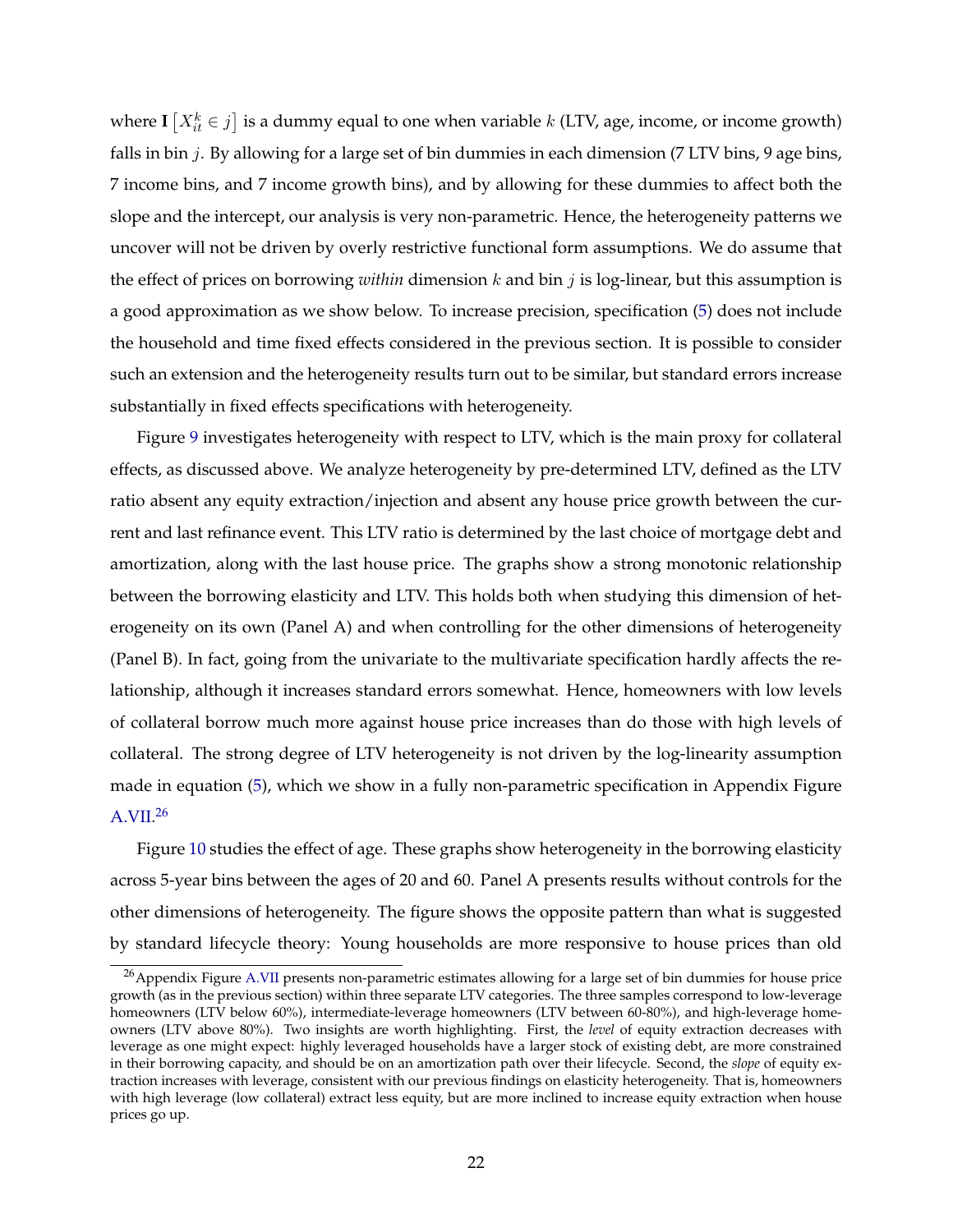<span id="page-23-0"></span>households. A similar pattern of heterogeneity was found by [Attanasio](#page-27-0) *et al.* [\(2009\)](#page-27-0) using U.K. survey data and structural methods. They suggest that this puzzling pattern might arise because the young tend to be more leveraged than the old, so that collateral effects confound wealth effects (see [Berger](#page-28-3) *et al.* [2018](#page-28-3) for a similar argument). Panel B investigates and confirms this hypothesis. It shows that, once we control for LTV (as well as income and income growth), the age profile of borrowing elasticities is completely flat.

For completeness, Appendix Figures [A.VIII](#page-54-0) and [A.IX](#page-55-0) display heterogeneity across income levels and income growth, respectively. Income is measured at the time of the last refinancing event, while income growth is measured as the log-change since the last refinancing event. We use dummies representing seven quantiles of the distribution of each of these variables. Once again, we consider the univariate specification in Panel A and the multivariate specification in Panel B. These graphs do not show any noticeable patterns of heterogeneity: They are quite flat across both income levels and income growth in both the univariate and multivariate cases.

How should we interpret these heterogeneity patterns? The fact that leverage is such a strong predictor of borrowing elasticities, even after controlling non-parametrically for other correlated factors, points to the collateral channel as being central. A few qualifications to this interpretation are worth mentioning. First, wealth effects may not be the only force driving heterogeneity across age (even conditional on the other controls), and so the flat age profile does not rule out wealth effects. Second, wealth effects may themselves lead to heterogeneity across LTV ratios, even absent a collateral channel. This issue is particularly pronounced in the log-log specification [\(5\)](#page-21-1). A one percent increase in the house price represents a five percent increase in housing net worth for a homeowner at 80% LTV, but only a two percent increase for a homeowner at 50% LTV. Mechanically, there are heterogeneous wealth changes depending on LTV. As a robustness check, we have therefore tried a level specification as well, finding similar qualitative results. This strengthens the conclusion that the collateral channel is crucial. Third and last, leverage may be correlated with unobserved individual characteristics that affect borrowing behavior. A candidate would be selfcontrol problems. As [Mian & Sufi](#page-30-0) [\(2011\)](#page-30-0) note, it is likely that households with greater self-control problems will be observed as credit constrained. However, when augmenting equation [\(5\)](#page-21-1) with individual fixed effects (which should pick up self-control problems), we find that our heterogeneity results are qualitatively unchanged (albeit with larger standard errors).

To conclude, the heterogeneity results suggest that the collateral channel plays a central role in driving the borrowing elasticity. In the next section, we propose a new test — one that exploits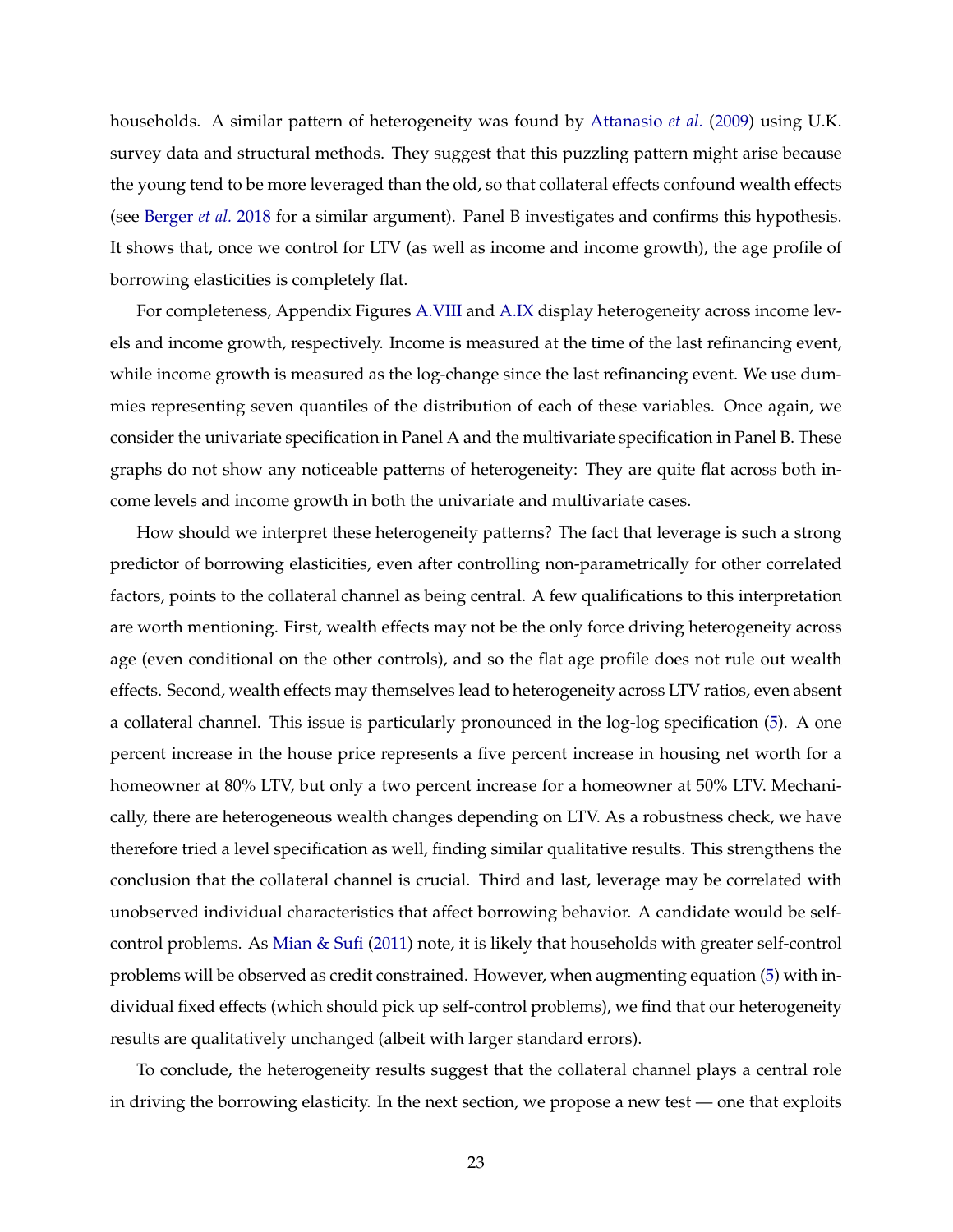<span id="page-24-2"></span>discrete changes in the tightness of collateral constraints around interest notches — providing another piece of evidence in favor of the collateral channel.

#### **6.2 Collateral Channel: A Test Using Interest Notches**

The U.K. setting offers a new way of testing the importance of collateral as driver of the borrowing elasticity. This test is motivated by the insight that a *hard* collateral constraint can be defined as a sharp increase to infinity (or a prohibitive level) in the cost of borrowing when collateral falls below some threshold (or similarly, when LTV surpasses a threshold). Following this definition, any sharp increase in the cost of borrowing that depends on the amount of collateral is also a collateral constraint. We view any collateral-based threshold where the cost of borrowing increases discontinuously, without reaching infinity, a *soft* collateral constraint.

The U.K. mortgage interest rate schedule features a number of such soft collateral constraints. These soft collateral constraints are discrete increases in the interest rate (interest notches) at critical LTV thresholds, as described in Section [3.1.](#page-7-3) There are interest notches at LTV ratios of 50%, 60%, 70%, 75%, 80%, 85%, and 90%.[27](#page-24-0) As the LTV ratio surpasses (and housing collateral therefore falls below) one of the critical thresholds, the cost of borrowing increases sharply. The only difference between such interest notches and the hard borrowing constraints from theoretical models is the size of the notch: A hard borrowing constraint is one where the borrowing cost jumps to infinity at a threshold.<sup>[28](#page-24-1)</sup>

The direct incentive created by these interest notches is for homeowners to choose LTV ratios just below one of the thresholds, thus creating bunching in the LTV distribution. Such bunching represents borrowing responses to the interest rate — rather than responses to the house price and was studied by Best *[et al.](#page-28-2)* [\(2018\)](#page-28-2) for the United Kingdom and [DeFusco & Paciorek](#page-29-2) [\(2017\)](#page-29-2) for the United States. The focus of our exercise here is different. We consider what happens when house price growth, by increasing the available collateral, moves homeowners above or below interest notches and sharply changes the cost of borrowing. If collateral constraints play a limited role in driving the borrowing response to house price growth, households should extract equity to a similar degree independent of whether house price growth moves their LTV above or below an interest notch. But if collateral constraints play an important role, equity extraction should differ depending on whether households' LTV is moved above or below an interest notch.

<span id="page-24-1"></span><span id="page-24-0"></span><sup>27</sup>Appendix Figure [A.II](#page-48-0) illustrates most of these notches.

 $^{28}$ In fact, the notch at 90% LTV serves as a hard borrowing constraint for most homeowners in our data, because very few lenders have offered mortgage products above this level since the global financial crisis.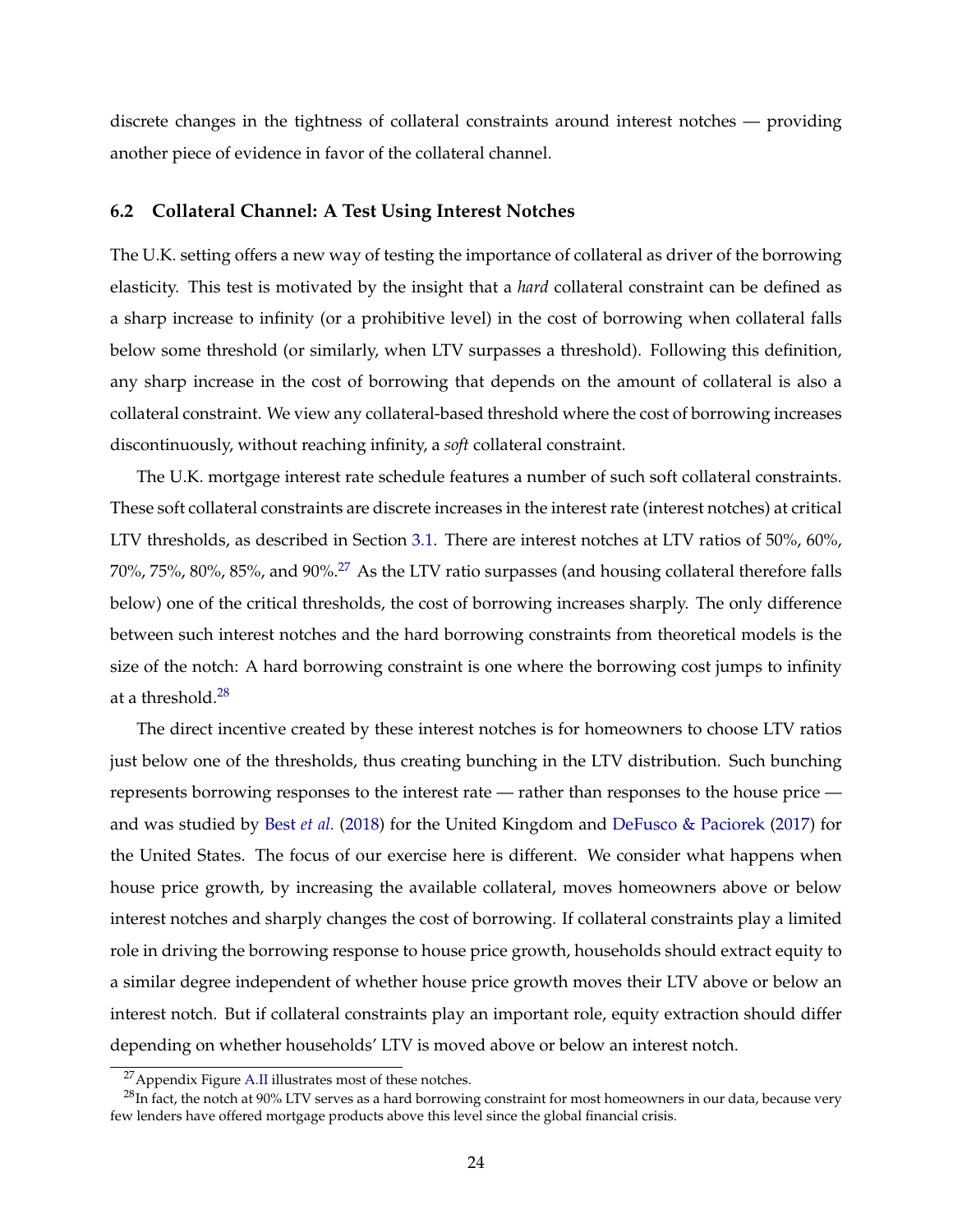Figure [11](#page-42-0) investigates how the equity extraction elasticity depends on whether the underlying price variation moves homeowners across notches. We define the collateral constraint as being relaxed (reinforced) when house price variation moves the homeowner at least one notch down (up) and thus reduces (increases) the mortgage interest rate. Otherwise, the collateral constraint is defined as "unchanged."<sup>[29](#page-25-0)</sup> Panel A of the figure considers a baseline specification without any other controls. This is a specification like equation [\(5\)](#page-21-1), in which house price growth is interacted with dummies for the three notch scenarios (relaxed/reinforced/unchanged), but without simultaneously controlling for other dimensions of heterogeneity. This analysis shows that the elasticity is the highest (close to 0.5) when the collateral constraint is relaxed, and that the elasticity is the lowest (close to zero) when the collateral constraint is reinforced.<sup>[30](#page-25-1)</sup> The fact that the elasticity is essentially zero when the collateral constraint is reinforced may be due to collateral constraints interacting with liquidity constraints, making it hard for homeowners to inject cash when house price growth increases their cost of borrowing.

One concern is that the pattern of heterogeneity in Panel A Figure [11](#page-42-0) could be due to the fact that households experiencing negative house price growth do not have a positive elasticity to house price growth in a specification without controls (as exhibited in Panel A of Figure [8\)](#page-39-0). We therefore carry out a heterogeneity test using a specification that does not exhibit any underlying difference between households experiencing positive versus negative house price changes. Panel A of Appendix Figure [A.IV](#page-50-0) shows that, conditional on household and month fixed effects, households experiencing positive or negative house price growth respond similarly. Panel B of Figure [11](#page-42-0) therefore introduces household and month fixed effects in the specification. This graph confirms the qualitative relationship between the borrowing elasticity and changes in collateral constraints, although the effect is smaller than in the baseline specification without fixed effects.

The asymmetric response to relaxing and tightening soft collateral constraints underscores the importance of the collateral channel. In Appendix [B,](#page-62-0) we develop yet another test of the collateral channel. There we present an analysis of the dynamic interaction between house price growth and bunching responses to interest notches, which is consistent with the collateral channel. We show that, when house price growth pulls homeowners below an interest notch and relaxes their credit constraint, they respond by increasing their LTV up to the notch. This interaction between

<span id="page-25-0"></span> $^{29}$ However, this terminology should not be taken literally: house price appreciation may relax credit constraints even if it does not move homeowners to a lower interest notch.

<span id="page-25-1"></span> $30$ While the figure pools all years 2005-15, we have checked that the patterns are roughly the same inside and outside the recession years.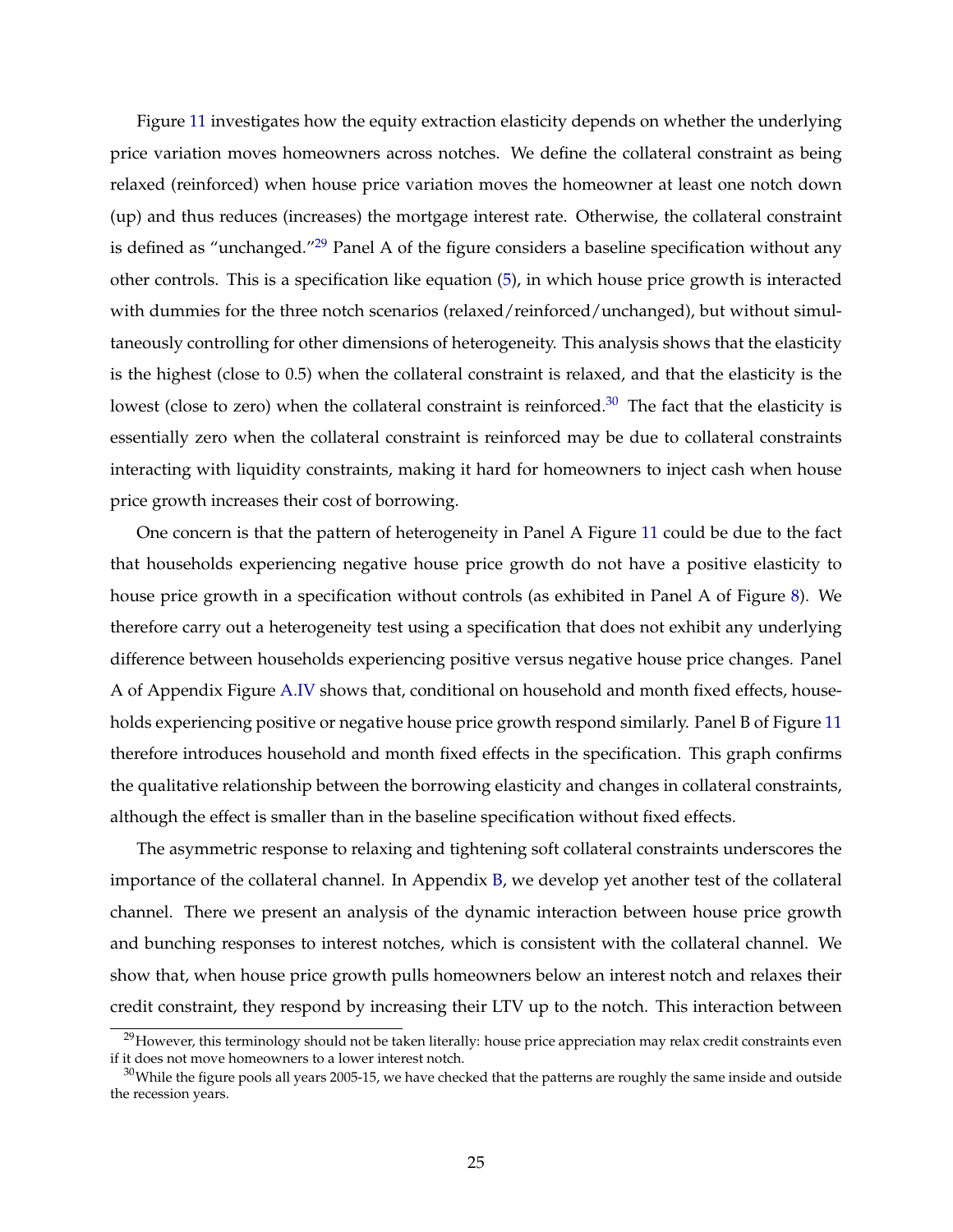house price growth and bunching responses is again consistent with collateral-based borrowing decisions.

## <span id="page-26-0"></span>**7 Conclusion**

The global financial crisis has reignited a debate about the role of house prices in driving household borrowing. A first generation of papers following the crisis studied this question using regional data from the United States and found strong borrowing responses. This paper takes a different methodological tack to the question. Using administrative mortgage data and unique features of the U.K. mortgage market, we develop an empirical approach that relies on idiosyncratic variation in the timing of refinance events driven by pre-determined mortgage contract durations. We find that a 10% percent increase in individual house prices raises borrowing by around 2-3%.

Our rich dataset also allows us to explore why borrowing responds to house prices. The striking finding from a heterogeneity analysis is that there is essentially no heterogeneity in any dimension except one — loan-to-value — but that this dimension is very strong. In particular, the elasticity is strongly increasing in LTV ratios, even after controlling non-parametrically for factors such as age, income, and income growth. This heterogeneity analysis, together with a test using soft collateral constraints (interest rate notches based on collateral), suggests that the housing collateral channel is the main driver of the elasticities we find.

The magnitude of these responses, and the importance of collateral constraints, has important implications for understanding household behavior in both micro- and macroeconomics. A growing literature on macro and housing relies on collateral constraints to obtain realistic macro responses to boom-bust cycles in the housing market. Our findings affirm such theoretical approaches and provide microeconometric estimates that could help discipline future research in this area.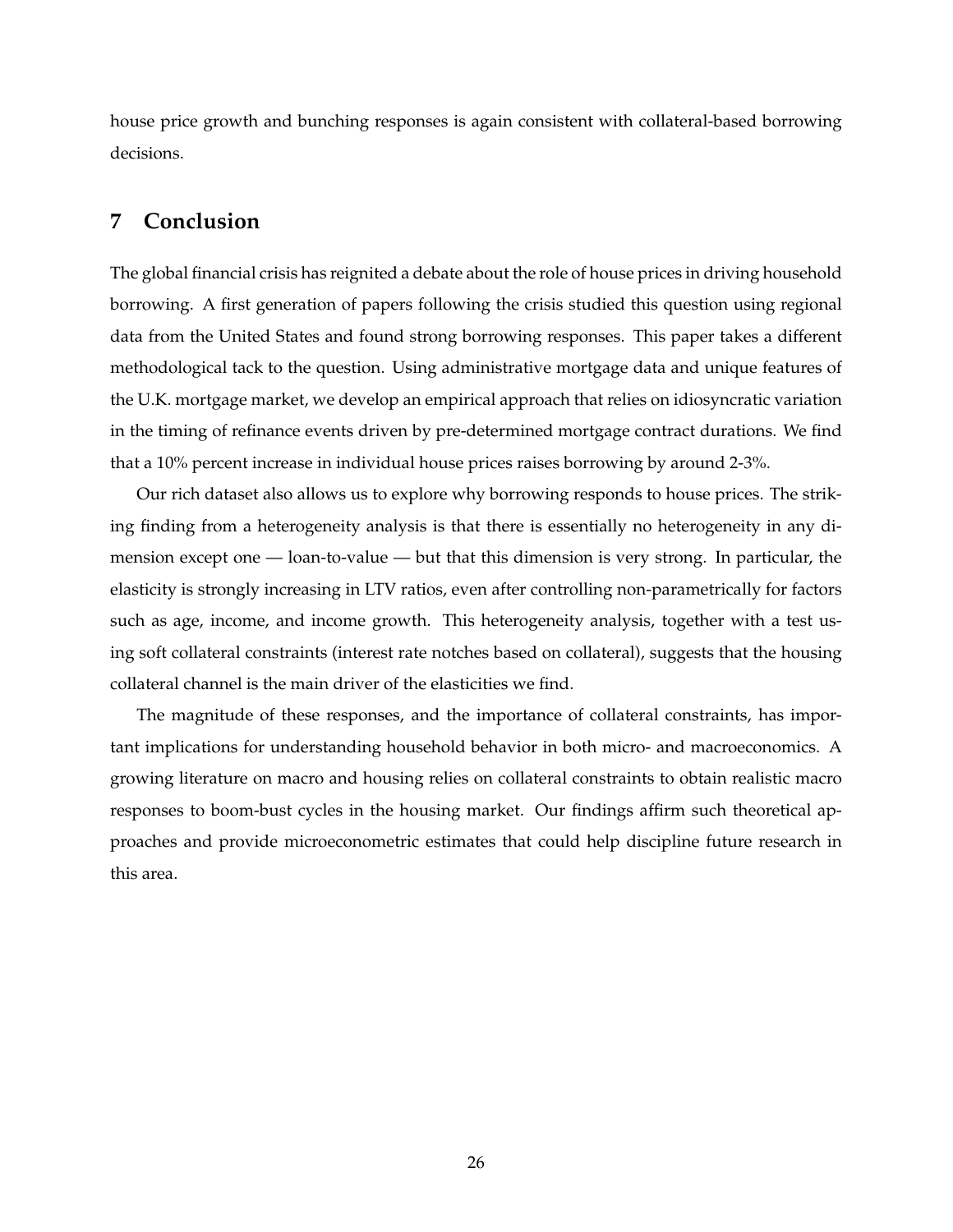## **References**

- <span id="page-27-4"></span>ABDALLAH, CHADI S., & LASTRAPES, WILLIAM D. 2012. Home Equity Lending and Retail Spending: Evidence from a Natural Experiment in Texas. *American Economic Journal: Macroeconomics*, **4**(4), 94–125. [6](#page-6-1)
- <span id="page-27-9"></span>ADELINO, MANUEL, SCHOAR, ANTOINETTE, & SEVERINO, FELIPE. 2015. House Prices, Collateral, and Self-employment. *Journal of Financial Economics*, **117**(2), 288–306. [21](#page-21-2)
- <span id="page-27-2"></span>AGARWAL, SUMIT. 2007. The Impact of Homeowners' Housing Wealth Misestimation on Consumption and Saving Decisions. *Real Estate Economics*, **35**(2), 135–154. [5](#page-5-1)
- <span id="page-27-5"></span>AGARWAL, SUMIT, & QIAN, WENLAN. 2017. Access to Home Equity and Consumption: Evidence from a Policy Experiment. *Review of Economics and Statistics*, **99**(1), 40–52. [6](#page-6-1)
- <span id="page-27-6"></span>AGARWAL, SUMIT, BEN-DAVID, ITZHAK, & YAO, VINCENT W. 2015. Collateral Valuation and Borrower Financial Constraints: Evidence from the Residential Real Estate Market. *Management Science*, **61**(9), 2220–2240. [9](#page-9-1)
- <span id="page-27-7"></span>AGARWAL, SUMIT, AMBROSE, BRENT W., & YAO, VINCENT W. 2017. The Effects and Limits of Regulation: Appraisal Bias in the Mortgage Market. Mimeo. [9](#page-9-1)
- <span id="page-27-1"></span>ALADANGADY, ADITYA. 2017. Housing Wealth and Consumption: Evidence from Geographicallylinked Microdata. *American Economic Review*, **107**(11), 3415–46. [5](#page-5-1)
- <span id="page-27-8"></span>AOKI, KOSUKE, PROUDMAN, JAMES, & VLIEGHE, GERTJAN. 2004. House Prices, Consumption, and Monetary Policy: a Financial Accelerator Approach. *Journal of Financial Intermediation*, **13**(4), 414–435. [21](#page-21-2)
- <span id="page-27-3"></span>ATTANASIO, ORAZIO P., & WEBER, GUGLIELMO. 1994. The UK Consumption Boom of the Late 1980s: Aggregate Implications of Microeconomic Evidence. *The Economic Journal*, **104**(427), 1269– 1302. [6,](#page-6-1) [21](#page-21-2)
- <span id="page-27-0"></span>ATTANASIO, ORAZIO P., BLOW, LAURA, HAMILTON, ROBERT, & LEICESTER, ANDREW. 2009. Booms and Busts: Consumption, House Prices and Expectations. *Economica*, **76**(301), 20–50. [1,](#page-0-0) [3,](#page-3-2) [5,](#page-5-1) [6,](#page-6-1) [21,](#page-21-2) [23](#page-23-0)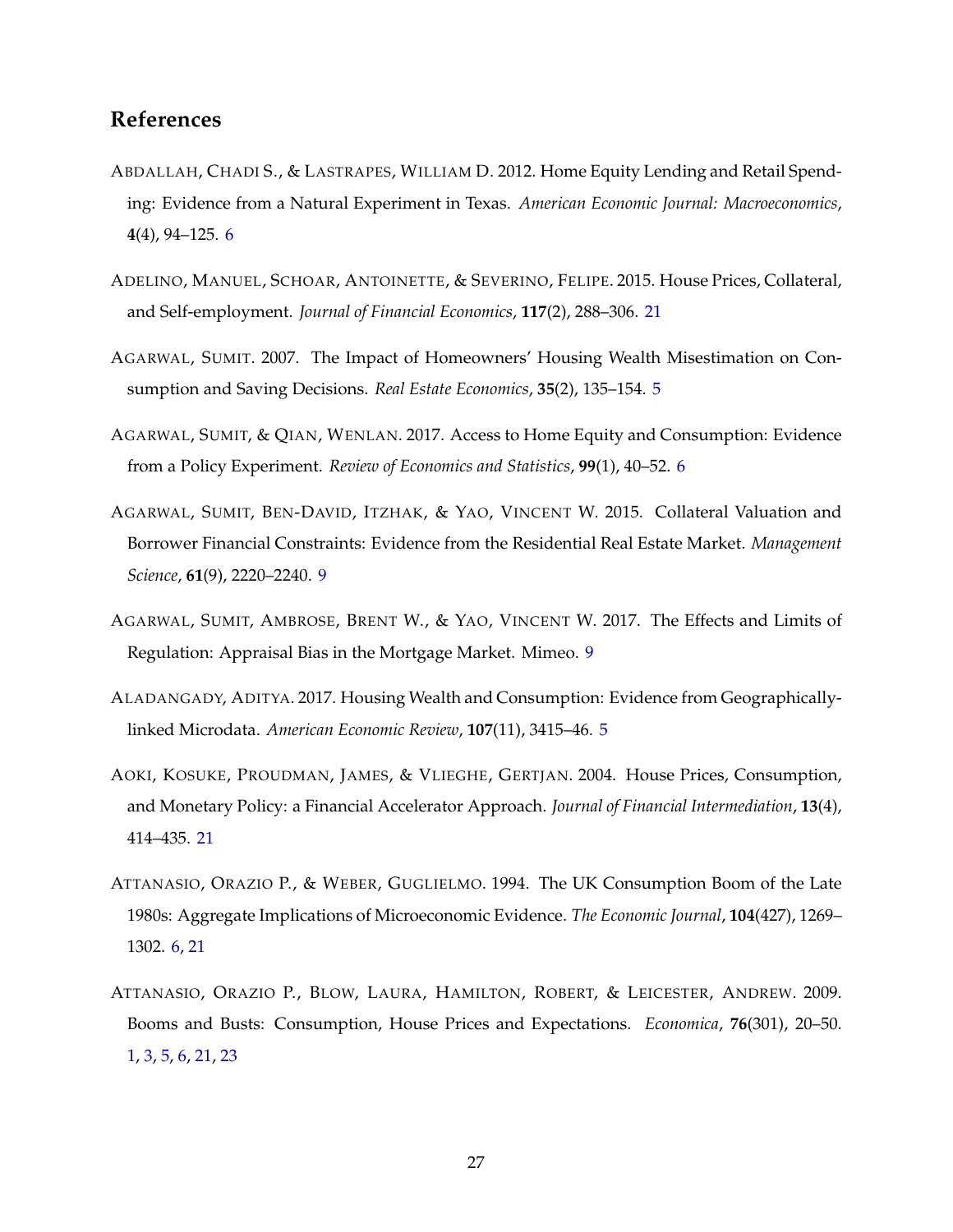- <span id="page-28-1"></span>ATTANASIO, ORAZIO P., LEICESTER, ANDREW, & WAKEFIELD, MATTHEW. 2011. Do House Prices Drive Consumption Growth? The Coincident Cycles of House Prices and Consumption in the UK. *Journal of the European Economic Association*, **9**(3), 399–435. [1,](#page-0-0) [3,](#page-3-2) [5,](#page-5-1) [6](#page-6-1)
- <span id="page-28-9"></span>BEN-DAVID, ITZHAK. 2011. Financial Constraints and Inflated Home Prices During the Real Estate Boom. *American Economic Journal: Applied Economics*, **3**(3), 55–87. [9](#page-9-1)
- <span id="page-28-3"></span>BERGER, DAVID, GUERRIERI, VERONICA, LORENZONI, GUIDO, & VAVRA, JOSEPH. 2018. House Prices and Consumer Spending. *Review of Economic Studies*, **85**(3), 1502–1542. [3,](#page-3-2) [6,](#page-6-1) [20,](#page-20-1) [23](#page-23-0)
- <span id="page-28-2"></span>BEST, MICHAEL, CLOYNE, JAMES, ILZETZKI, ETHAN, & KLEVEN, HENRIK. 2018. Estimating the Elasticity of Intertemporal Substitution Using Mortgage Notches. Mimeo. [2,](#page-2-2) [3,](#page-3-2) [8,](#page-8-2) [24,](#page-24-2) [48,](#page-48-1) [63](#page-63-0)
- <span id="page-28-5"></span>BHUTTA, NEIL, & KEYS, BENJAMIN J. 2016. Interest Rates and Equity Extraction During the Housing Boom. *American Economic Review*, **106**(7), 1742–1774. [5,](#page-5-1) [6](#page-6-1)
- <span id="page-28-7"></span>BOSTIC, RAPHAEL, GABRIEL, STUART, & PAINTER, GARY. 2009. Housing Wealth, Financial Wealth, and Consumption: New Evidence from Micro Data. *Regional Science and Urban Economics*, **39**(1), 79–89. [5](#page-5-1)
- <span id="page-28-0"></span>CAMPBELL, JOHN Y., & COCCO, JOÃO F. 2007. How do House Prices Affect Consumption? Evidence from Micro Data. *Journal of Monetary Economics*, **54**(3), 591–621. [1,](#page-0-0) [3,](#page-3-2) [5,](#page-5-1) [20,](#page-20-1) [21](#page-21-2)
- <span id="page-28-8"></span>CARD, DAVID. 1990. Unexpected Inflation, Real Wages, and Employment Determination in Union Contracts. *American Economic Review*, **80**(4), 669–688. [6](#page-6-1)
- <span id="page-28-6"></span>CARROLL, CHRISTOPHER D., OTSUKA, MISUZU, & SLACALEK, JIRI. 2011. How Large are Housing and Financial Wealth Effects? A New Approach. *Journal of Money, Credit and Banking*, **43**(1), 55– 79. [5](#page-5-1)
- <span id="page-28-10"></span>CASE, KARL E., & SHILLER, ROBERT J. 1989. The Efficiency of the Market for Single-Family Homes. *American Economic Review*, **79**(1), 125–137. [14](#page-14-0)
- <span id="page-28-11"></span>CASE, KARL E., SHILLER, ROBERT J., THOMPSON, ANNE K., LAIBSON, DAVID, & WILLEN, PAUL. 2012. What Have They Been Thinking? Homebuyer Behavior in Hot and Cold Markets. *Brookings Papers on Economic Activity*, 265–315. [14](#page-14-0)
- <span id="page-28-4"></span>CASE, KARL E., QUIGLEY, JOHN M., & SHILLER, ROBERT J. 2013. Wealth Effects Revisited: 1975- 2012. *Critical Finance Review*, **2**(1), 101–128. [5,](#page-5-1) [20](#page-20-1)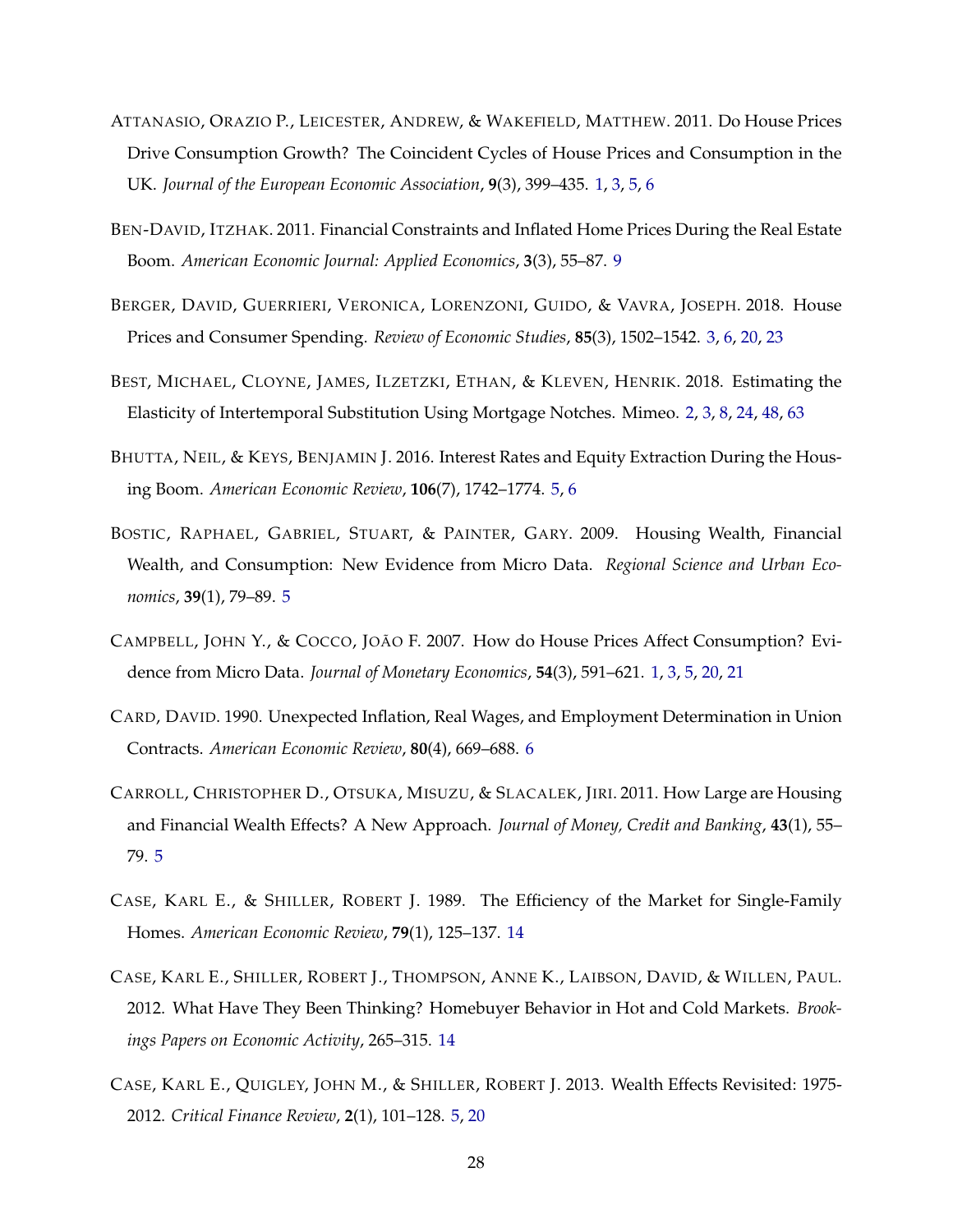- <span id="page-29-10"></span>CHANEY, THOMAS, SRAER, DAVID, & THESMAR, DAVID. 2012. The Collateral Channel: How Real Estate Shocks Affect Corporate Investment. *American Economic Review*, **102**(6), 2381–2409. [21](#page-21-2)
- <span id="page-29-7"></span>COOPER, DANIEL. 2013. House Price Fluctuations: The Role of Housing Wealth as Borrowing Collateral. *Review of Economics and Statistics*, **95**(4), 1183–1197. [5](#page-5-1)
- <span id="page-29-0"></span>DAVIDOFF, THOMAS. 2013. Supply Elasticity and the Housing Cycle of the 2000s. *Real Estate Economics*, **41**(4), 793–813. [1,](#page-0-0) [5](#page-5-1)
- <span id="page-29-1"></span>DAVIDOFF, THOMAS. 2016. Supply Constraints Are Not Valid Instrumental Variables for Home Prices Because They Are Correlated With Many Demand Factors. *Critical Finance Review*, **5**(2), 177–206. [1,](#page-0-0) [5](#page-5-1)
- <span id="page-29-9"></span>DEFUSCO, ANTHONY A. 2018. Homeowner Borrowing and Housing Collateral: New Evidence from Expiring Price Controls. *Journal of Finance*, **73**(2), 523–573. [6,](#page-6-1) [21](#page-21-2)
- <span id="page-29-2"></span>DEFUSCO, ANTHONY A., & PACIOREK, ANDREW. 2017. The Interest Rate Elasticity of Mortgage Demand: Evidence from Bunching at the Conforming Loan Limit. *American Economic Journal: Economic Policy*, **9**(1), 210–40. [3,](#page-3-2) [24](#page-24-2)
- <span id="page-29-8"></span>DI MAGGIO, MARCO, KERMANI, AMIR, KEYS, BENJAMIN J., PISKORSKI, TOMASZ, RAMCHARAN, RODNEY, SERU, AMIT, & YAO, VINCENT. 2017. Interest Rate Pass-Through: Mortgage Rates, Household Consumption, and Voluntary Deleveraging. *American Economic Review*, **107**(11), 3550–88. [6,](#page-6-1) [63](#page-63-0)
- <span id="page-29-6"></span>DISNEY, RICHARD, & GATHERGOOD, JOHN. 2011. House Price Growth, Collateral Constraints and the Accumulation of Homeowner Debt in the United States. *B.E. Journal of Macroeconomics*, **11**(1). [5](#page-5-1)
- <span id="page-29-5"></span>DISNEY, RICHARD, BRIDGES, SARAH, & GATHERGOOD, JOHN. 2010a. House Price Shocks and Household Indebtedness in the United Kingdom. *Economica*, **77**(307), 472–496. [5](#page-5-1)
- <span id="page-29-3"></span>DISNEY, RICHARD, GATHERGOOD, JOHN, & HENLEY, ANDREW. 2010b. House Price Shocks, Negative Equity, and Household Consumption in the United Kingdom. *Journal of the European Economic Association*, **8**(6), 1179–1207. [5](#page-5-1)
- <span id="page-29-4"></span>GAN, JIE. 2010. Housing Wealth and Consumption Growth: Evidence from a Large Panel of Households. *Review of Financial Studies*, **23**(6), 2229–2267. [5](#page-5-1)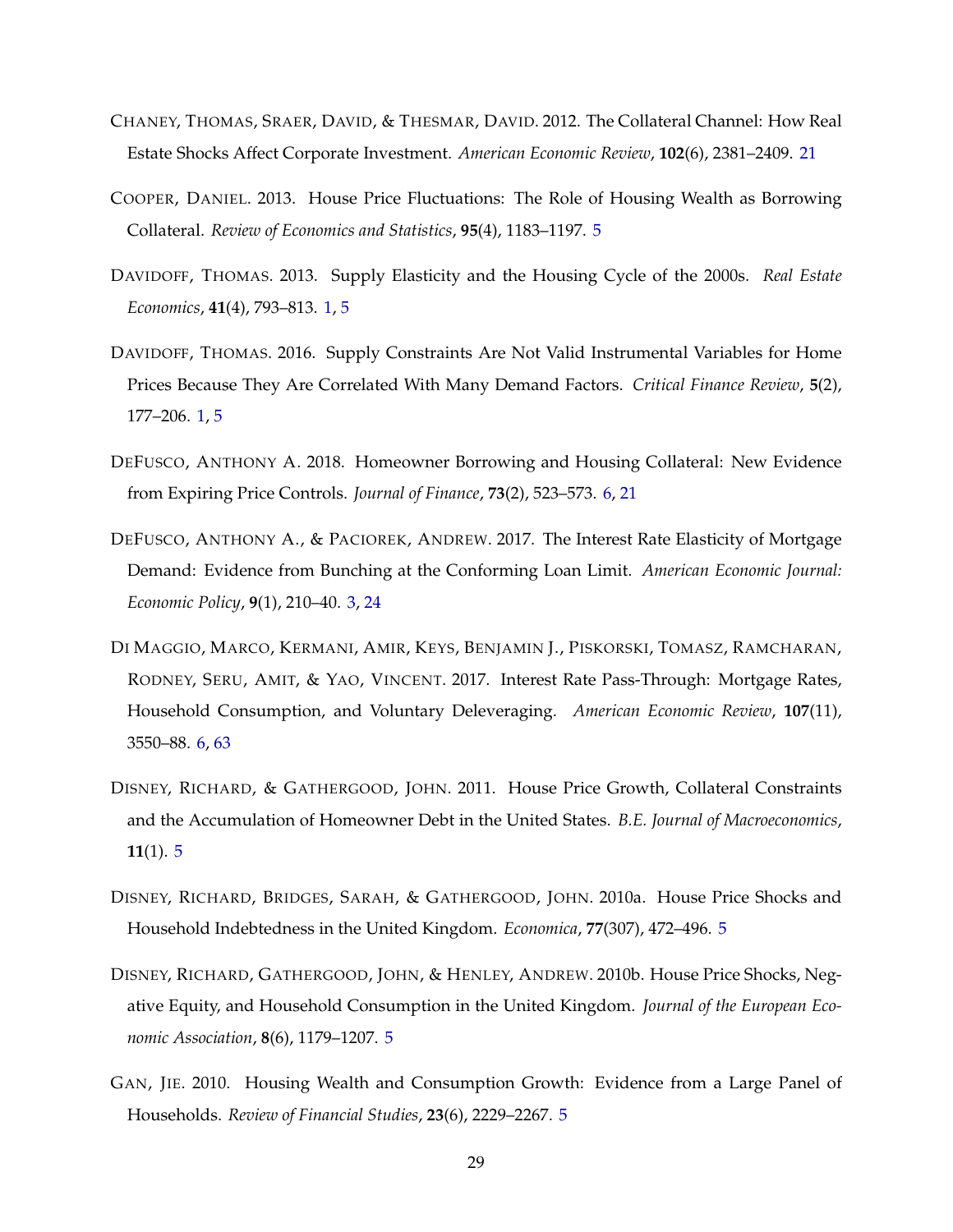- <span id="page-30-7"></span>GANONG, PETER, & NOEL, PASCAL. 2018. Liquidity vs. Wealth in Household Debt Obligations: Evidence from Housing Policy in the Great Recession. Mimeo. [6](#page-6-1)
- <span id="page-30-9"></span>GUREN, ADAM M., MCKAY, ALISDAIR, NAKAMURA, EMI, & STEINSSON, JÓN. 2018. Housing Wealth Effects: The Long View. Mimeo. [17](#page-17-2)
- <span id="page-30-10"></span>HILBER, CHRISTIAN A.L., & VERMEULEN, WOUTER. 2016. The Impact of Supply Constraints on House Prices in England. *The Economic Journal*, **126**(591), 358–405. [18](#page-18-2)
- <span id="page-30-3"></span>HURST, ERIK, & STAFFORD, FRANK P. 2004. Home Is Where the Equity Is: Mortgage Refinancing and Household Consumption. *Journal of Money, Credit, and Banking*, **36**(6), 985–1014. [2,](#page-2-2) [5,](#page-5-1) [8](#page-8-2)
- <span id="page-30-11"></span>IACOVIELLO, MATTEO. 2005. House Prices, Borrowing Constraints, and Monetary Policy in the Business Cycle. *American Economic Review*, **95**(3), 739–764. [21](#page-21-2)
- <span id="page-30-6"></span>JENSEN, THAIS LÆRKHOLM, LETH-PETERSEN, SØREN, & NANDA, RAMANA. 2014. Housing Collateral, Credit Constraints and Entrepreneurship - Evidence from a Mortgage Reform. NBER Working Paper 20583. [6](#page-6-1)
- <span id="page-30-2"></span>KAPLAN, GREG, MITMAN, KURT, & VIOLANTE, GIOVANNI L. 2017. Consumption and House Prices in the Great Recession: Model Meets Evidence. Mimeo. [1,](#page-0-0) [4,](#page-4-0) [5,](#page-5-1) [14](#page-14-0)

<span id="page-30-8"></span>KLEVEN, HENRIK. 2016. Bunching. *Annual Review of Economics*, **8**, 435–464. [12](#page-12-1)

- <span id="page-30-5"></span>LETH-PETERSEN, SØREN. 2010. Intertemporal Consumption and Credit Constraints: Does Total Expenditure Respond to an Exogenous Shock to Credit? *American Economic Review*, **100**(3), 1080–1103. [6](#page-6-1)
- <span id="page-30-12"></span>LUSTIG, HANNO N., & NIEUWERBURGH, STIJN G. VAN. 2005. Housing Collateral, Consumption Insurance, and Risk Premia: An Empirical Perspective. *Journal of Finance*, **60**(3), 1167–1219. [21](#page-21-2)
- <span id="page-30-4"></span>MIAN, ATIF, & SUFI, AMIR. 2009. The Consequences of Mortgage Credit Expansion: Evidence from the U.S. Mortgage Default Crisis. *Quarterly Journal of Economics*, **124**(4), 1449–1496. [3](#page-3-2)
- <span id="page-30-0"></span>MIAN, ATIF, & SUFI, AMIR. 2011. House Prices, Home Equity-Based Borrowing, and the US Household Leverage Crisis. *American Economic Review*, **101**(5), 2132–2156. [1,](#page-0-0) [2,](#page-2-2) [3,](#page-3-2) [5,](#page-5-1) [6,](#page-6-1) [21,](#page-21-2) [23](#page-23-0)
- <span id="page-30-1"></span>MIAN, ATIF, & SUFI, AMIR. 2014. *House of Debt: How They (And You) Caused the Great Recession, and How We Can Prevent It From Happening Again*. University of Chicago Press. [1](#page-0-0)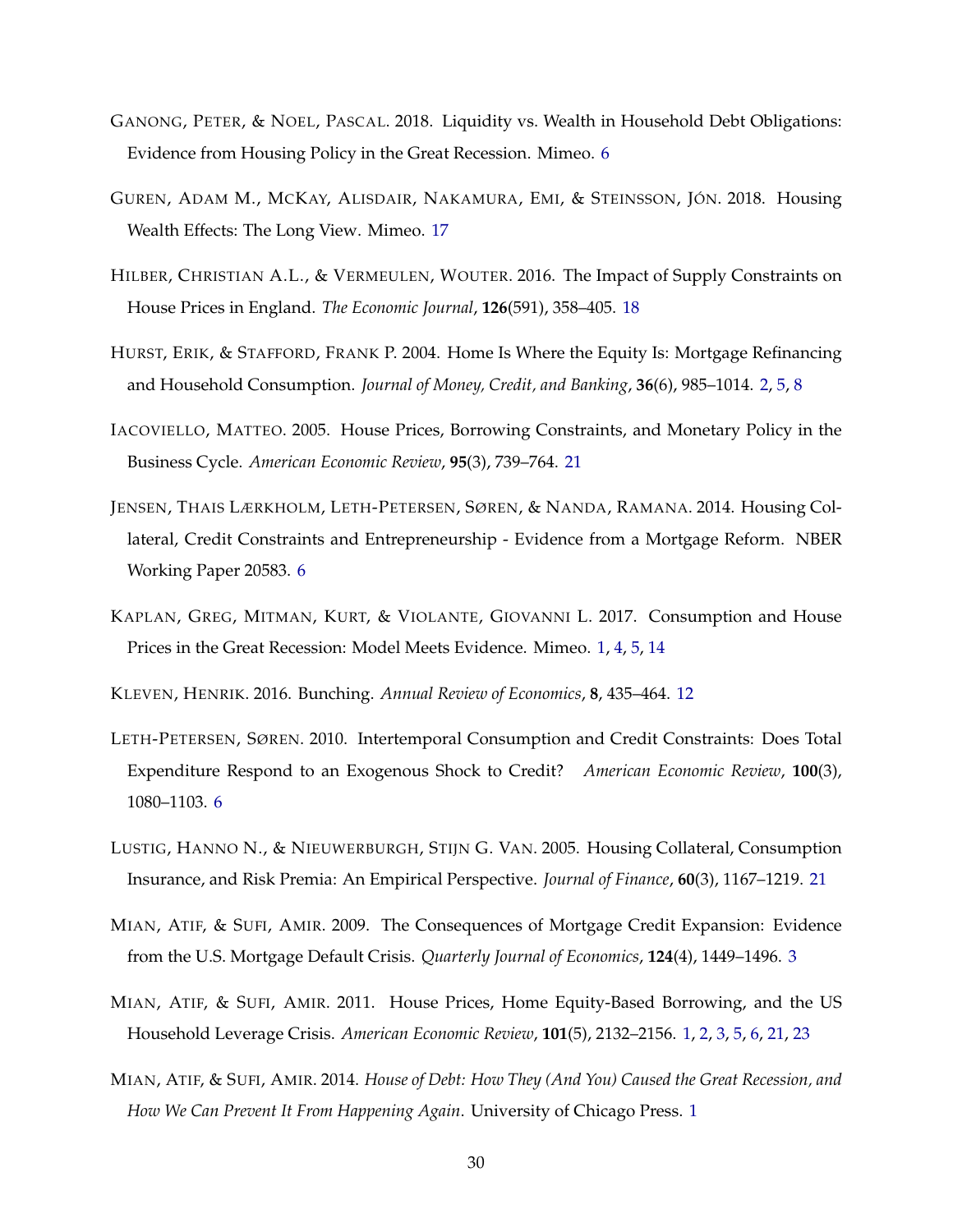- <span id="page-31-0"></span>MIAN, ATIF, RAO, KAMALESH, & SUFI, AMIR. 2013. Household Balance Sheets, Consumption, and the Economic Slump. *Quarterly Journal of Economics*, **128**(4), 1687–1726. [1,](#page-0-0) [5](#page-5-1)
- <span id="page-31-4"></span>MUELLBAUER, JOHN, & MURPHY, ANTHONY. 1990. Is the UK balance of payments sustainable? *Economic Policy*, **5**(11), 347–396. [5](#page-5-1)
- <span id="page-31-1"></span>SAIZ, ALBERT. 2010. The Geographic Determinants of Housing Supply. *Quarterly Journal of Economics*, **125**(3), 1253–1296. [1,](#page-0-0) [5,](#page-5-1) [18](#page-18-2)
- <span id="page-31-5"></span>SHILLER, ROBERT J. 2007. Understanding Recent Trends in House Prices and Home Ownership. *Proceedings - Economic Policy Symposium - Jackson Hole, Federal Reserve Bank of Kansas City*, 89–123. [14](#page-14-0)
- <span id="page-31-2"></span>SINAI, TODD, & SOULELES, NICHOLAS S. 2005. Owner-Occupied Housing as a Hedge Against Rent Risk. *Quarterly Journal of Economics*, **120**(2), 763–789. [3,](#page-3-2) [20](#page-20-1)
- <span id="page-31-3"></span>STROEBEL, JOHANNES, & VAVRA, JOSEPH. 2018. House Prices, Local Demand, and Retail Prices. *Journal of Political Economy*, forthcoming. [5](#page-5-1)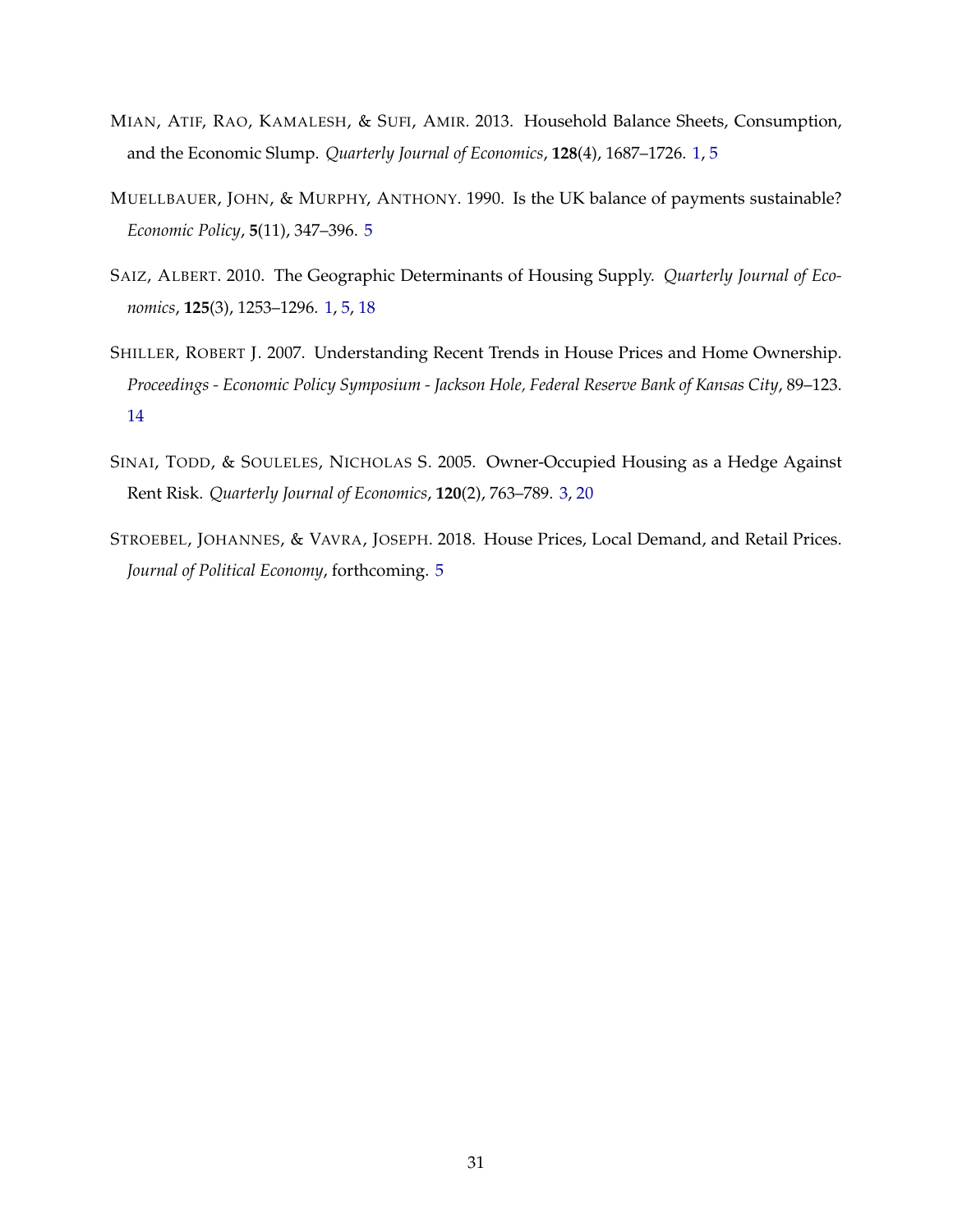

#### <span id="page-32-0"></span>**FIGURE 1: HOMEOWNERS REFINANCE AROUND THE ONSET OF THE RESET RATE**

Notes: The figure shows the distribution of the time between mortgage financing events. Households who refinance between 2 months before and 6 months after the onset of their reset rate are shown in light gray, households who refinance more than 6 months after the onset of their reset rate are shown in black, and households who refinance more than 2 months before the onset of their reset rate are shown in white. The data in this figure exclude households for whom we do not observe the date of reset rate onset.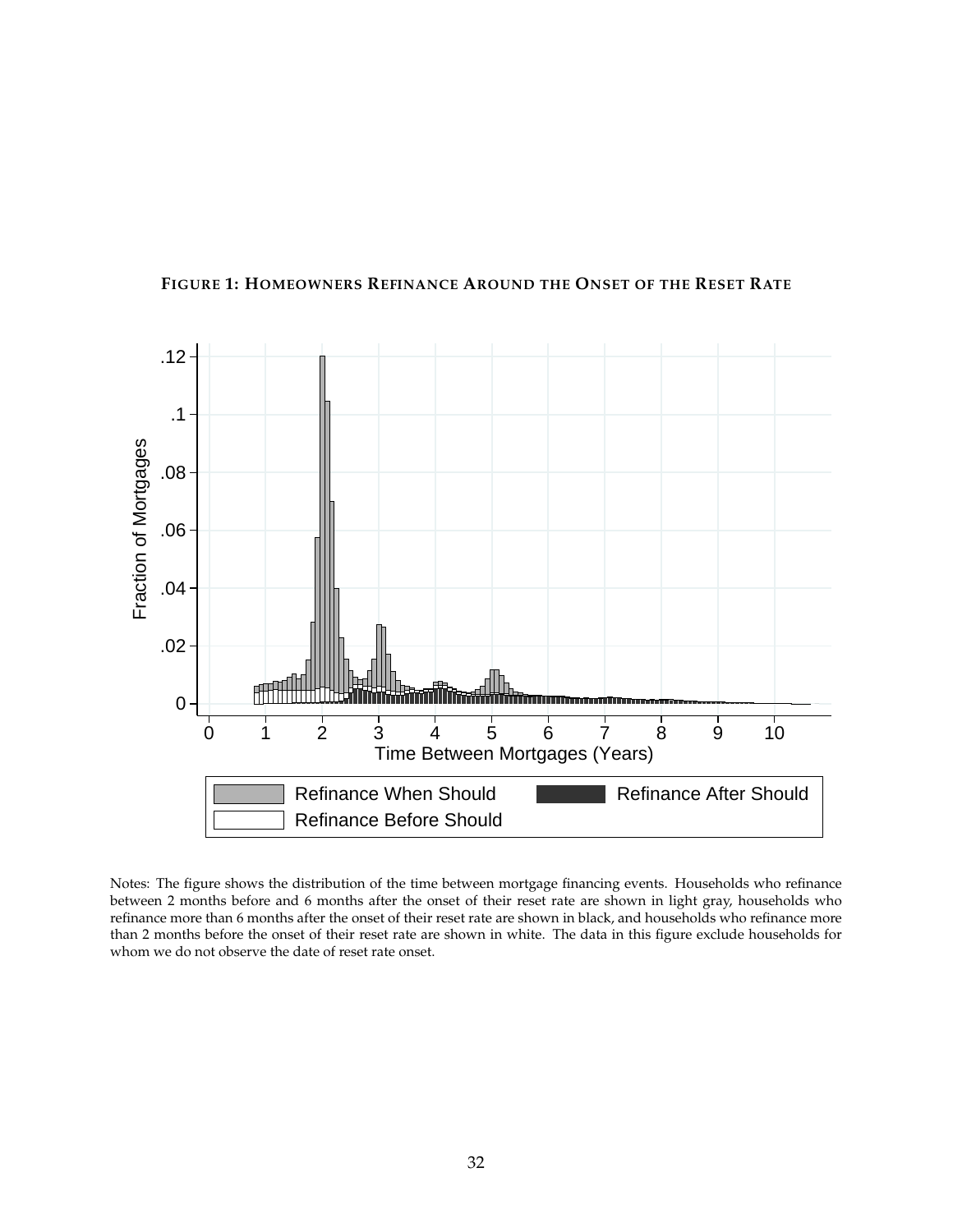<span id="page-33-0"></span>

## **FIGURE 2: HOUSE PRICES VS APPRAISALS (NEW PURCHASES)**

Notes: The figure shows the distribution of within-house differences between the actual house price and the appraisal price for transacted properties. This includes both first time buyers and home movers, but not refinancers.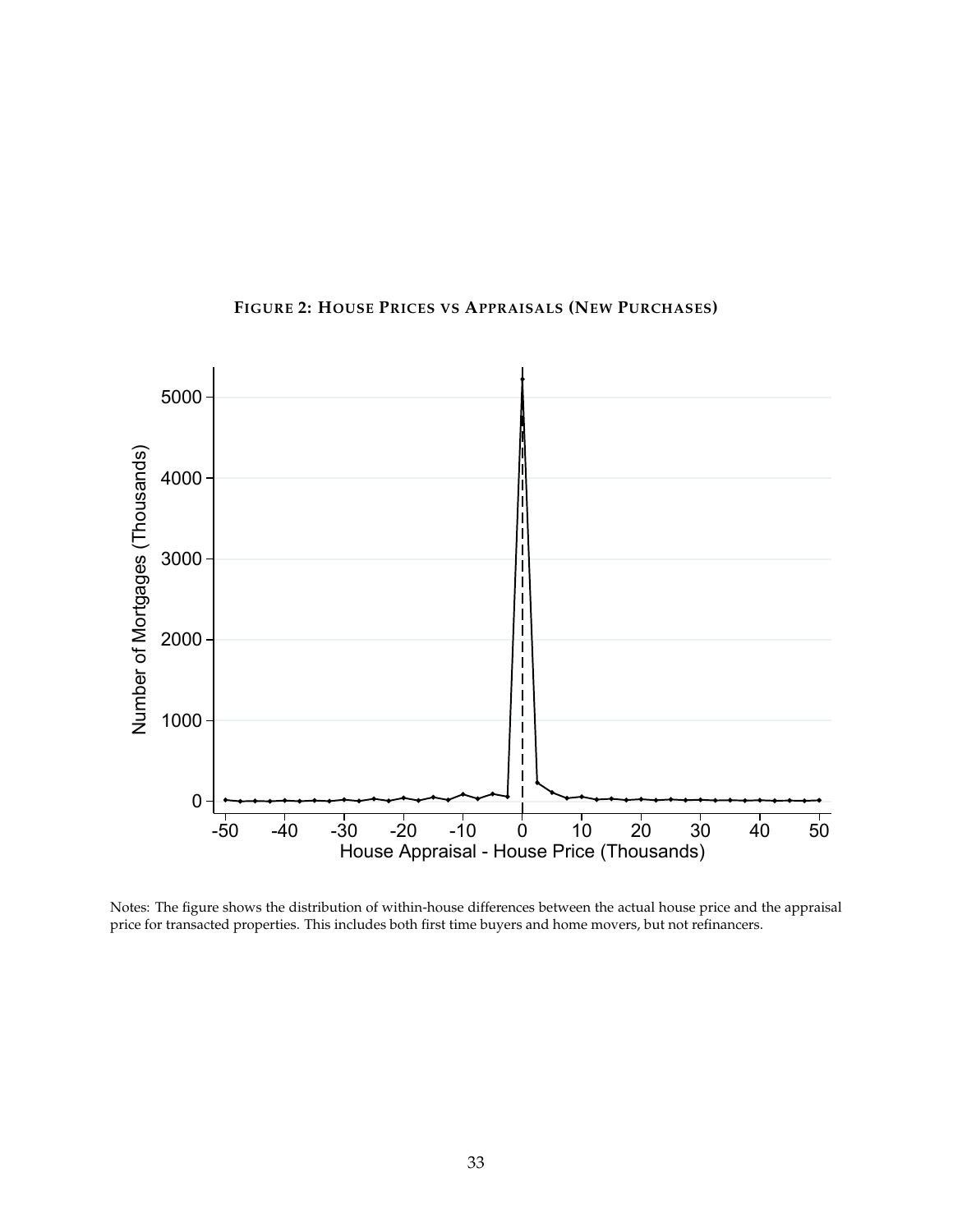<span id="page-34-0"></span>

**A: No Other Controls**

Notes: The figure compares actual house prices (for transacted properties) with appraisal prices (for refinanced properties) over time. Panel A plots the raw time series of actual and appraised prices, obtained by regressing each of the price series on a full set of quarter dummies and plotting the estimated coefficients. Panel B augments the price regressions on quarter dummies with controls for twenty quantiles of the age distribution as well as twenty quantiles of the postcode-level price distribution (see equation [\(1\)](#page-9-0)). The panel plots the coefficients on the quarter dummies, plus a constant equal to the effect of the average age and the average postcode. This panel shows that, once we correct for compositional differences in age and postcode, there is no significant appraisal bias.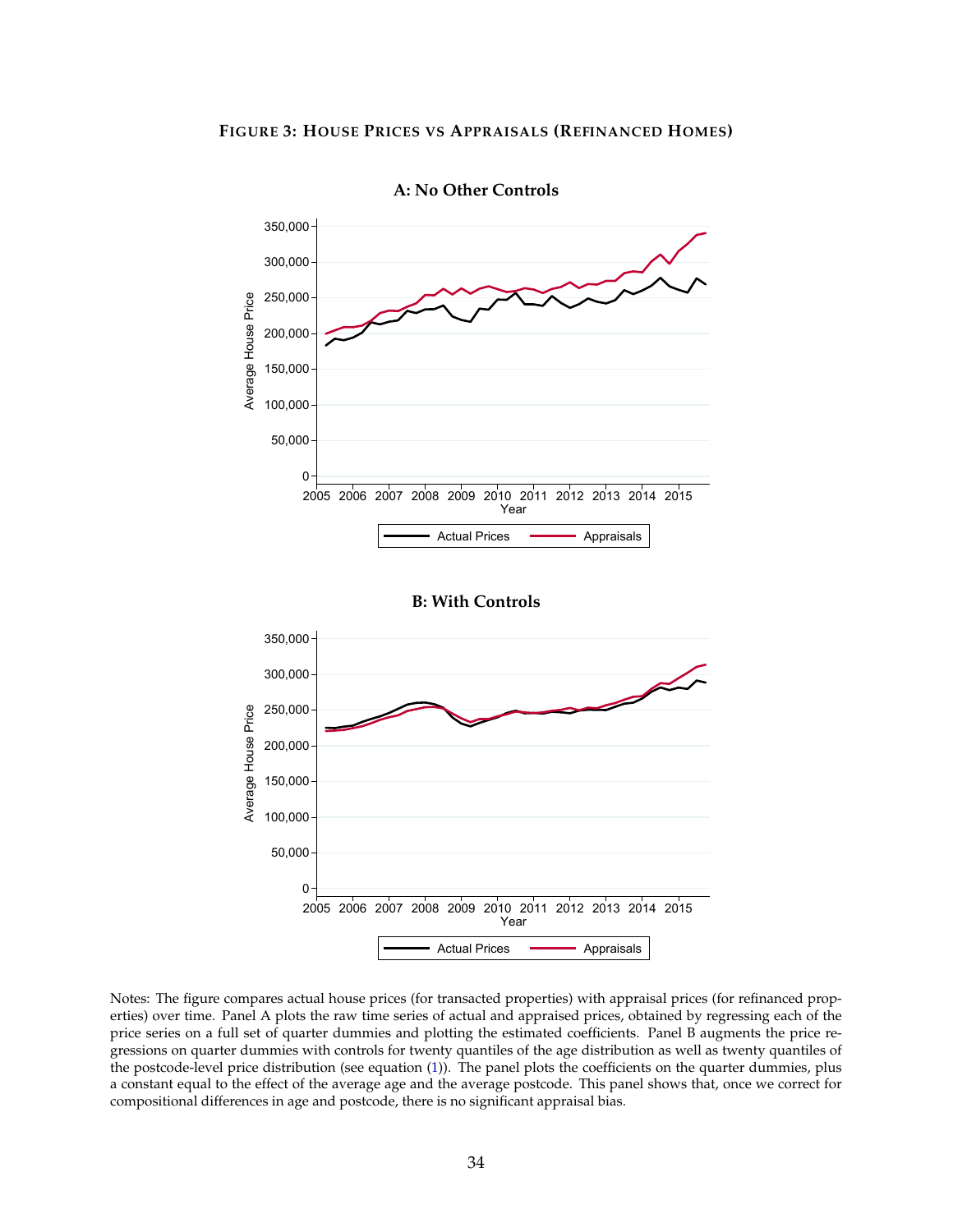#### **FIGURE 4: DISTRIBUTION OF RAW HOUSE PRICE GROWTH**



<span id="page-35-0"></span>

Notes: The figure shows the distribution of raw house price growth among households for whom we observe at least two mortgage financing events. House price growth is measured as the log change in house prices between the current and the last mortgage event, multiplied by 100 (i.e., approximately percentage house price growth).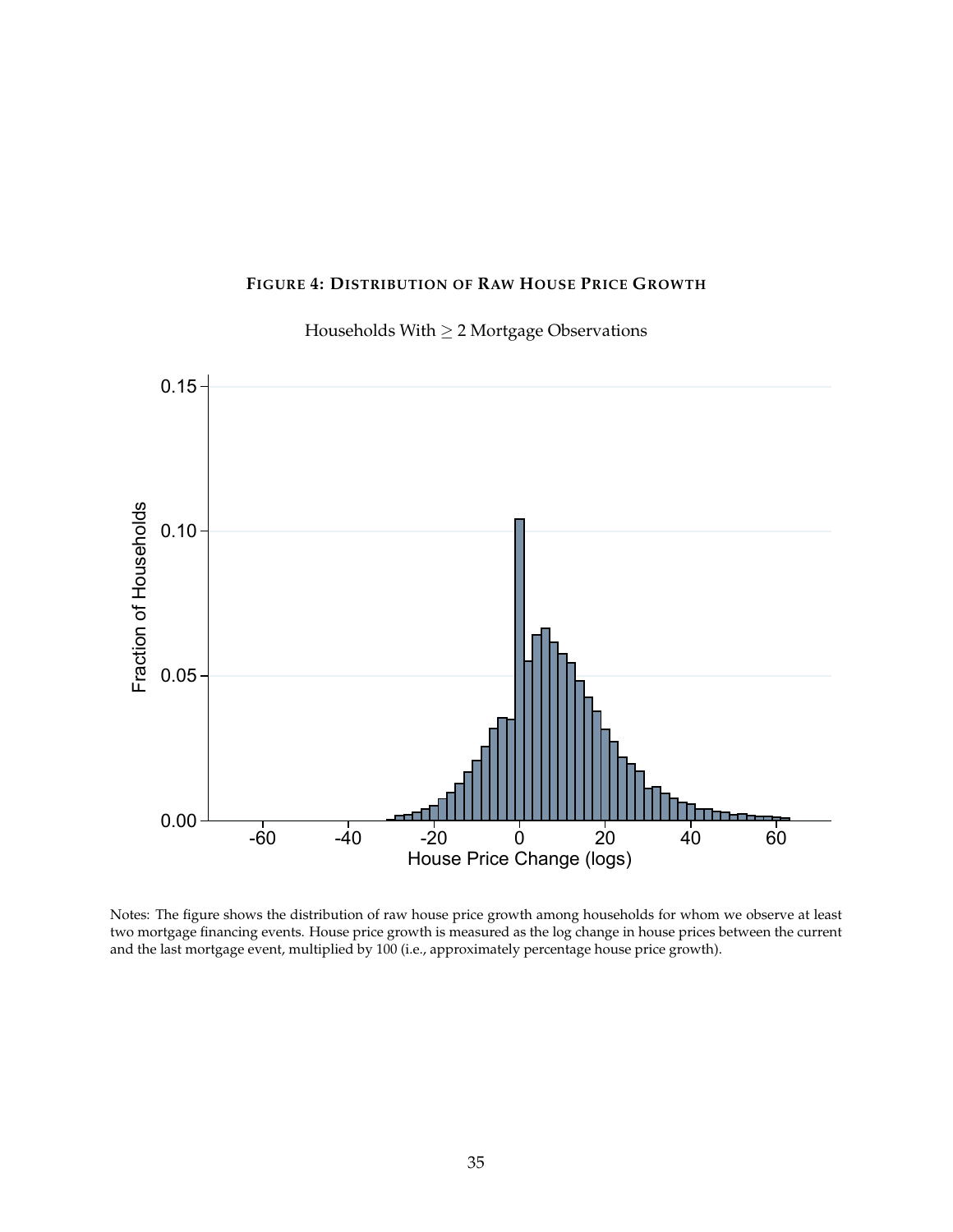#### <span id="page-36-0"></span>**FIGURE 5: DISTRIBUTION OF RAW VS RESIDUALIZED HOUSE PRICE GROWTH**



Households With ≥ 3 Mortgage Observations

**A: Raw Price Growth**

**B: Residualized Price Growth After Absorbing Fixed Effects**



Notes: The figure shows distributions of house price growth among households for whom we observe at least three mortgage financing events. Panel A shows the distribution of raw house price growth, while Panel B shows the distribution of residualized house price growth after absorbing household fixed effects, month fixed effects, and county-byyear fixed effects. In both panels, house price growth is measured as the log change in house prices between the current and the last mortgage event, multiplied by 100 (i.e., approximately percentage house price growth).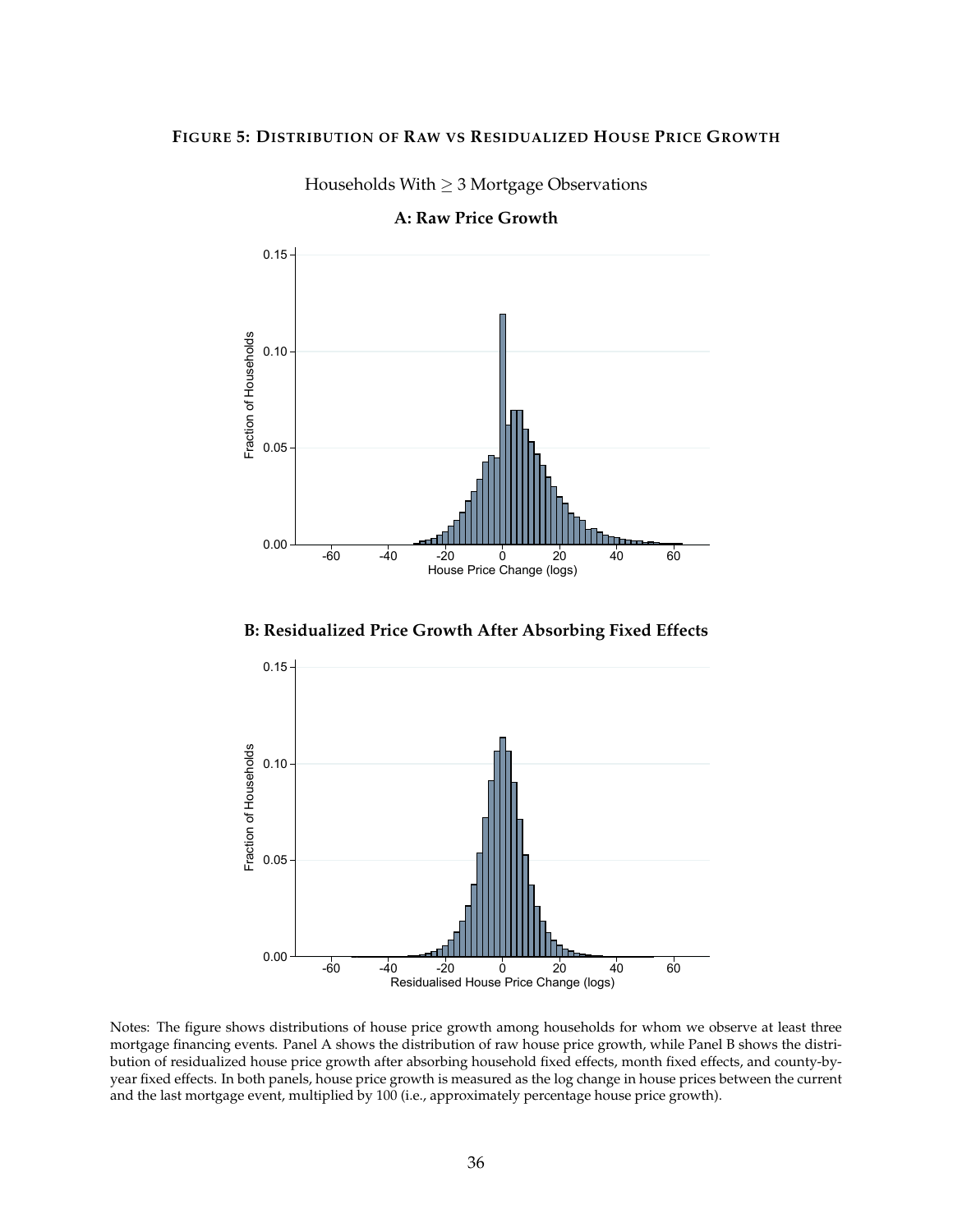#### <span id="page-37-0"></span>**FIGURE 6: THE TIMING OF REFINANCE EVENTS AND HOUSE PRICE CHANGES**



Conceptual Example

Notes: The figure illustrates, in a conceptual example, how differences in contract duration choices create variation in house price changes across households. The graph compares two homeowners who start out at the same time (time 0), live in houses with the same price cycle (the solid blue line), but have different preferences over low-interest rate durations. One homeowner prefers 2-year fixed interest rate loans, while the other prefers 3-year fixed interest loans. The homeowner in two-year contracts refinances three times over a 6-year period, facing either positive or negative price shocks at each event, whereas the homeowner in 3-year contracts refinances only two times facing a zero price shock each time. Our empirical strategy exploits such within-person variation in price growth driven by duration choices.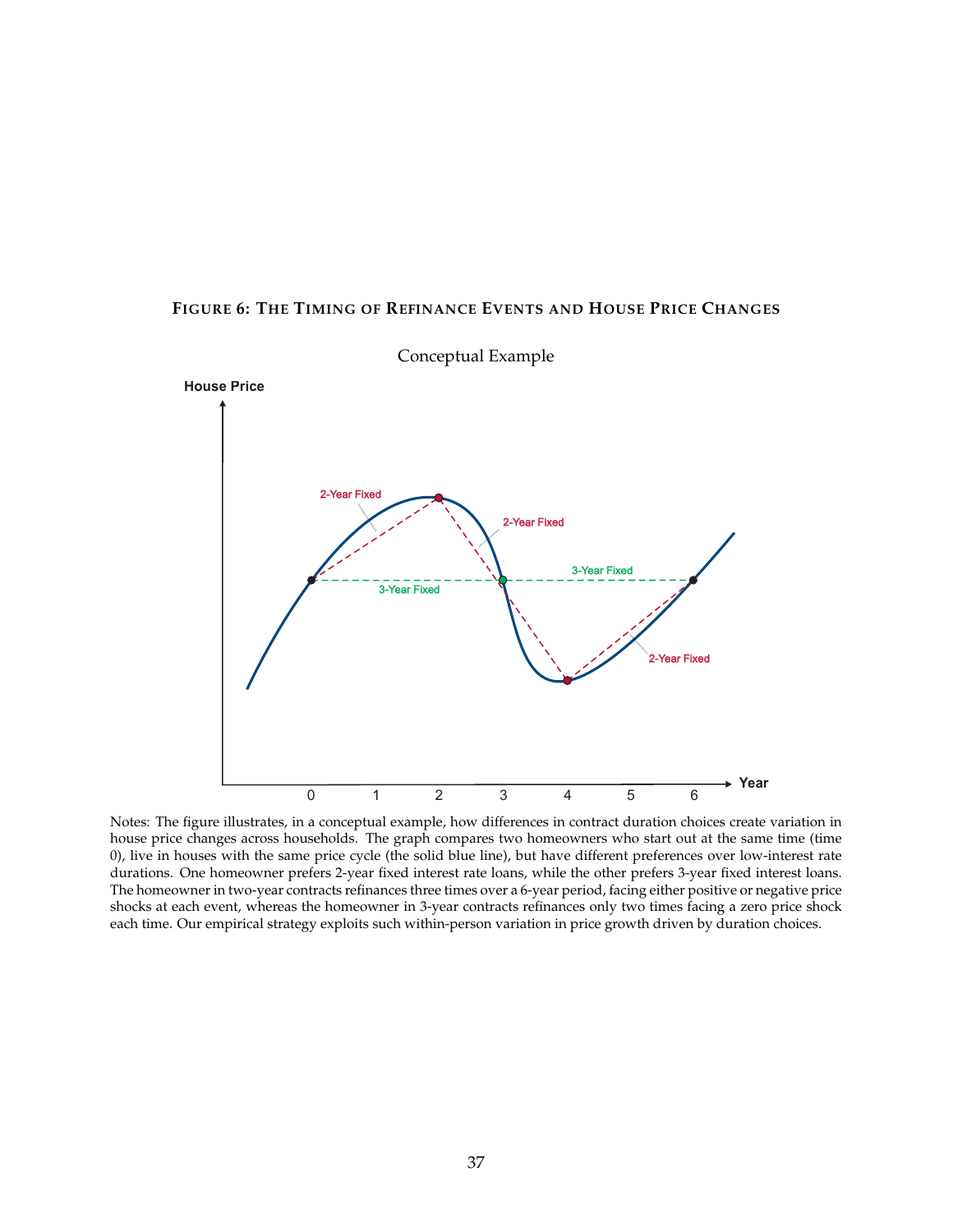<span id="page-38-0"></span>

**A: Large Difference in Price Change**

**B: Small Difference in Price Change**



Notes: This figure is the empirical counterpart to the preceding conceptual figure. It plots average house price growth between refinance events for homeowners who refinance at different points in time (in January of different years) by bins of the duration of their last mortgage (number of years between the current and the last refinance events). The two panels show the same graphs, but highlight two different homeowners who experience very different within-person price patterns due to past duration choices. The homeowner in Panel A experiences a large negative price change in January 2010, followed by a large positive change in January 2013. The homeowner in Panel B also refinances in January 2010 and January 2013, but experiences similar price changes in the two events. Our empirical approach uses such within-person variation for identification.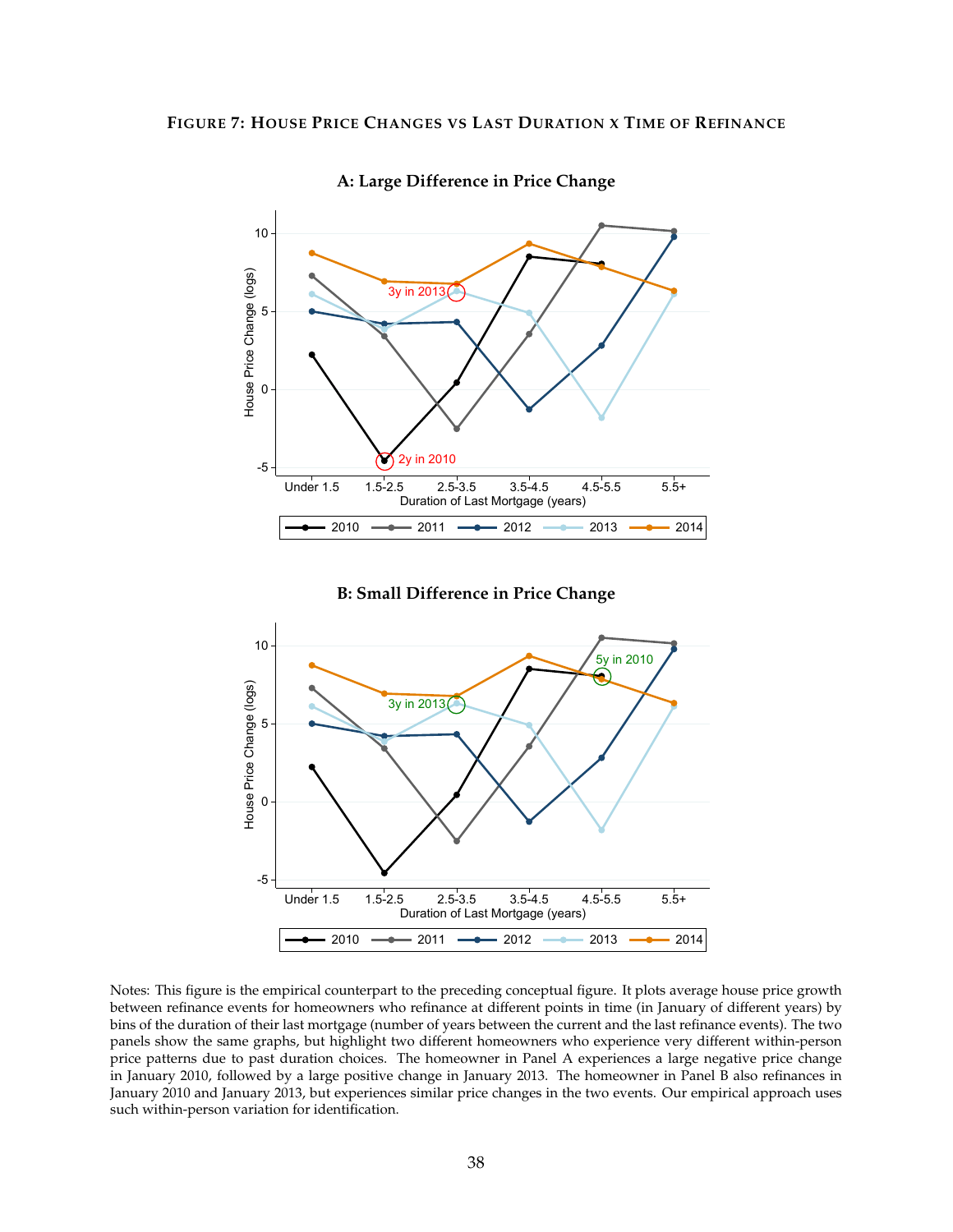#### <span id="page-39-0"></span>**FIGURE 8: EQUITY EXTRACTION VS HOUSE PRICE GROWTH**





**B: Household, Month and County × Year Fixed Effects**



Notes: Panel A plots the average equity extraction in different bins of house price growth. Equity extraction is measured as the log difference between mortgage debt after refinancing and the outstanding mortgage debt just before refinancing (i.e., the debt the household would hold if it simply rolled over the existing mortgage debt at the time of refinancing), multiplied by 100. House price growth is measured as log change between refinance events, multiplied by 100. Panel B plots conditional equity extraction in different bins of house price growth based on the fixed effects specification [\(2\)](#page-15-5). The plotted points are the estimated coefficients on house price growth dummies, adding a constant equal to the mean predicted value of equity extraction from all the other covariates. The other covariates are fixed effects for household, month, and county x year. The dashed lines represent 95% confidence intervals based on standard errors clustered by household. Each panel reports the average equity extraction elasticity based on a log-linear specification. Panel B shows an almost perfectly log-linear relationship between equity extraction and house prices, conditional on the covariates.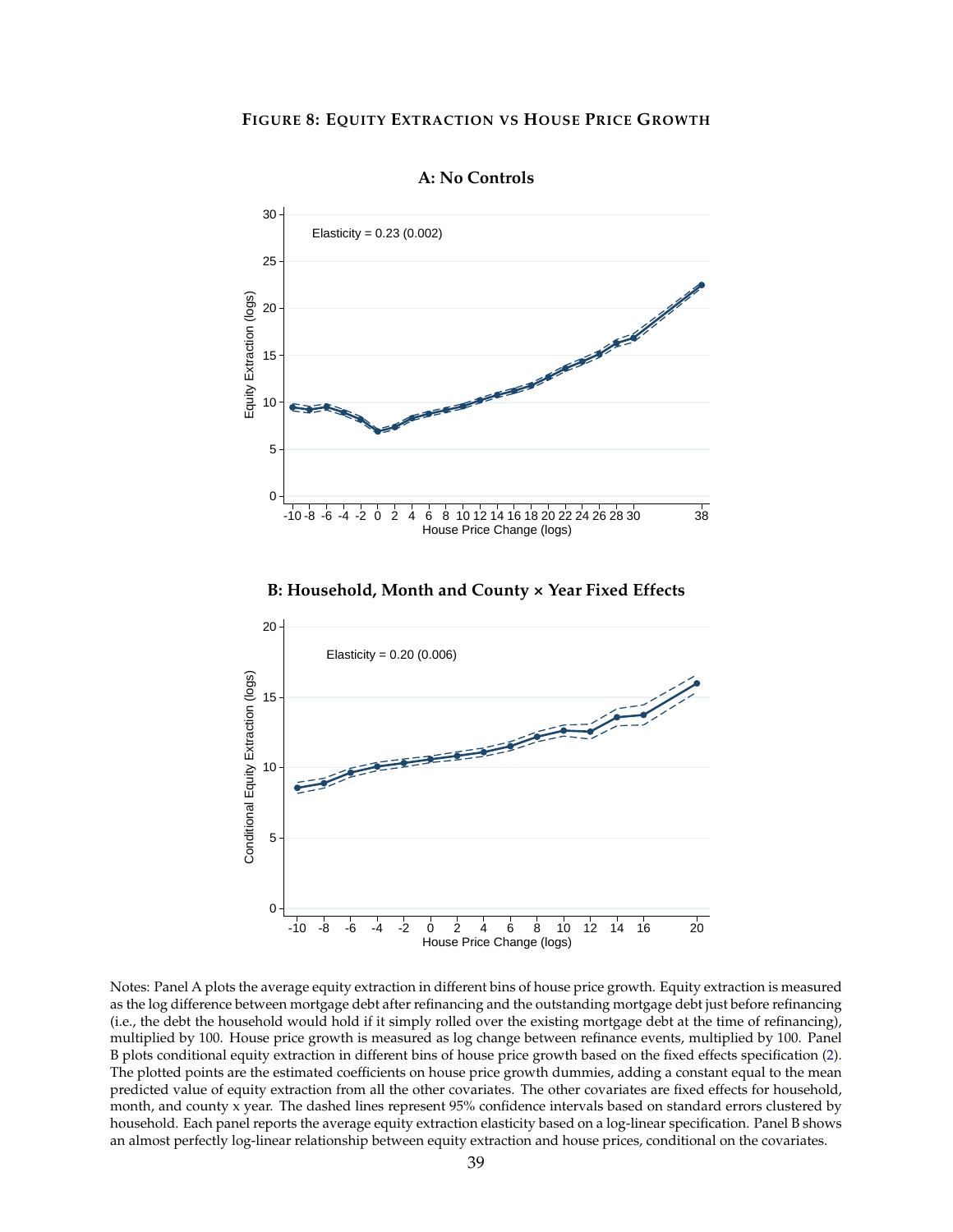<span id="page-40-0"></span>

**A: No Controls**





Notes: The figure shows heterogeneity in the equity extraction elasticity by LTV. The heterogeneity analysis is based on a pre-determined LTV ratio, namely the LTV ratio at time  $t$  absent any equity extraction/injection at time  $t$  and absent any house price growth between t and  $t - 1$ . Panel A is based on a univariate specification that investigates heterogeneity by LTV on its own, while Panel B is based on a multivariate specification allowing for heterogeneity in four dimensions simultaneously: LTV, age, income level, and income growth. The multivariate specification is shown in equation [\(5\)](#page-21-1). The dashed lines give 95% confidence intervals based on standard errors clustered by household. The figure shows a strong, increasing relationship between LTV and the borrowing elasticity, consistent with collateral effects.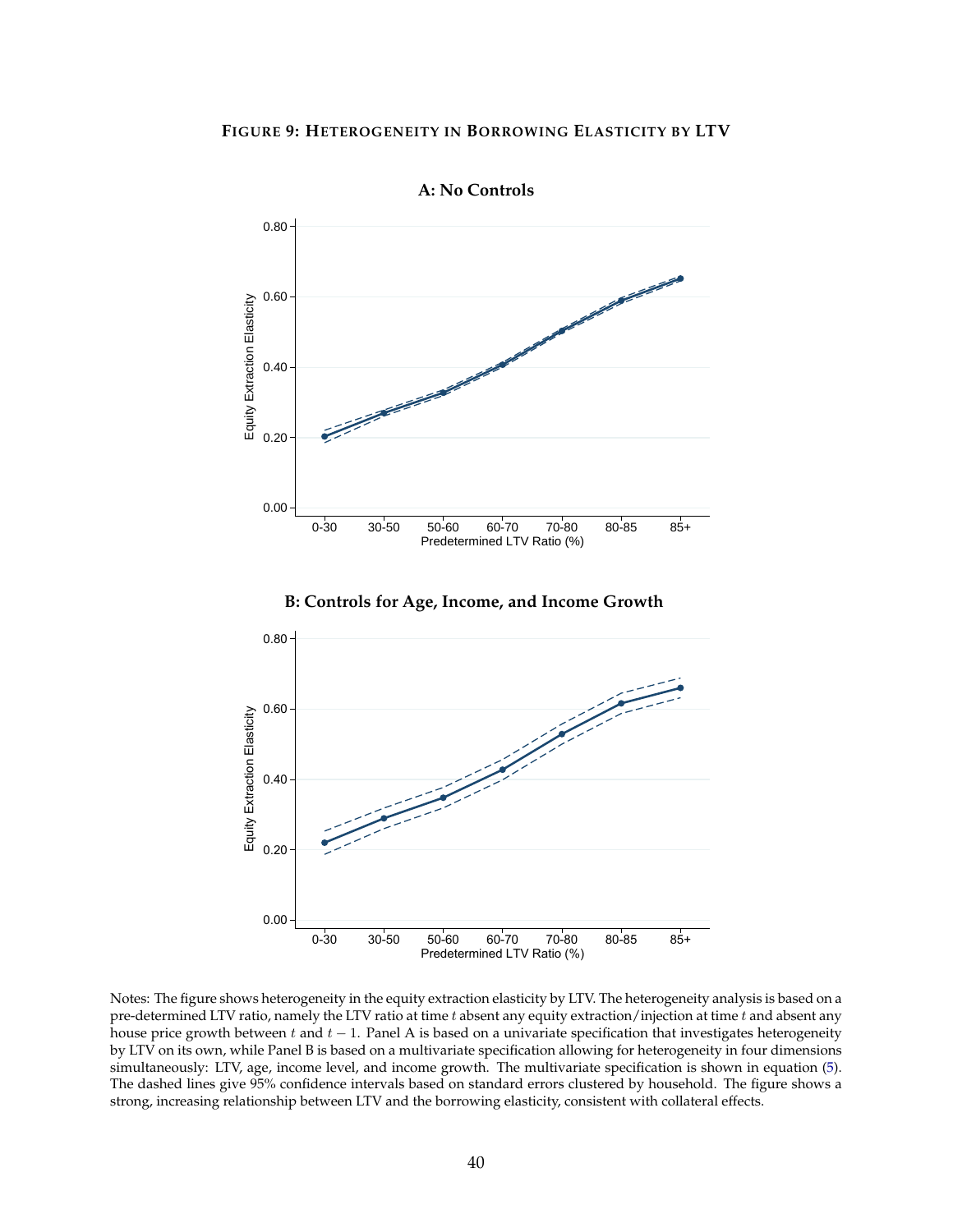<span id="page-41-0"></span>

**A: No Controls**

**B: Controls for Pre-LTV, Income, and Income Growth**



Notes: The figure shows heterogeneity in the equity extraction elasticity by age. Panel A is based on a univariate specification that investigates heterogeneity by age on its own, while Panel B is based on a multivariate specification allowing for heterogeneity in four dimensions simultaneously: LTV, age, income level, and income growth. The multivariate specification is shown in equation [\(5\)](#page-21-1). The dashed lines give 95% confidence intervals based on standard errors clustered by household. The figure shows a negative or flat relationship between age and the borrowing elasticity, inconsistent with wealth effects.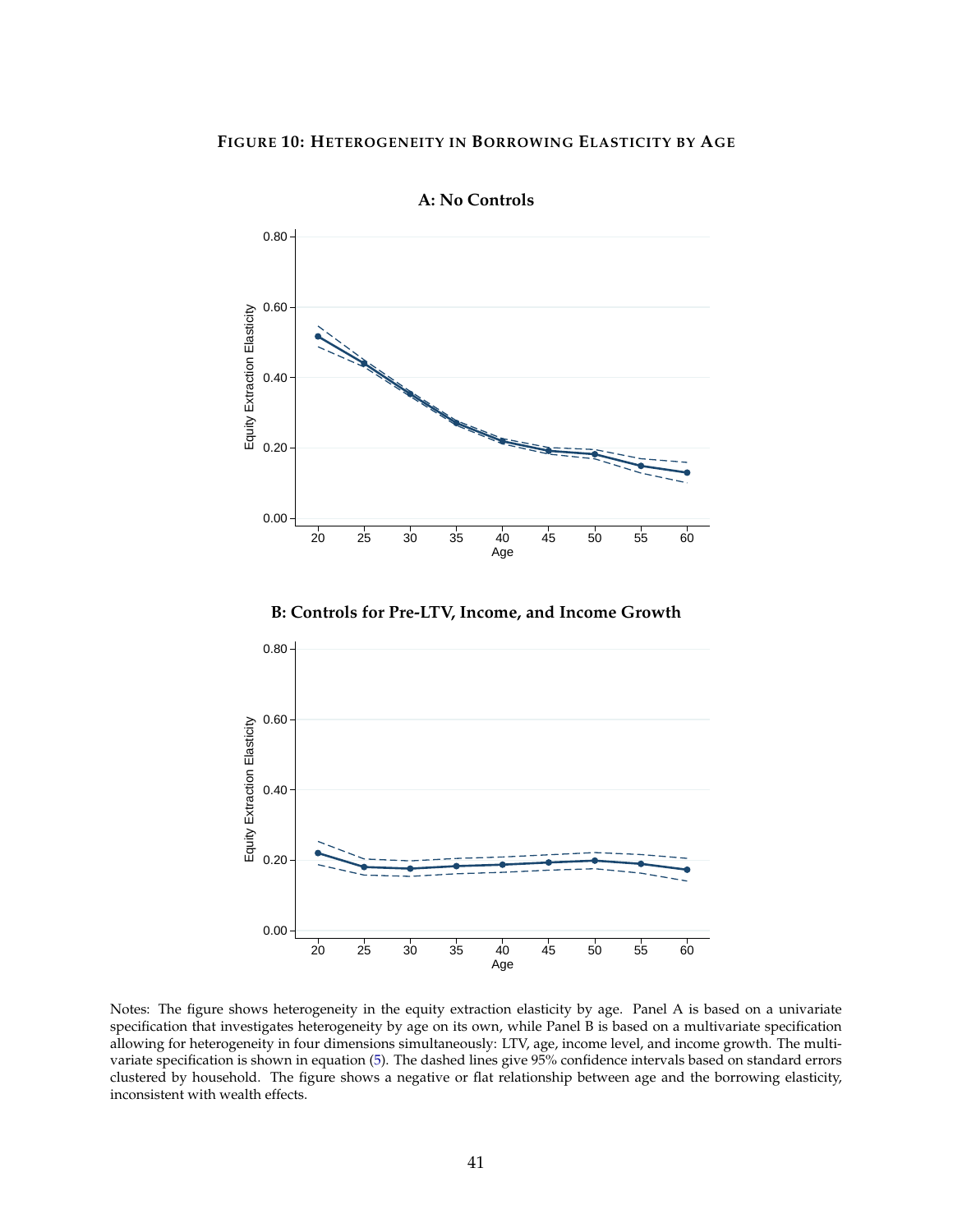#### <span id="page-42-0"></span>**FIGURE 11: HETEROGENEITY IN BORROWING ELASTICITY BY NOTCHES MOVED**



Notes: The figure shows heterogeneity in the equity extraction elasticity by notches moved due to house price changes. There are interest rate notches at LTV thresholds of 50%, 60%, 70%, 75%, 80%, 85%, and 90%. We define the collateral constraint as being relaxed (reinforced) when house price variation moves the homeowner at least one notch down (up) and thus reduces (increases) the interest rate on borrowing. Otherwise, the collateral constraint is defined as "unchanged." Panel A shows elasticity estimates when including no other controls, while Panel B allows for household and month fixed effects. The dashed lines give 95% confidence intervals based on standard errors clustered by household.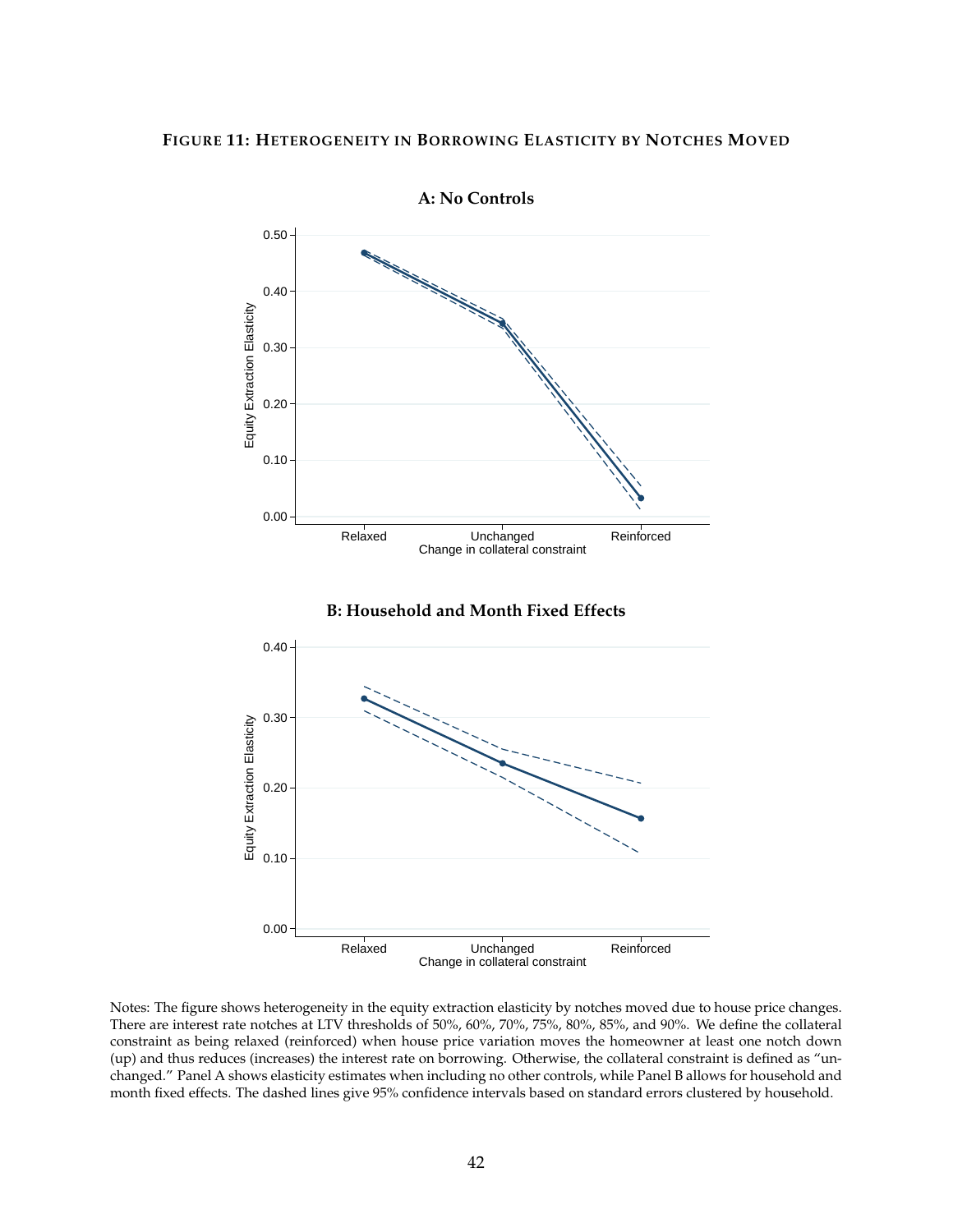| <b>Citation</b>                    | Country<br>of Study | <b>Identifying Variation</b>                                                                                                                  | Outcome                                              | Main Explanatory Variable                                      | Elasticity<br>Estimate | Levels<br>Estimate                 |
|------------------------------------|---------------------|-----------------------------------------------------------------------------------------------------------------------------------------------|------------------------------------------------------|----------------------------------------------------------------|------------------------|------------------------------------|
| Aladangady<br>(2017)               | <b>USA</b>          | County housing supply elasticity (Saiz 2010)<br>interacted with long-term real interest rates                                                 | Household consumption<br>growth                      | House price growth                                             |                        | 0.05                               |
| Attanasio et<br>al. (2009)         | UK                  | Regional house price growth                                                                                                                   | Household consumption<br>growth                      | House price growth                                             | $0.04 - 0.29$          |                                    |
| Bhutta and<br>Keys (2016)          | <b>USA</b>          | Zip-code house price growth                                                                                                                   | Household mortgage<br>borrowing growth               | House price growth                                             |                        | 0.07                               |
| Bostic et al.<br>(2009)            | <b>USA</b>          | Individual, self-reported house prices from Fed<br><b>Survey of Consumer Finances</b>                                                         | Household consumption                                | House price                                                    | $0.04 - 0.07$          |                                    |
| Campbell and<br>Cocco (2007)       | UK                  | Regional house price growth                                                                                                                   | Household non-durable<br>consumption growth          | House price growth                                             | 1.22                   | $0.08\,$                           |
| Carroll et al.<br>(2011)           | <b>USA</b>          | Aggregate house price growth                                                                                                                  | Aggregate consumption<br>growth                      | House price growth                                             |                        | $0.02 - 0.09$                      |
| Case et al.<br>(2013)              | <b>USA</b>          | State house price growth                                                                                                                      | Consumption per capita<br>growth in the state        | Growth in housing market<br>wealth                             | $0.03 - 0.18$          |                                    |
| Cooper (2013)                      | <b>USA</b>          | Individual, self-reported house price growth<br>from PSID                                                                                     | Household consumption<br>growth                      | Growth in housing equity (house<br>price net of mortgage debt) |                        | 0.06                               |
| DeFusco<br>(2018)                  | <b>USA</b>          | Expiry of caps on the resale price of houses in a<br>Maryland county                                                                          | Household borrowing<br>growth                        | Growth in the collateralizable<br>value of houses              |                        | $0.04 - 0.13$                      |
| Disney and<br>Gathergood<br>(2011) | <b>USA</b>          | Individual, self-reported house price growth<br>from PSID / state house price index / selection<br>model based on the intention to move house | Household borrowing<br>growth                        | House price growth                                             |                        | $0.06 - 0.10$                      |
| Disney et al.<br>(2010a)           | UK                  | Individual, self-reported house price growth<br>from BHPS                                                                                     | Household borrowing<br>growth                        | House price growth                                             |                        | $-0.01$ (0.31 for<br>$LTV > 80\%)$ |
| Disney et al.<br>(2010b)           | UK                  | Residualized county house prices, from an AR(2)<br>in house prices, conditioning on changes in<br>household financial expectations            | Household consumption<br>growth                      | House price growth                                             |                        | 0.01                               |
| Gan (2010)                         | Hong<br>Kong        | District house price growth                                                                                                                   | Growth in household credit<br>card spending          | House price growth                                             | 0.17                   | 0.02                               |
| Kaplan et al.<br>(2017)            | <b>USA</b>          | County housing supply elasticity (Saiz 2010)                                                                                                  | Non-durable expenditures<br>growth                   | Change in net worth due to<br>house price growth               | $0.24 - 0.36$          |                                    |
| Leth-Petersen<br>(2010)            | Denmark             | Reform that allowed housing equity to be used<br>as collateral for consumption loans                                                          | Household spending<br>growth                         | Growth in the collateralizable<br>value of houses              |                        | 0.03                               |
| Mian and Sufi<br>(2011)            | USA                 | County housing supply elasticity (Saiz 2010)                                                                                                  | Household borrowing<br>growth                        | House price growth                                             | 0.52                   | 0.25                               |
| Mian et al.<br>(2013)              | USA                 | County housing supply elasticity (Saiz 2010)                                                                                                  | Growth in household credit<br>card and auto spending | Change in net worth due to<br>house price growth               | $0.6 - 0.8$            | $0.05 - 0.07$                      |

## <span id="page-43-0"></span>Table 1: Overview of the Literature Estimating the Effect of House Prices on Borrowing and Consumption

Notes: The table lists papers that explicitly report estimates for either the elasticity of borrowing/consumption with respect to house prices (in the column "Elasticity<br>Estimate") or the marginal propensity to borrow/cons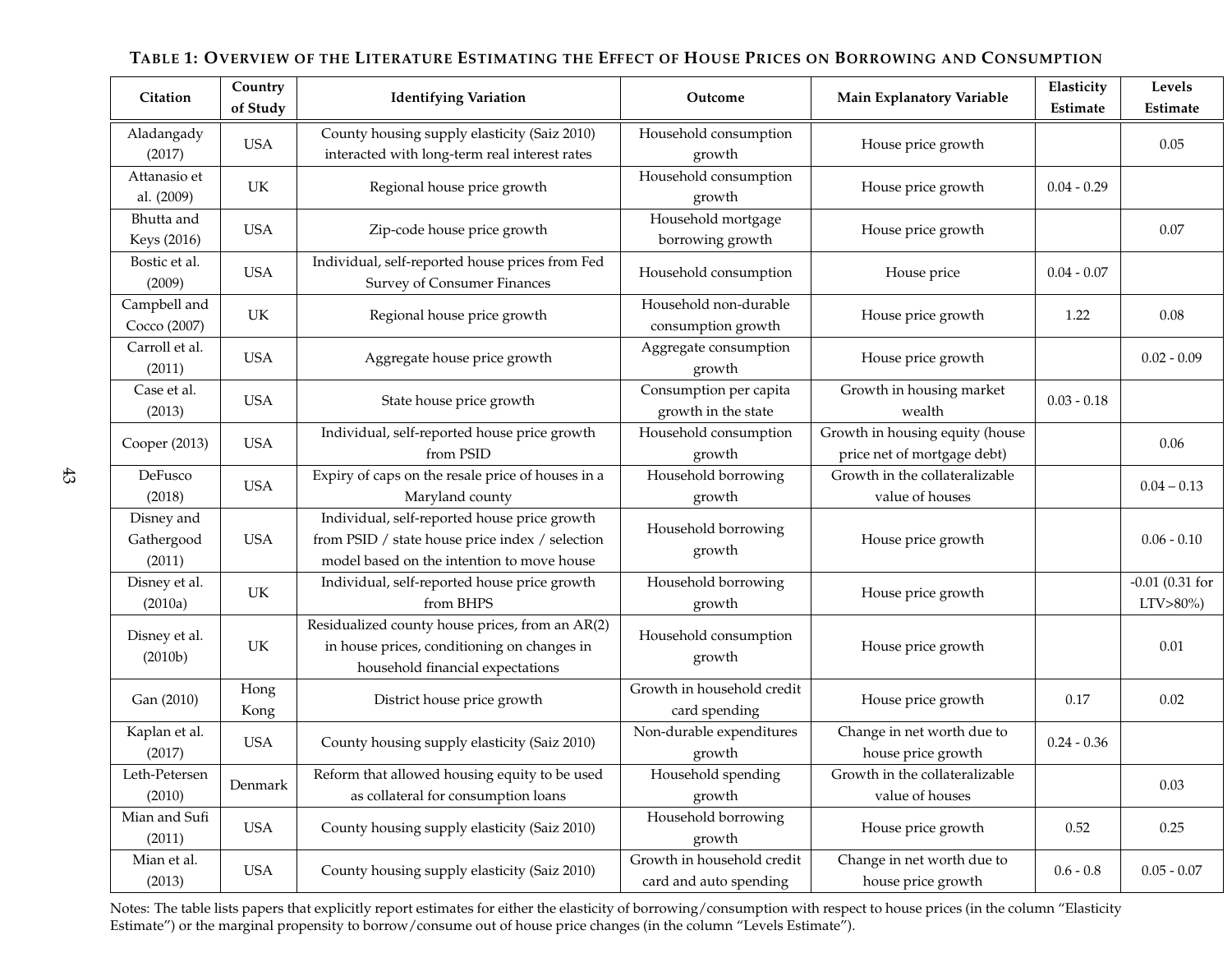<span id="page-44-0"></span>

|                      | (1)                                  | (2)                            | (3)                                                                      | (4)           |  |  |  |  |
|----------------------|--------------------------------------|--------------------------------|--------------------------------------------------------------------------|---------------|--|--|--|--|
|                      |                                      | Panel A: Buyers vs Refinancers |                                                                          |               |  |  |  |  |
|                      | Refinancers in our Estimation Sample |                                |                                                                          |               |  |  |  |  |
|                      | <b>Buyers</b>                        | Refinancers                    | With $\geq 2$                                                            | With $\geq$ 3 |  |  |  |  |
|                      |                                      |                                | <b>Observations</b>                                                      | Observations  |  |  |  |  |
| Age                  | 36.47                                | 42.08                          | 40.85                                                                    | 41.40         |  |  |  |  |
|                      | (10.13)                              | (9.77)                         | (8.90)                                                                   | (8.06)        |  |  |  |  |
| Couple               | 0.52                                 | 0.54                           | 0.54                                                                     | 0.56          |  |  |  |  |
|                      | (0.50)                               | (0.50)                         | (0.50)                                                                   | (0.50)        |  |  |  |  |
| Income               | 55,282.17                            | 55,949.83                      | 57,602.96                                                                | 58,412.07     |  |  |  |  |
|                      | (556, 583.42)                        | (145, 816.42)                  | (81,440.65)                                                              | (53,227.65)   |  |  |  |  |
| Income Change (logs) |                                      | 0.08                           | 0.08                                                                     | 0.06          |  |  |  |  |
|                      |                                      | (0.36)                         | (0.35)                                                                   | (0.32)        |  |  |  |  |
| <b>Interest Rate</b> | 4.39                                 | 4.51                           | 3.98                                                                     | 3.84          |  |  |  |  |
|                      | (1.40)                               | (1.40)                         | (1.50)                                                                   | (1.39)        |  |  |  |  |
| <b>House Price</b>   | 229,375.32                           | 248,328.76                     | 256,517.10                                                               | 266,479.30    |  |  |  |  |
|                      | (326, 209.46)                        | (361, 735.65)                  | (187, 020.25)                                                            | (181, 871.70) |  |  |  |  |
| <b>LTV</b>           | 70.72                                | 56.53                          | 61.50                                                                    | 59.61         |  |  |  |  |
|                      | (21.67)                              | (21.80)                        | (18.96)                                                                  | (17.53)       |  |  |  |  |
| Observations         | 7,119,807                            | 5,935,441                      | 1,384,346                                                                | 305,232       |  |  |  |  |
|                      |                                      |                                | Panel B: Refinancers in our Estimation Sample With $\geq$ 2 Observations |               |  |  |  |  |
|                      | Refinance                            | Refinance                      | <b>Missing Duration</b>                                                  |               |  |  |  |  |
|                      | On-Time                              | Off-Time                       |                                                                          |               |  |  |  |  |
| Age                  | 39.77                                | 41.58                          | 41.37                                                                    |               |  |  |  |  |
|                      | (8.69)                               | (8.79)                         | (9.04)                                                                   |               |  |  |  |  |
| Couple               | 0.55                                 | 0.53                           | 0.54                                                                     |               |  |  |  |  |
|                      | (0.50)                               | (0.50)                         | (0.50)                                                                   |               |  |  |  |  |
| Income               | 54,516.32                            | 53,442.66                      | 62,005.61                                                                |               |  |  |  |  |
|                      | (48, 424.02)                         | (52, 355.65)                   | (108, 733.95)                                                            |               |  |  |  |  |
| Income Change (logs) | 0.08                                 | 0.11                           | 0.07                                                                     |               |  |  |  |  |
|                      | (0.31)                               | (0.38)                         | (0.37)                                                                   |               |  |  |  |  |
| <b>Interest Rate</b> | 4.22                                 | 3.60                           | 3.97                                                                     |               |  |  |  |  |
|                      | (1.51)                               | (1.33)                         | (1.53)                                                                   |               |  |  |  |  |
| House Price          | 245,030.89                           | 233,110.00                     | 276,638.16                                                               |               |  |  |  |  |
|                      | (163, 127.94)                        | (158, 358.87)                  | (213, 289.69)                                                            |               |  |  |  |  |
| <b>LTV</b>           | 61.56                                | 63.04                          | 60.72                                                                    |               |  |  |  |  |
|                      | (18.30)                              | (19.27)                        | (19.27)                                                                  |               |  |  |  |  |
| Observations         |                                      |                                |                                                                          |               |  |  |  |  |
|                      | 483,852                              | 288,578                        | 611,916                                                                  |               |  |  |  |  |

#### **TABLE 2: DESCRIPTIVE STATISTICS**

Notes: The table reports means and standard deviations (in parentheses) for different samples. Panel A compares statistics for home buyers (column 1), all refinancers (column 2), refinancers in our estimation sample with at least 2 observations (column 3), and refinancers in our estimation sample with at least 3 observations (column 4). Panel B compares statistics for three subsamples of our estimation sample with at least 2 observations: households who refinance on-time (between two months before and six months after the onset of their reset rate), households who refinance off-time, and households where we do not observe the onset of the reset rate.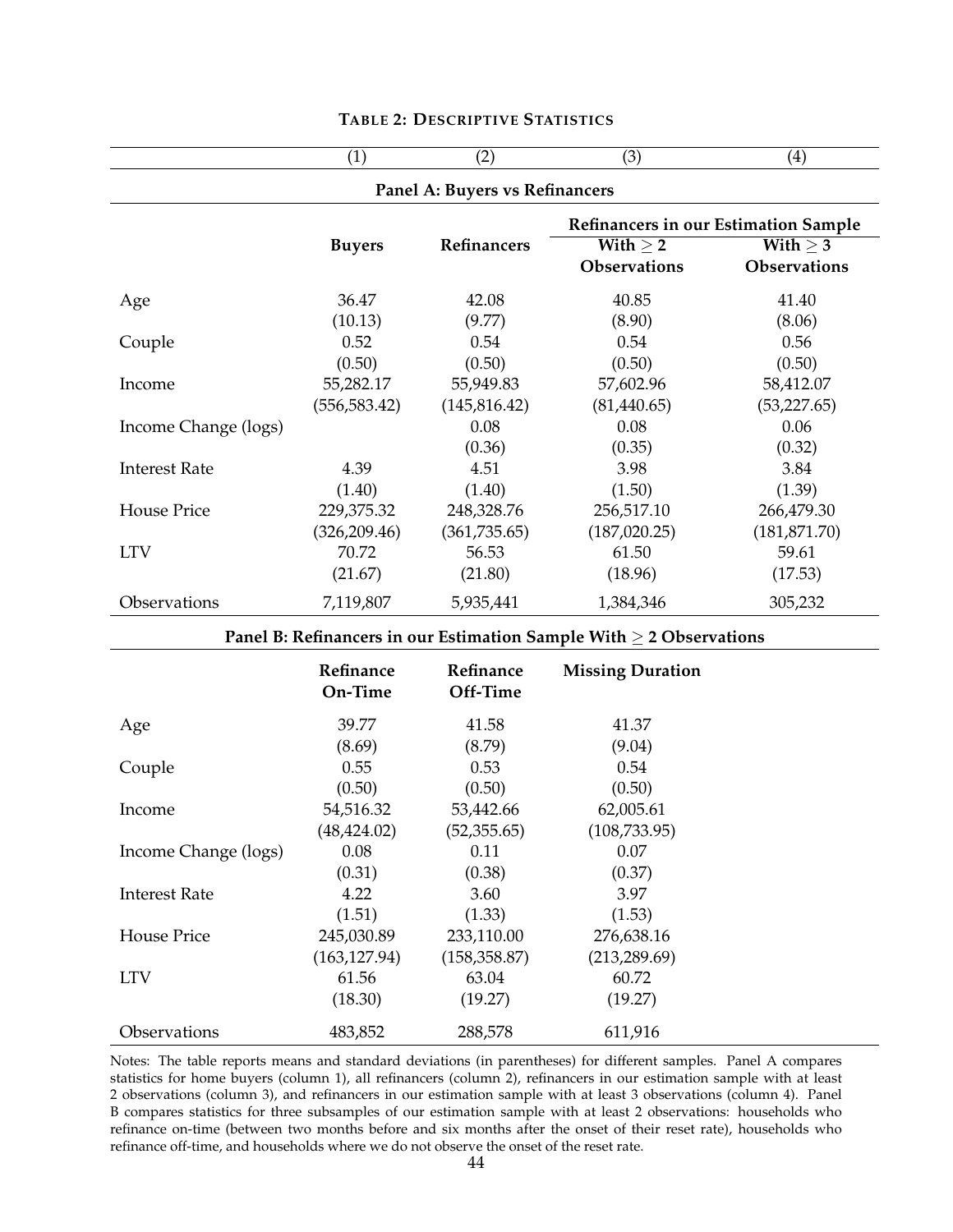|                                               | (1)                      | (2)       | (3)       | (4)       |  |  |  |  |
|-----------------------------------------------|--------------------------|-----------|-----------|-----------|--|--|--|--|
| Panel A: Full Sample                          |                          |           |           |           |  |  |  |  |
| <b>Equity Extraction Elasticity</b>           | 0.234                    | 0.208     | 0.204     | 0.197     |  |  |  |  |
|                                               | (0.002)                  | (0.005)   | (0.006)   | (0.006)   |  |  |  |  |
| Observations                                  | 1,384,346                | 1,384,346 | 1,311,734 | 1,173,626 |  |  |  |  |
|                                               | Panel B: On-Time Sample  |           |           |           |  |  |  |  |
| <b>Equity Extraction Elasticity</b>           | 0.245                    | 0.183     | 0.175     | 0.166     |  |  |  |  |
|                                               | (0.002)                  | (0.006)   | (0.007)   | (0.007)   |  |  |  |  |
| Observations                                  | 483,852                  | 483,852   | 460,077   | 459,571   |  |  |  |  |
|                                               | Panel C: Off-Time Sample |           |           |           |  |  |  |  |
| <b>Equity Extraction Elasticity</b>           | 0.317                    | 0.269     | 0.263     | 0.252     |  |  |  |  |
|                                               | (0.004)                  | (0.011)   | (0.012)   | (0.013)   |  |  |  |  |
| Observations                                  | 288,578                  | 288,578   | 274,600   | 273,727   |  |  |  |  |
| <b>Panel D: Sample With Missing Durations</b> |                          |           |           |           |  |  |  |  |
| <b>Equity Extraction Elasticity</b>           | 0.188                    | 0.201     | 0.202     | 0.197     |  |  |  |  |
|                                               | (0.003)                  | (0.007)   | (0.007)   | (0.009)   |  |  |  |  |
| Observations                                  | 611,916                  | 611,916   | 577,057   | 440,328   |  |  |  |  |
| Control Variables:                            |                          |           |           |           |  |  |  |  |
| Month FE                                      |                          | X         | Х         | ×         |  |  |  |  |
| Household FE                                  |                          | $\times$  | X         | $\times$  |  |  |  |  |
| County x Year FE                              |                          |           | $\times$  | X         |  |  |  |  |
| Household Controls                            |                          |           |           | $\times$  |  |  |  |  |

## <span id="page-45-0"></span>**TABLE 3: EQUITY EXTRACTION ELASTICITIES BY REFINANCE TIMING**

Notes: The table reports estimates of the equity extraction elasticity across different specifications and samples. Panel A considers the full sample (summarizing the results of the preceding figures), panel B considers the sample of ontime refinancers (defined as those who refinance between 2 months before and 6 months after reset rate onset), panel C considers the sample of off-time refinancers (defined as those who refinance more than 2 months before or more than 6 months after reset rate onset), and panel D considers the sample of refinancers with missing duration information. Standard errors are clustered by household and shown in parentheses. The household controls included in column (4) are income level, income growth, the last mortgage interest rate, the age of the borrower, a dummy for couples, and dummies for a range of self-reported reasons for the current and the last refinance (pure refinance / home improvement / debt consolidation / other).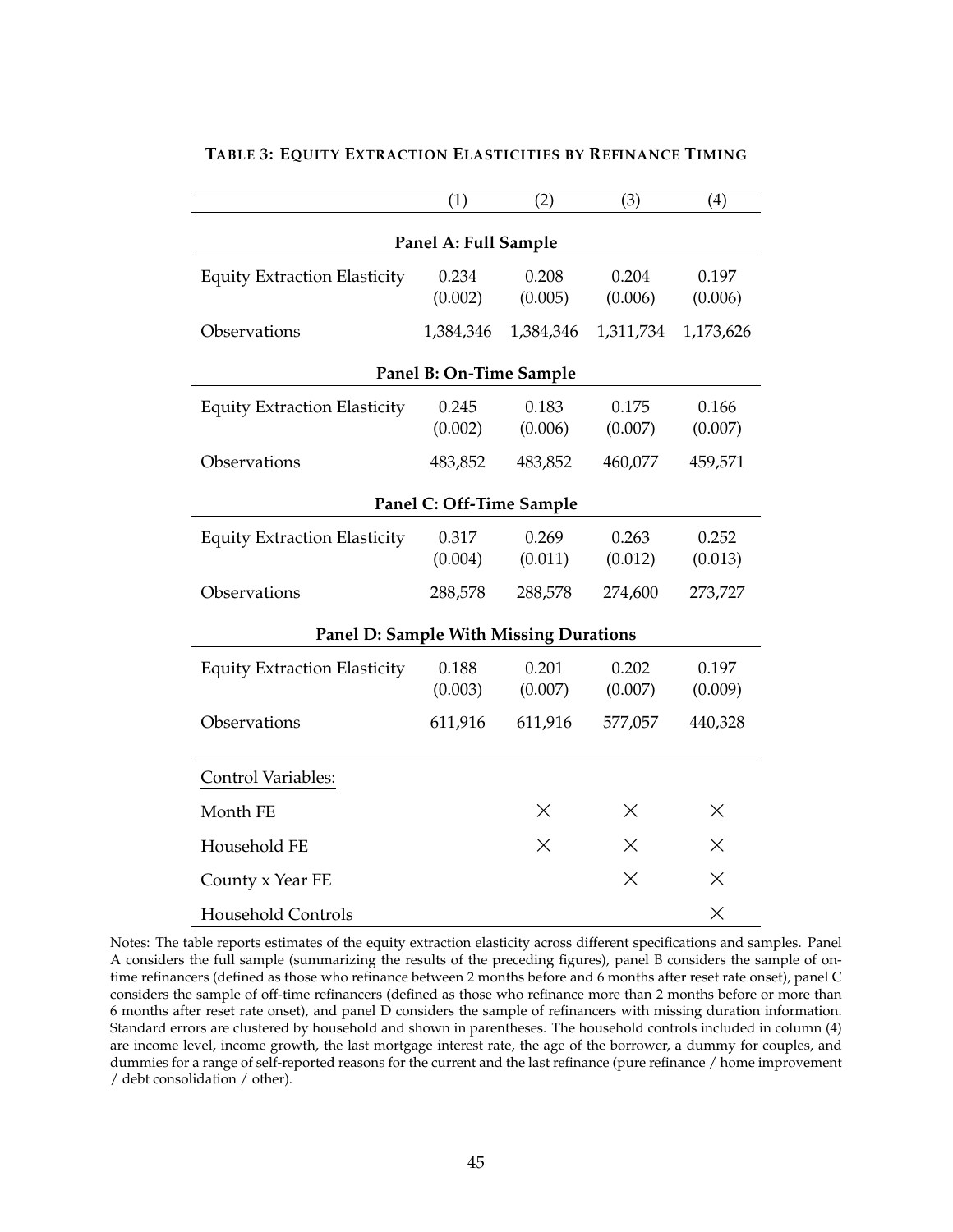|                                      | (1)     | (2)     | (3)      | (4)      |
|--------------------------------------|---------|---------|----------|----------|
|                                      |         |         |          |          |
| IV Equity Extraction Elasticity      | 0.150   | 0.284   | 0.268    | 0.249    |
|                                      | (0.004) | (0.026) | (0.078)  | (0.076)  |
| Observations                         | 769,494 | 769,494 | 769,494  | 768,042  |
|                                      |         |         |          |          |
| <b>Control Variables:</b>            |         |         |          |          |
| Month FE                             |         | X       | $\times$ | $\times$ |
| Household FE                         |         | X       | $\times$ | $\times$ |
| <b>Contract Duration FE</b>          |         | X       | X        | $\times$ |
| <b>Contract Duration x Region FE</b> |         |         | $\times$ | X        |
| <b>Contract Duration x Year FE</b>   |         |         | $\times$ | $\times$ |
| Region x Year FE                     |         |         | $\times$ | $\times$ |
| <b>Household Controls</b>            |         |         |          | $\times$ |

#### <span id="page-46-0"></span>**TABLE 4: EQUITY EXTRACTION ELASTICITIES USING INSTRUMENTAL VARIABLES**

Notes: The table reports estimates of the equity extraction elasticity using instrumental variables (IV). The instruments are interactions of dummies for the last mortgage contract duration (time until reset), year, and region. The table shows IV elasticities from four different specifications, with the richest specification in column (4) corresponding to equations [\(3\)](#page-19-0)-[\(4\)](#page-19-2). The household controls included in column (4) are income level, income growth, the last mortgage interest rate, the age of the borrower, a dummy for couples, and dummies for a range of self-reported reasons for the current and the last refinance (pure refinance / home improvement / debt consolidation / other). Standard errors are clustered by household and given in parentheses. The IV elasticities are close to the elasticities from the OLS fixed effects specifications.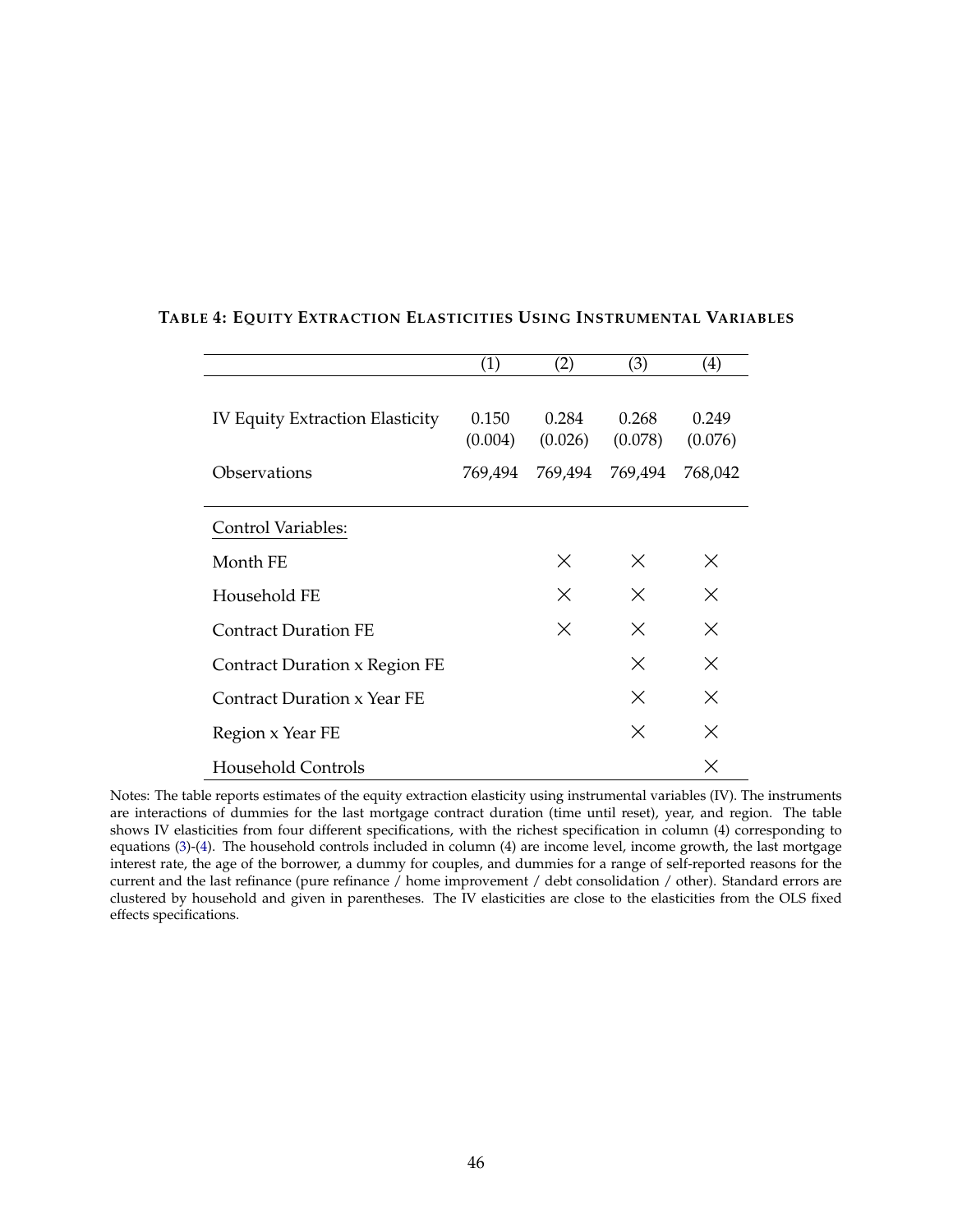## **Online Appendix (Not for Publication)**

## **A Supplementary Figures and Tables**

#### <span id="page-47-0"></span>**FIGURE A.I: AGGREGATE HOUSE PRICES, CONSUMPTION, AND MORTGAGE DEBT**

**A: U.S. House Price vs Consumption Growth B: U.K. House Price vs Consumption Growth**



ທ



ທ

**Year** *New York Structure 1999 <b>Propriet* 

<sup>10</sup> Real consumption growth

1975 1980 1985 1990 1995 2000 2005 2010 2015

House price growth  $\longrightarrow$  Consumption growth  $\mid$ 



Notes: U.S. house price data are from the Federal Reserve Economic Data, U.S. consumption data are from the BEA National Income and Product Accounts, and U.S. mortgage debt data are from the U.S. Flow of Funds. U.K. house price data are from the Nationwide Index, U.K. consumption data are from the ONS National Accounts, and U.K. mortgage debt data are from the Bank of England. All growth rates are log differences multiplied by 100.

# $\frac{3}{2}$ <br> $\frac{3}{2}$ <br> $\frac{3}{2}$ <br> $\frac{3}{2}$ <br> $\frac{3}{2}$ <br> $\frac{3}{2}$ <br> $\frac{3}{2}$ <br> $\frac{3}{2}$ <br> $\frac{3}{2}$ <br> $\frac{3}{2}$ <br> $\frac{3}{2}$ <br> $\frac{3}{2}$ <br> $\frac{3}{2}$ <br> $\frac{3}{2}$ <br> $\frac{3}{2}$ <br> $\frac{3}{2}$ <br> $\frac{3}{2}$ <br> $\frac{3}{2}$ <br> $\frac{3}{2}$ Real house price growth<br>-10<br>0 <sup>10</sup> <sup>20</sup> <sup>30</sup> Real house price growth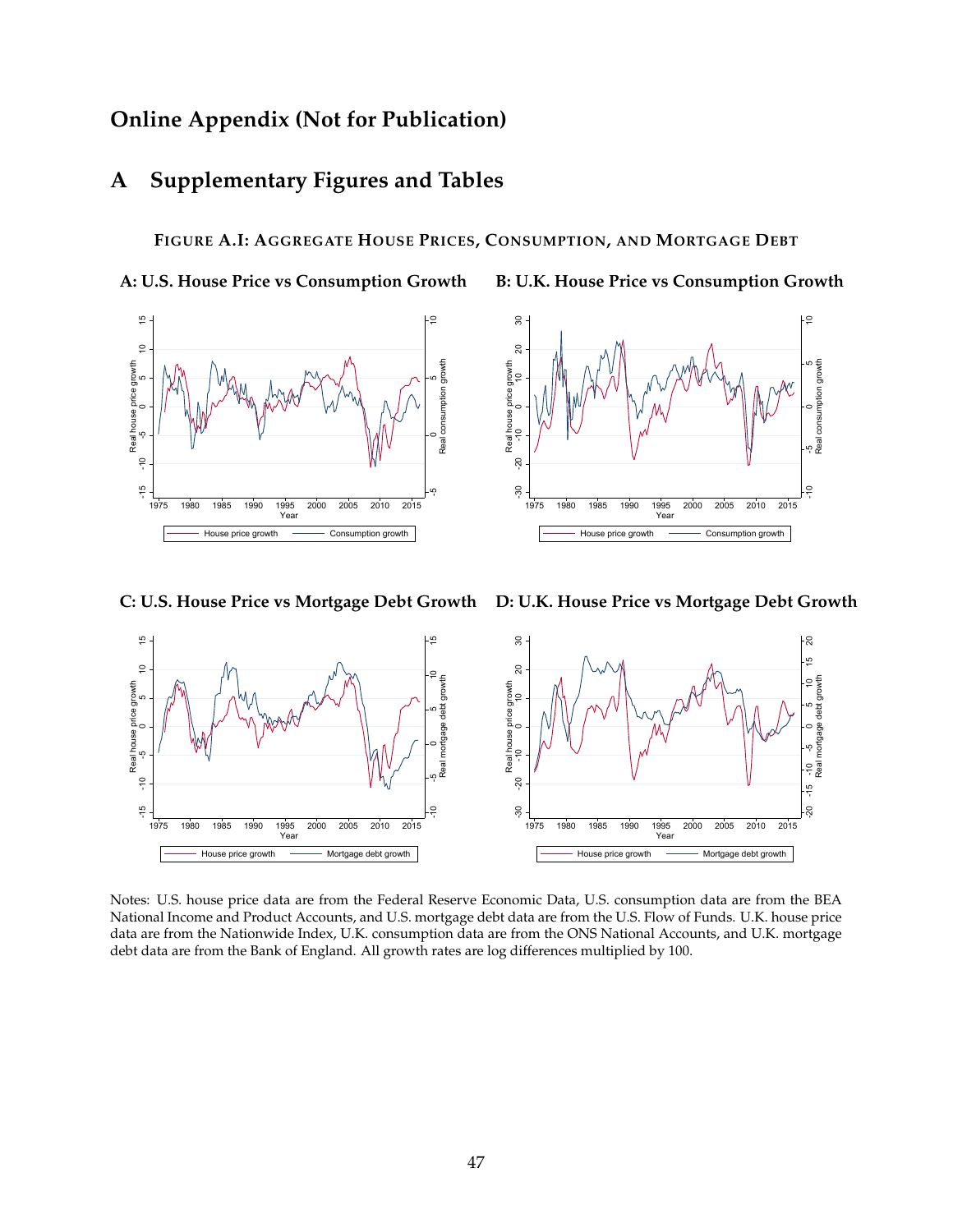<span id="page-48-0"></span>

<span id="page-48-1"></span>**FIGURE A.II: INTEREST RATE SCHEDULE IN THE UNITED KINGDOM**

Notes: The figure shows the average mortgage interest rate in the United Kingdom (in %) as a step function of the LTV ratio, with sharp jumps (notches) at LTVs of 60%, 70%, 75%, 80%, and 85%. The figure plots coefficients (and confidence intervals) from a regression of the mortgage interest rate on dummies for each 0.25%-bin of the LTV distribution. To each coefficient, we add a constant equal to the mean predicted value of the interest rate from all the other covariates. The other covariates include non-parametric controls for lender, contract duration (time until reset), month of refinance, mortgage type (fixed interest rate / variable interest rate / capped interest rate / other), repayment type (interest only / capital and interest / other), term length, reason for refinance, age, couple indicator, and income. The figure is taken from Best *[et al.](#page-28-2)* [2018](#page-28-2) and further details are provided there.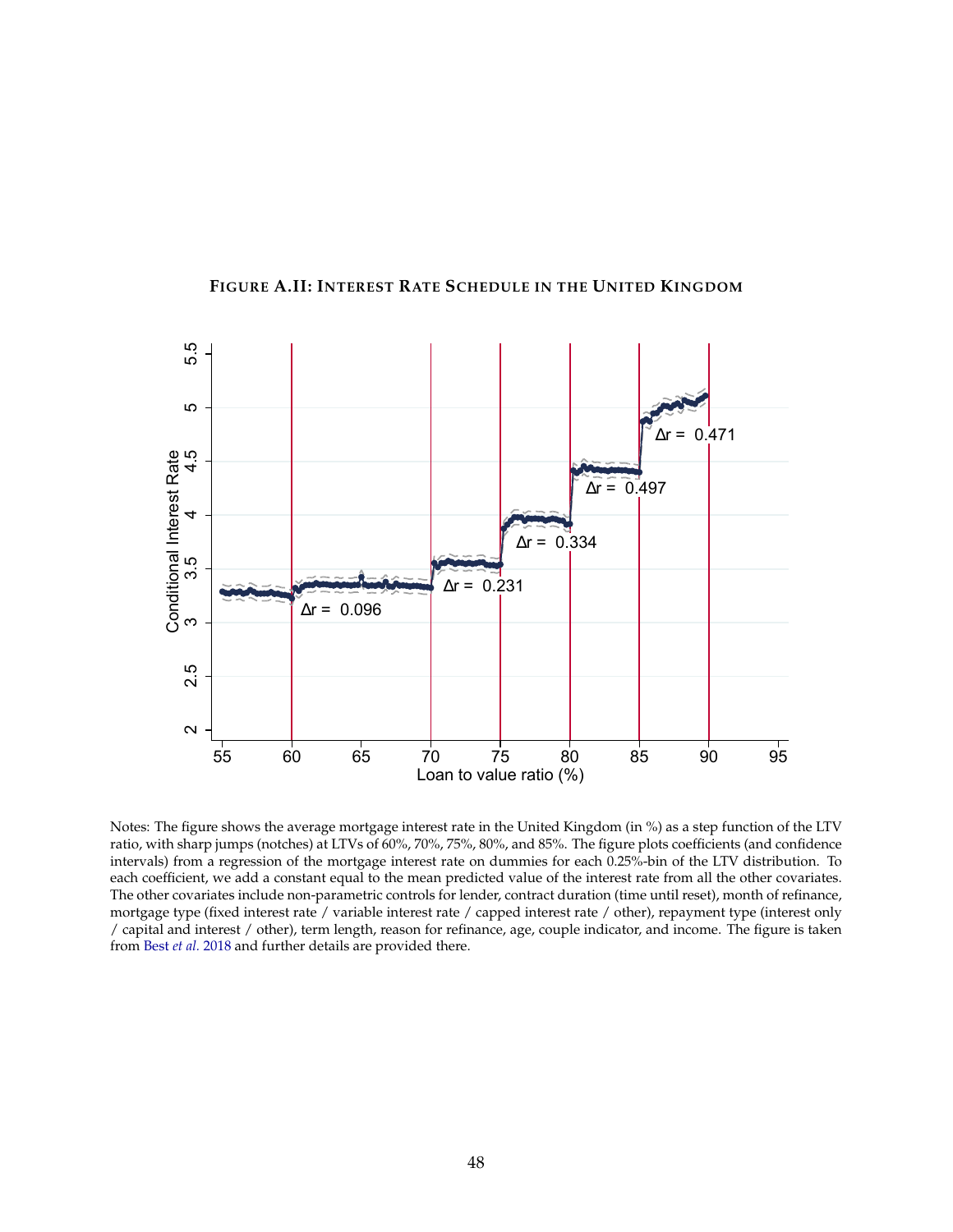<span id="page-49-0"></span>

**A: Duration Explains Future Price Change**





Notes: Panel A plots distributions of residualized house price growth, with and without fixed effects for the last contract duration choice (time until reset) interacted with month and county dummies. The panel shows that past duration choices can explain a large part of the residual price variation (having already absorbed fixed effect for household, month, and county x year). Panel B investigates if past duration choices can also explain residual income variation and shows that it cannot. The fact that past duration is able to predict house price growth, but not other determinants of borrowing such as income, makes it useful for identifying the effects of house prices on borrowing.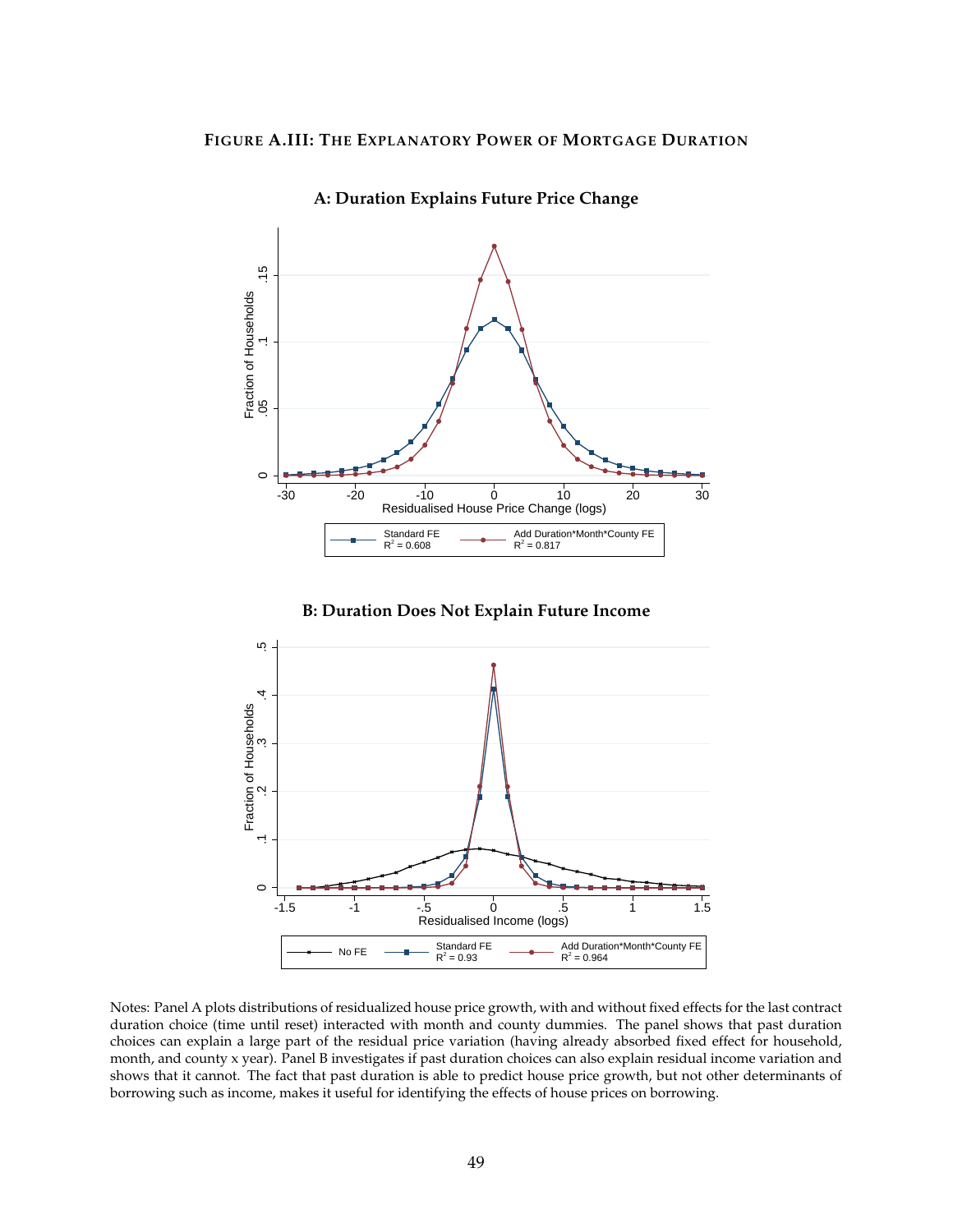<span id="page-50-0"></span>**FIGURE A.IV: EQUITY EXTRACTION VS HOUSE PRICE GROWTH USING ALTERNATIVE CON-TROLS**



**A: Household and Month Fixed Effects**

**B: Household, Month, County × Year Fixed Effects and Household Controls**



Notes: The panels plot conditional equity extraction in different bins of house price growth based on the fixed effects specification [\(2\)](#page-15-5). The plotted points are the estimated coefficients on house price growth dummies, adding a constant equal to the mean predicted value of equity extraction from all the other covariates. In Panel A, the other covariates are fixed effects for household and month. In Panel B, the other covariates are fixed effects for household, month, county x year, and household controls. The household controls include income level, income growth, mortgage interest rate, age, a dummy for couples, and dummies for a range of self-reported reasons for the current and the last refinances. The dashed lines represent 95% confidence intervals based on standard errors clustered by household. Each panel also reports the average equity extraction elasticity based on a log-linear specification. The figure shows that the relationship between equity extraction and house prices is almost perfectly log-linear, independent of which controls are included in the specification. 50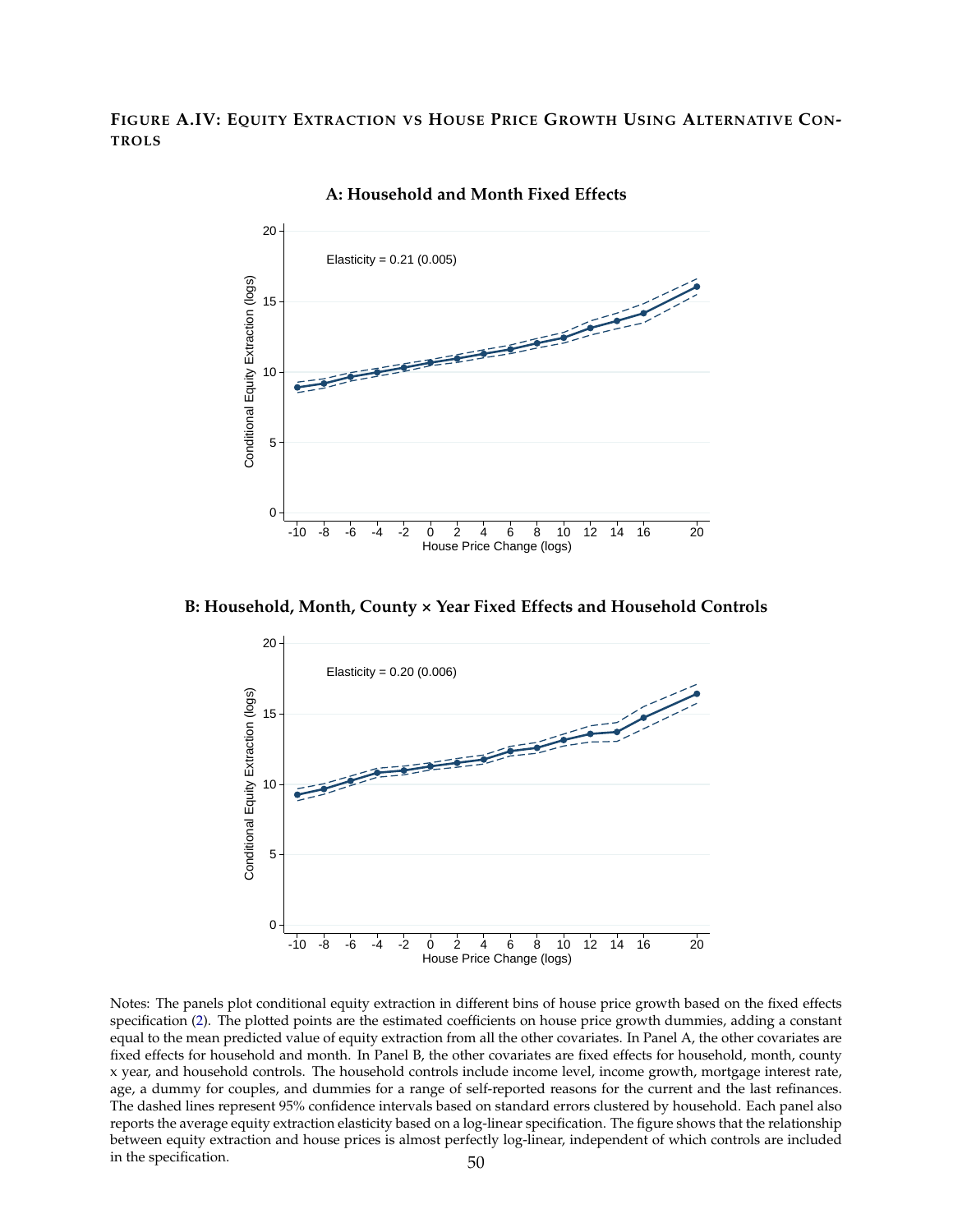<span id="page-51-0"></span>

**FIGURE A.V: EQUITY EXTRACTION ELASTICITY BY YEAR**

Notes: The figure reports the equity extraction elasticity for each year separately, showing that the elasticity is mildly pro-cyclical. The specification includes fixed effects for household, month, county x year, and household controls. The household controls include income level, income growth, mortgage interest rate, age, a dummy for couples, and dummies for a range of self-reported reasons for the current and the last refinances. The dashed lines represent 95% confidence intervals based on standard errors clustered by household.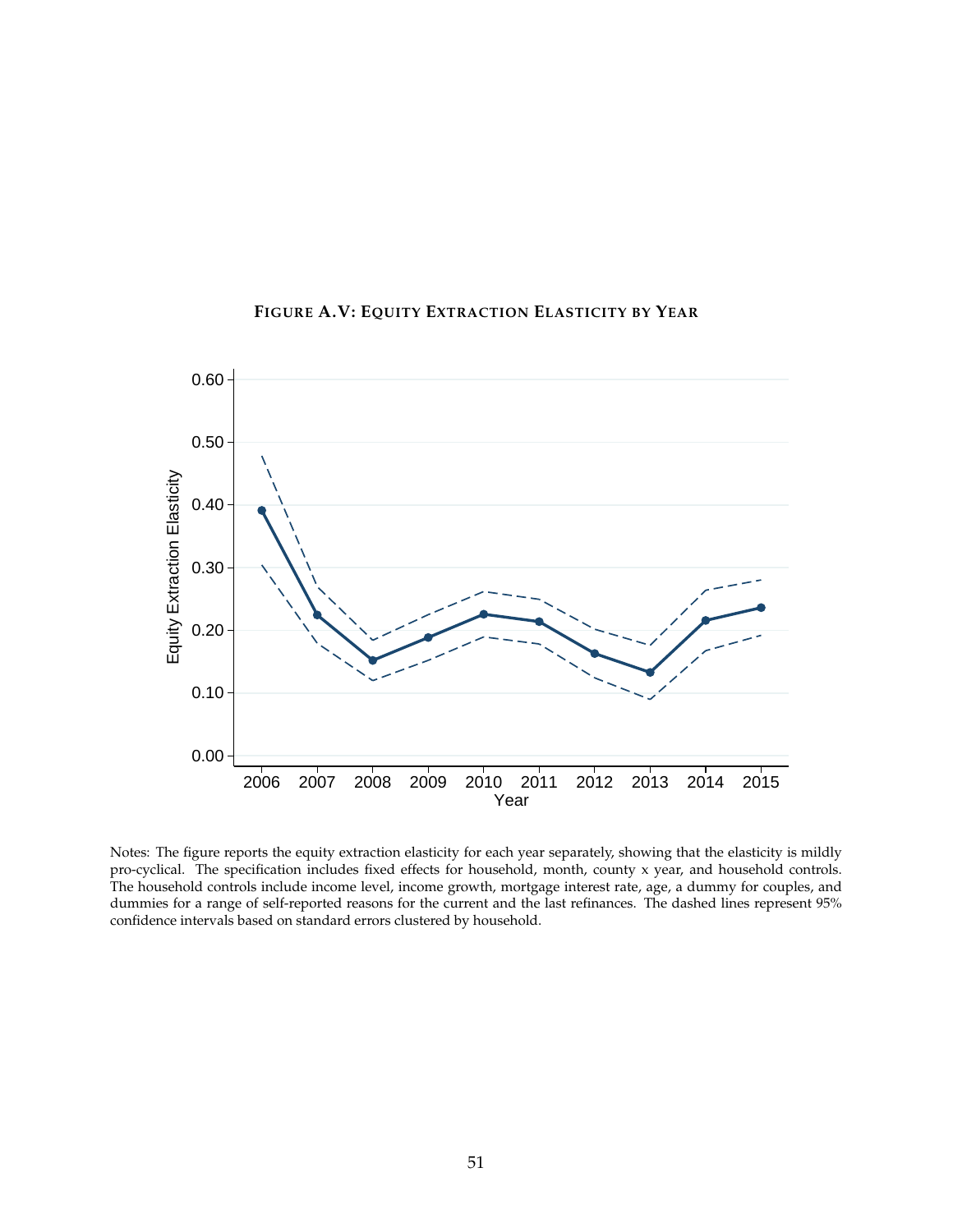#### <span id="page-52-0"></span>**FIGURE A.VI: EQUITY EXTRACTION VS HOUSE PRICE GROWTH USING ALTERNATIVE SPECI-FICATIONS**



**A: From Logs to Levels**

Notes: The figure investigates if the previous results are affected by moving from a log-specification to a levelspecification (Panel A) and by moving from house prices to housing net worth as the explanatory variable (Panel B). We specify housing net worth as the house price minus *baseline* debt, as opposed to current debt, in order to avoid a clear endogeneity problem. This implies that the two elasticities are identified from the same source of variation in house prices. Apart from these changes, the panels are constructed in the same way as Figure [8.](#page-39-0) The alternative specifications are useful for obtaining different parameters. Panel A yields an estimate of the marginal propensity to borrow (equal to 0.11), while Panel B yields an estimate of the equity extraction elasticity with respect to housing net worth (equal to 0.05). The elasticity with respect to housing net worth is smaller because housing net worth is only a fraction of the house price, so any given log-change in house prices translates into a larger log-change in housing net worth.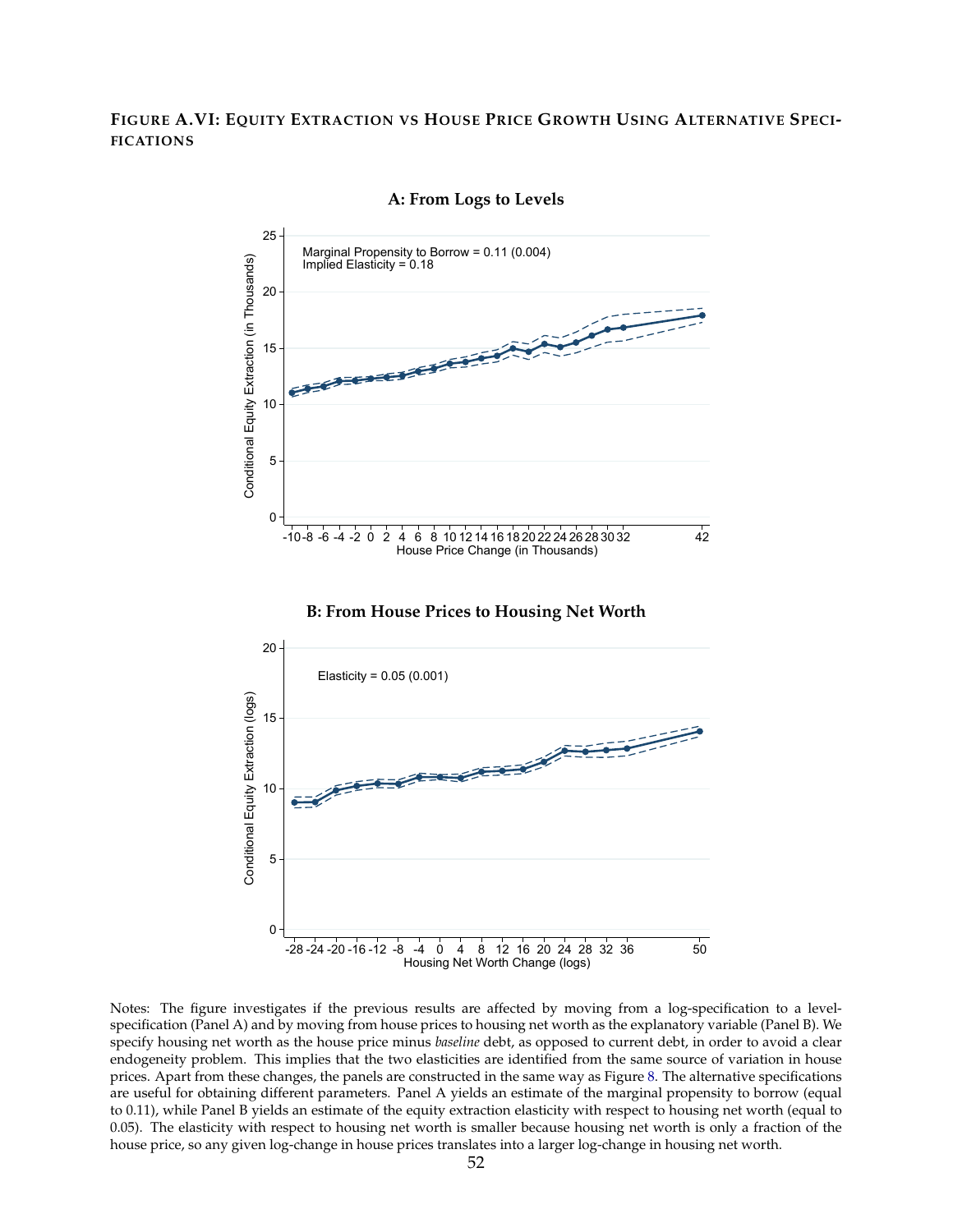<span id="page-53-0"></span>

**FIGURE A.VII: HETEROGENEITY BY LTV NON-PARAMETRICALLY**

Notes: The figure plots average equity extraction in different bins of house price growth and in different bins of predetermined LTV. Pre-LTV is defined as the LTV ratio at time  $t$  absent any equity extraction/injection at time  $t$  and absent any house price growth between t and  $t - 1$ . The figure considers three bins of pre-LTV: low leverage (0-60%), intermediate leverage (60-80%), and high leverage (above 80%). The dashed lines represent 95% confidence intervals based on standard errors clustered by household. The figure shows that the *level* of equity extraction decreases with leverage, while the *slope* of equity extraction with respect to house price growth increases with leverage. This is consistent with the collateral channel.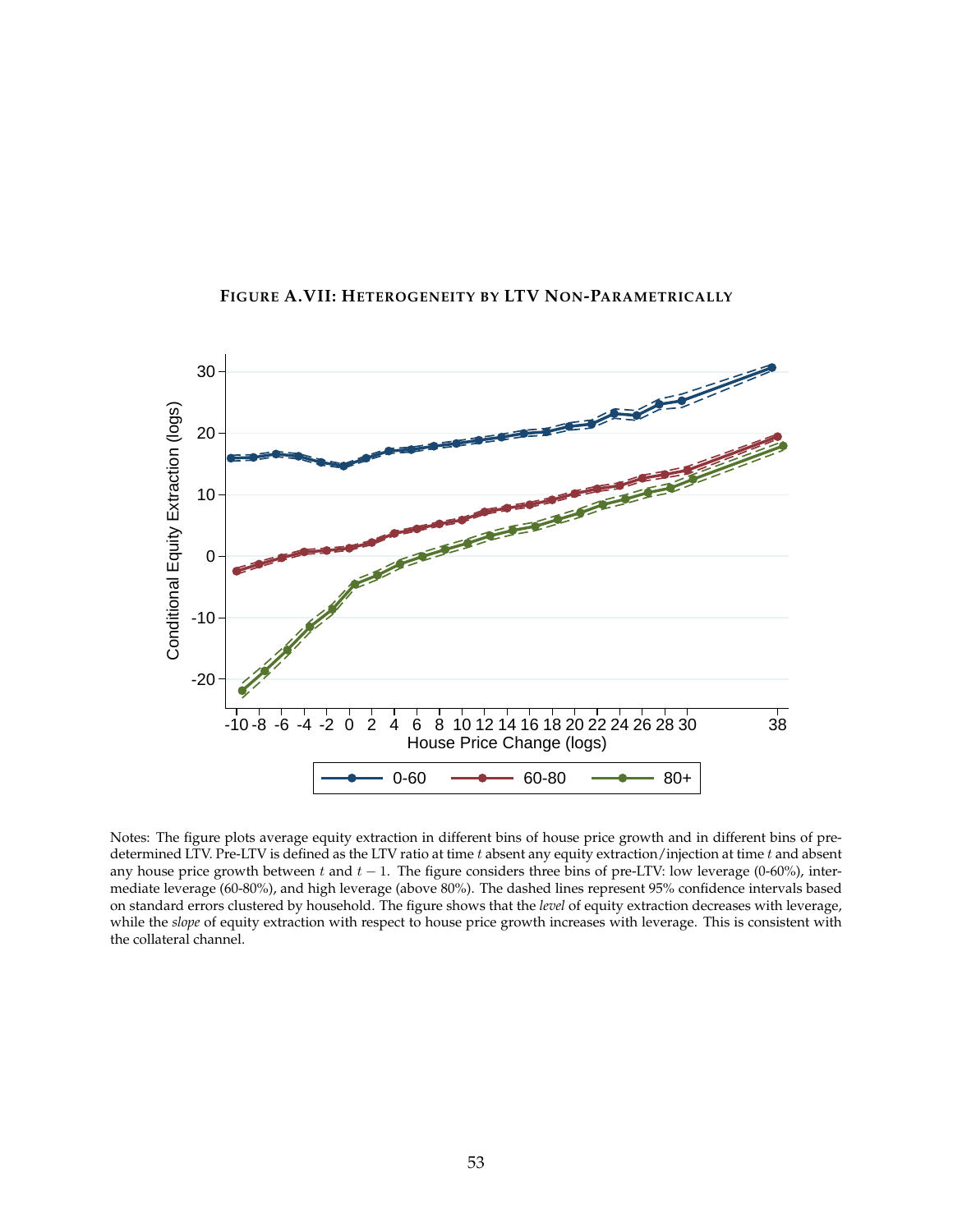#### <span id="page-54-0"></span>**FIGURE A.VIII: HETEROGENEITY IN BORROWING ELASTICITY BY INCOME**



**A: No Controls**





Notes: The figure shows heterogeneity in the equity extraction elasticity by income level (measured at the time of the last refinance event). Panel A is based on a univariate specification that investigates heterogeneity by income on its own, while Panel B is based on a multivariate specification allowing for heterogeneity in four dimensions simultaneously: LTV, age, income level, and income growth. The multivariate specification is shown in equation [\(5\)](#page-21-1). The dashed lines give 95% confidence intervals based on standard errors clustered by household. The figure shows that there is relatively little heterogeneity in the borrowing elasticity by income level.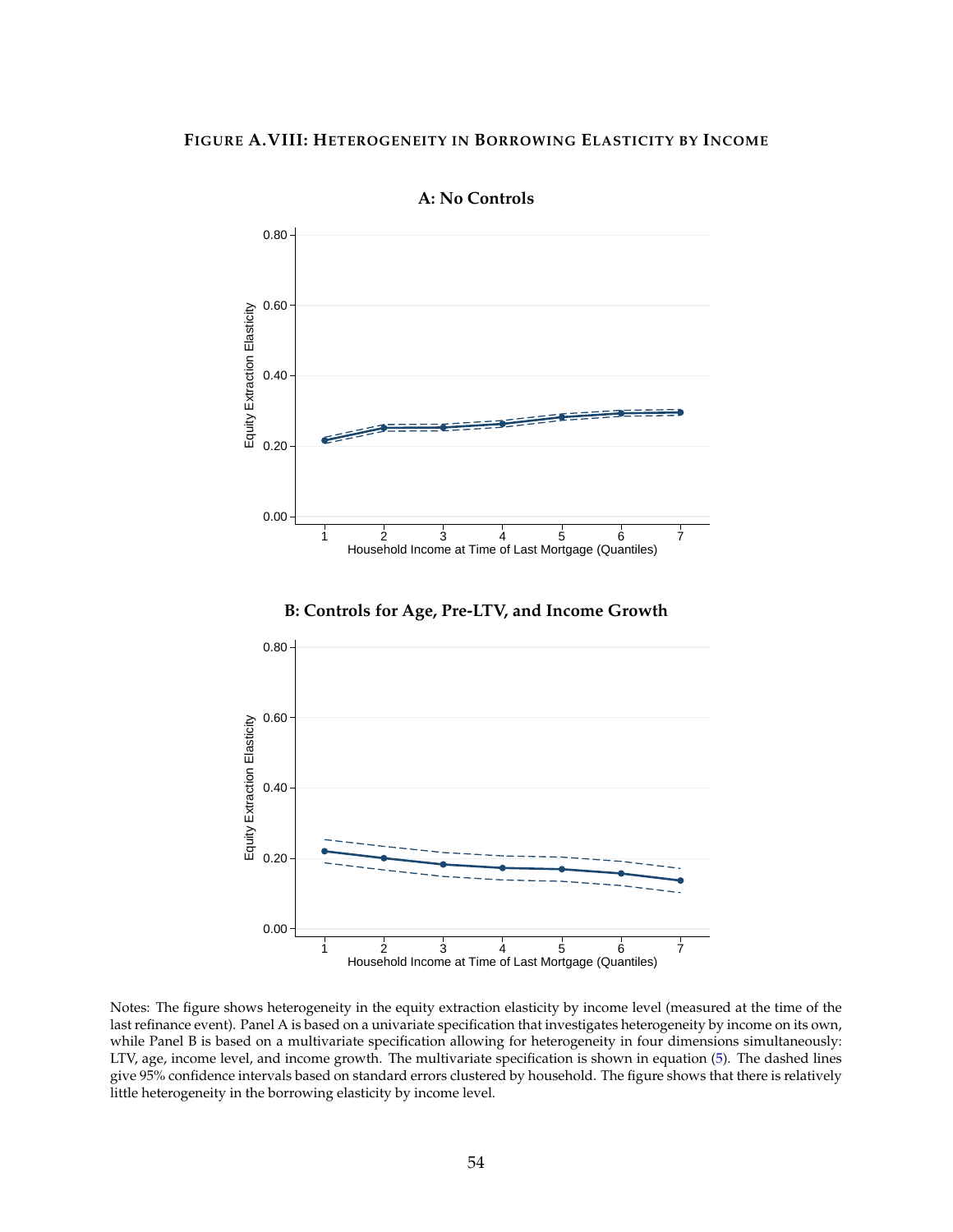#### <span id="page-55-0"></span>**FIGURE A.IX: HETEROGENEITY IN BORROWING ELASTICITY BY INCOME GROWTH**



**A: No Controls**





Notes: The figure shows heterogeneity in the equity extraction elasticity by income growth (measured as the log-change since the last refinance event). Panel A is based on a univariate specification that investigates heterogeneity by income growth on its own, while Panel B is based on a multivariate specification allowing for heterogeneity in four dimensions simultaneously: LTV, age, income level, and income growth. The multivariate specification is shown in equation [\(5\)](#page-21-1). The dashed lines give 95% confidence intervals based on standard errors clustered by household. The figure shows that there is relatively little heterogeneity in the borrowing elasticity by income growth.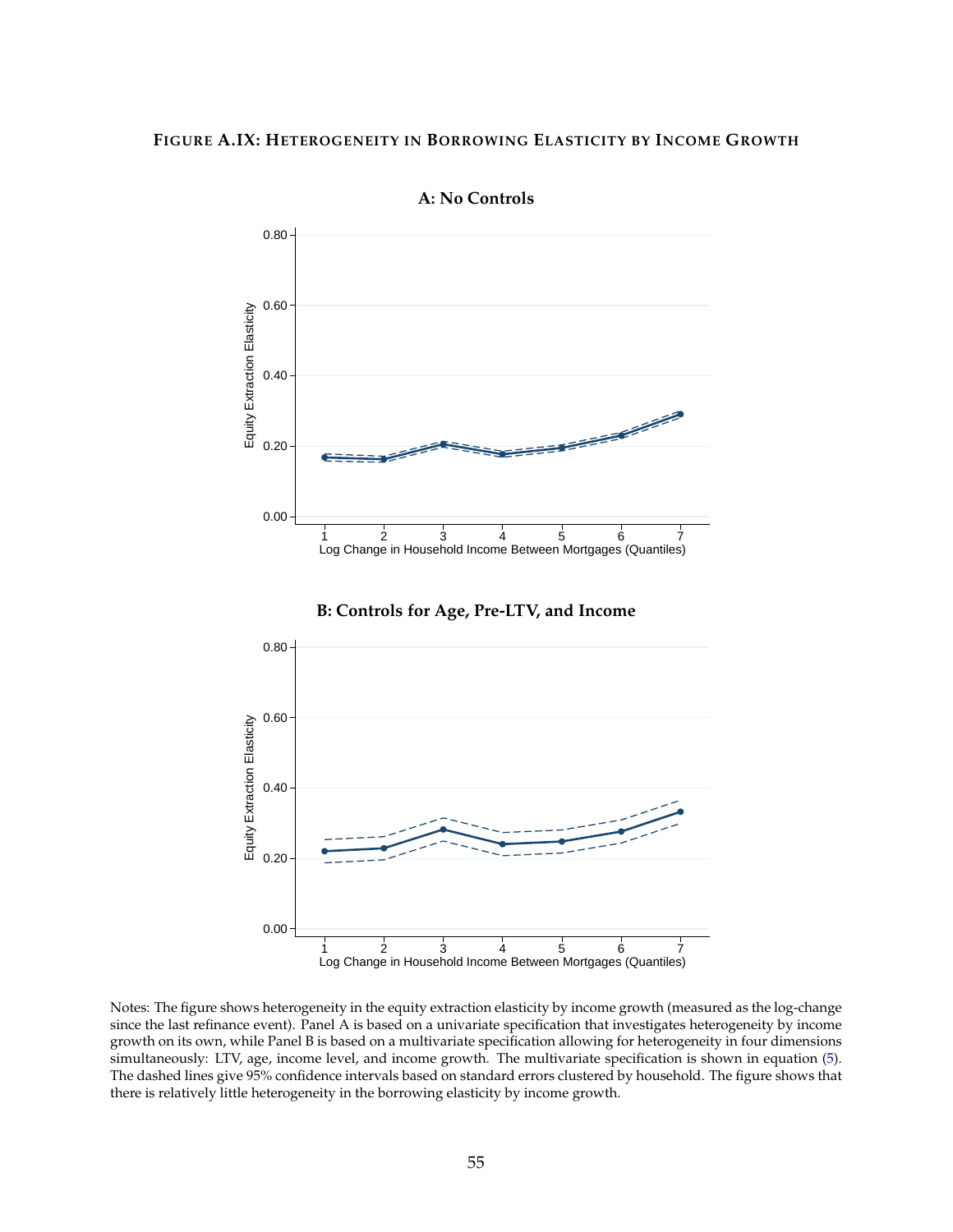<span id="page-56-0"></span>

**A: Effect of House Price Growth on LTV Distribution**

**B: Effect of Equity Extraction on LTV Distribution**



Notes: The figure is based on a sample of households who are pulled down to a lower notch by house price growth. The two panels show density distributions of three different LTV measures. The pre-LTV =  $D_{it}^P/P_{it-1}$  is the homeowner's LTV at time t given past mortgage choices (i.e., the debt level and amortization schedule chosen at time  $t - 1$ , not including equity extraction at time t) and the old house price. The passive LTV =  $D_{it}^P/P_{it}$  is the homeowner's LTV given past mortgage choices and the new house price. The chosen LTV =  $D_{it}/P_{it}$  includes any equity extraction made at time t. The x-axis in each panel represents the distance between a given LTV measure and the next-notch-up from the passive LTV. Panel A illustrates the effects of house price growth by comparing the distributions of pre-LTV and passive LTV. This panel shows that house price growth moves homeowners from the positive to the negative range and eliminates bunching at interest rate notches. Panel B illustrates the effects of borrowing responses by comparing the distributions of the passive LTV and the chosen LTV. This panel shows that equity extraction largely recreates the qualitative pattern that existed before house price growth.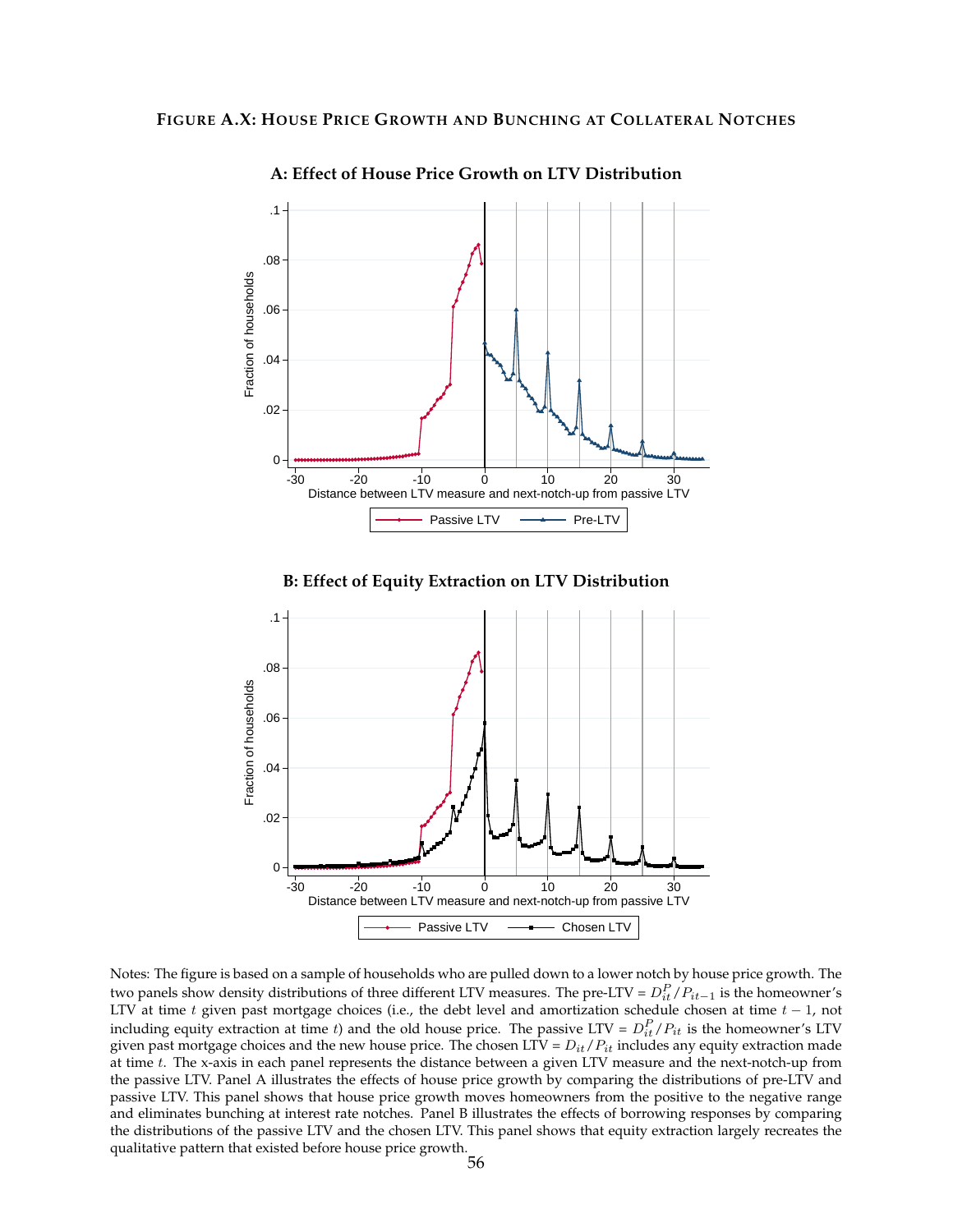

<span id="page-57-0"></span>**FIGURE A.XI: DISTRIBUTION OF THE CHANGE IN MONTHLY MORTGAGE PAYMENTS**

Notes: The figure is based on a sample of households who are pulled down to a lower notch by house price growth. It shows the distribution of the difference (in GBP) between the household's current monthly mortgage payments and previous monthly payments.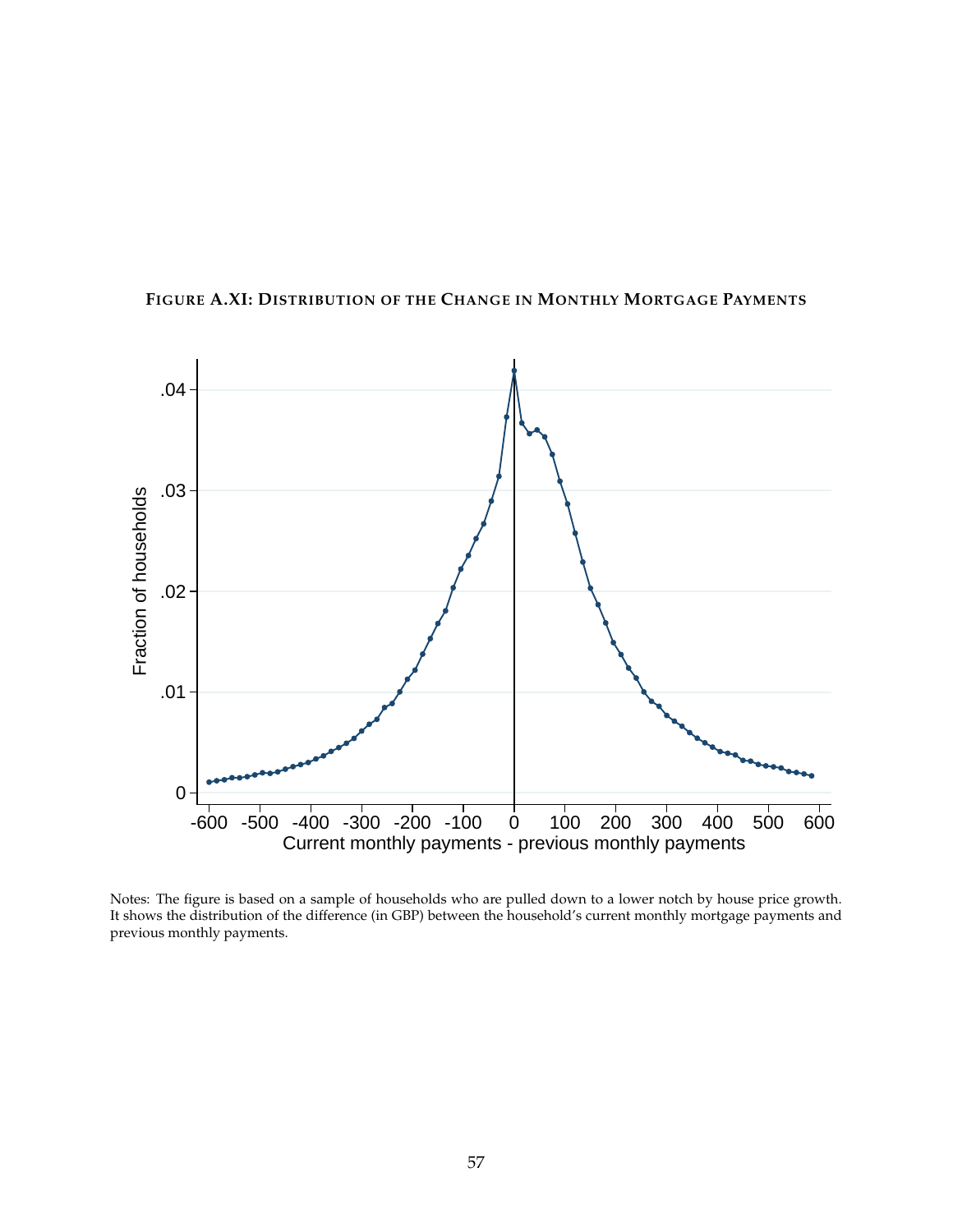|                                           | (1)                     | (2)              | (3)              | (4)              |  |  |  |
|-------------------------------------------|-------------------------|------------------|------------------|------------------|--|--|--|
| Panel A: Full Sample                      |                         |                  |                  |                  |  |  |  |
| Probability of Positive Equity Extraction | 0.003<br>(0.000)        | 0.002<br>(0.000) | 0.002<br>(0.000) | 0.002<br>(0.000) |  |  |  |
| Observations                              | 1,384,346               | 1,384,346        | 1,311,734        | 1,173,626        |  |  |  |
|                                           | Panel B: On-Time Sample |                  |                  |                  |  |  |  |
| Probability of Positive Equity Extraction | 0.003<br>(0.000)        | 0.002<br>(0.000) | 0.001<br>(0.000) | 0.001<br>(0.000) |  |  |  |
| Observations                              | 483,852                 | 483,852          | 460,077          | 459,571          |  |  |  |
| Panel C: Off-Time Sample                  |                         |                  |                  |                  |  |  |  |
| Probability of Positive Equity Extraction | 0.003<br>(0.000)        | 0.003<br>(0.000) | 0.002<br>(0.000) | 0.002<br>(0.000) |  |  |  |
| Observations                              | 288,578                 | 288,578          | 274,600          | 273,727          |  |  |  |
| Panel D: Sample With Missing Durations    |                         |                  |                  |                  |  |  |  |
| Probability of Positive Equity Extraction | 0.003<br>(0.000)        | 0.002<br>(0.000) | 0.002<br>(0.000) | 0.001<br>(0.000) |  |  |  |
| Observations                              | 611,916                 | 611,916          | 577,057          | 440,328          |  |  |  |
| Control Variables:                        |                         |                  |                  |                  |  |  |  |
| Month FE                                  |                         | Χ                | $\times$         | $\times$         |  |  |  |
| Household FE                              |                         | $\times$         | $\times$         | $\times$         |  |  |  |
| County x Year FE                          |                         |                  | X                | $\times$         |  |  |  |
| <b>Household Controls</b>                 |                         |                  |                  | $\times$         |  |  |  |

#### <span id="page-58-0"></span>**TABLE A.I: THE EFFECT OF HOUSE PRICE GROWTH AT THE EXTENSIVE MARGIN**

Notes: The table reports estimates of the effect of house prices on the probability that households extract equity, across different specifications and samples. The outcome variable is a dummy for whether equity extraction was strictly positive (sample mean = 0.81). The treatment variable is house price growth (in logs), the standard treatment variable used in the main paper. Panel A considers the full sample, panel B considers the sample of on-time refinancers (defined as those who refinance between 2 months before and 6 months after reset rate onset), panel C considers the sample of off-time refinancers (defined as those who refinance more than 2 months before or more than 6 months after reset rate onset), and panel D considers the sample of refinancers with missing duration information. Standard errors are clustered by household and shown in parentheses. The household controls included in column (4) are income level, income growth, the last mortgage interest rate, the age of the borrower, a dummy for couples, and dummies for a range of self-reported reasons for the current and the last refinance (pure refinance / home improvement / debt consolidation / other).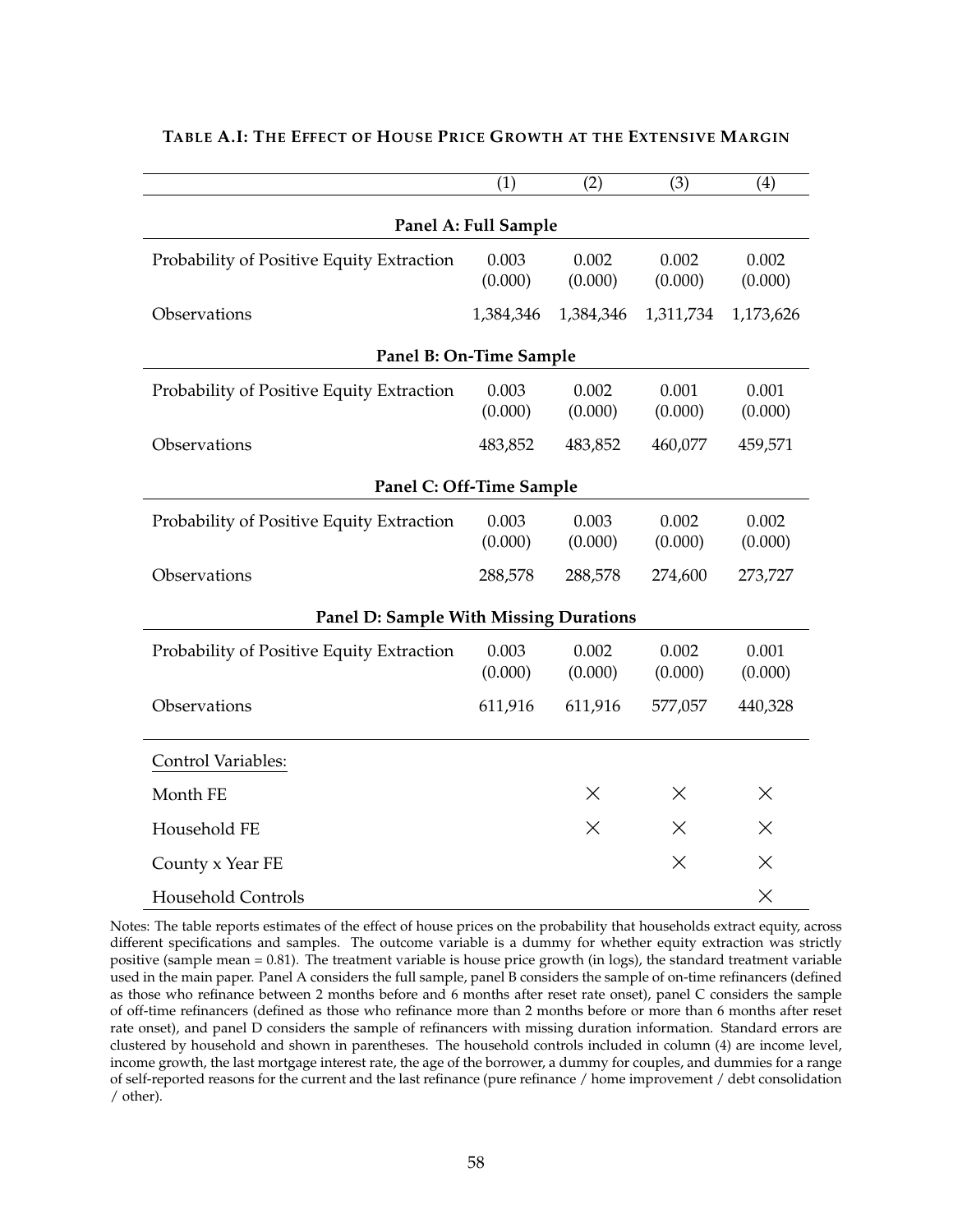|                                            | (1)               | (2)              | (3)              | $\left( 4\right)$ |
|--------------------------------------------|-------------------|------------------|------------------|-------------------|
| <b>Effect of County House Price Growth</b> | 11.961<br>(1.146) | 4.466<br>(0.797) | 4.538<br>(0.814) | 3.879<br>(0.724)  |
| Observations                               | 1,309,242         | 1,309,242        | 1,309,242        | 1,308,829         |
|                                            |                   |                  |                  |                   |
| <b>Control Variables:</b>                  |                   |                  |                  |                   |
| Month FE                                   |                   | $\times$         | $\times$         | $\times$          |
| County FE                                  |                   | X                | $\times$         | $\times$          |
| Dummy for Couples, Income Level, Age       |                   |                  | $\times$         | $\times$          |
| Reason for the Current Refinance           |                   |                  |                  | X                 |

## <span id="page-59-0"></span>**TABLE A.II: EQUITY EXTRACTION ELASTICITIES USING REGIONAL HOUSE PRICE VARIATION**

Notes: The table reports estimates of the effect of county house prices on equity extraction. The outcome variable is annualized equity extraction, i.e. equity extraction between the current and the last refinance events (in logs) divided by the number of years between the current and the last refinance events. The treatment variable is the log growth in average house prices for purchases in the county between the current and the previous year. The reasons for the current refinance include pure refinance, home improvement, debt consolidation, and other. Standard errors are clustered by county and given in parentheses. The table shows that the estimated effect of county house price growth is larger than the equity extraction elasticity reported in the main paper.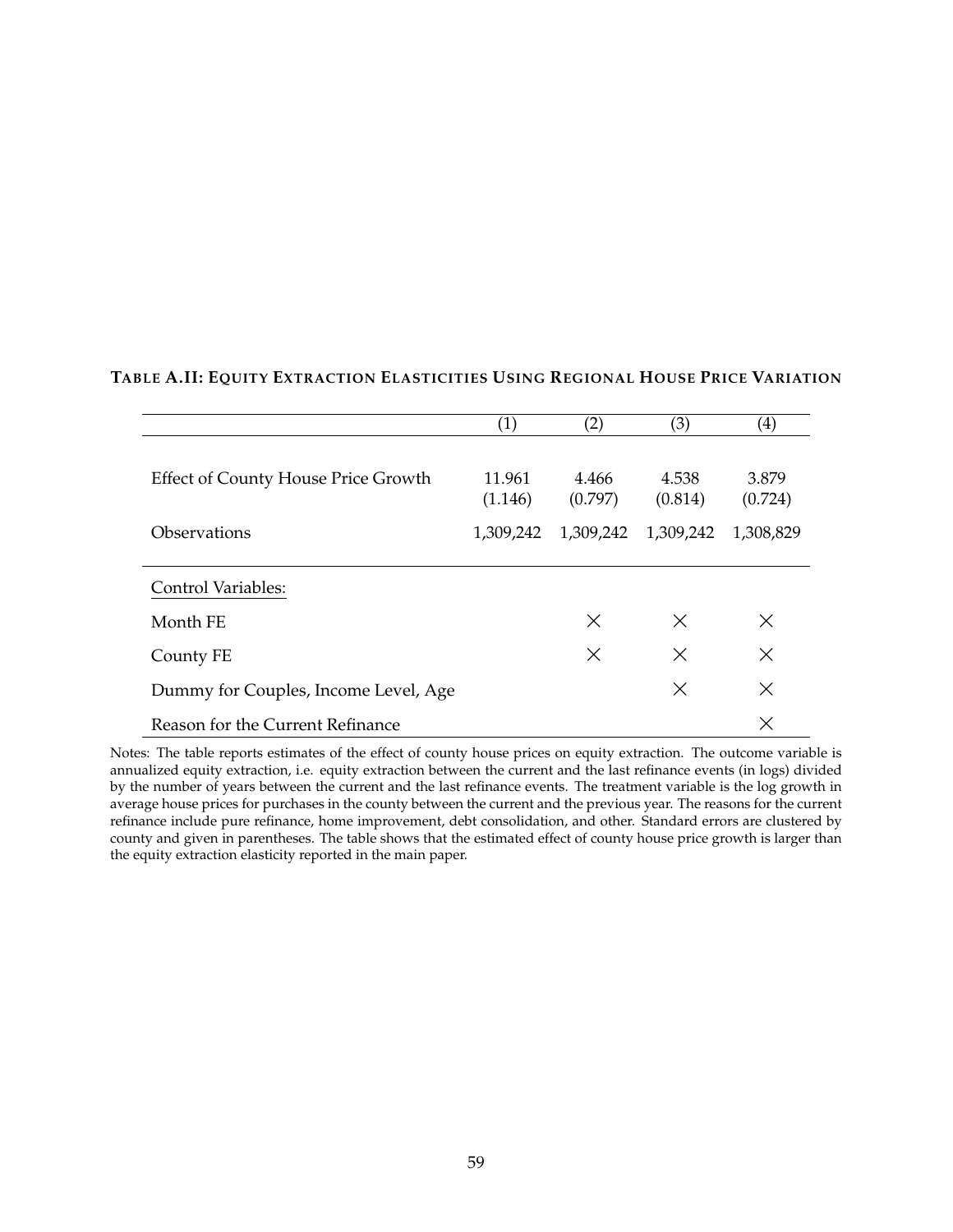|                                                 | (1)     | (2)      | (3)      | (4)      |  |  |  |  |
|-------------------------------------------------|---------|----------|----------|----------|--|--|--|--|
| Panel A: Last Mortgage for Home Improvement     |         |          |          |          |  |  |  |  |
| <b>Equity Extraction Elasticity</b>             | 0.191   | 0.183    | 0.171    | 0.162    |  |  |  |  |
|                                                 | (0.006) | (0.011)  | (0.013)  | (0.014)  |  |  |  |  |
| Observations                                    | 114,566 | 114,566  | 108,237  | 96,613   |  |  |  |  |
| Panel B: Last Mortgage Not for Home Improvement |         |          |          |          |  |  |  |  |
| <b>Equity Extraction Elasticity</b>             | 0.213   | 0.198    | 0.189    | 0.184    |  |  |  |  |
|                                                 | (0.003) | (0.006)  | (0.007)  | (0.007)  |  |  |  |  |
| Observations                                    | 553,200 | 553,200  | 524,513  | 470,038  |  |  |  |  |
| Panel C: Purpose of Last Mortgage Unknown       |         |          |          |          |  |  |  |  |
| <b>Equity Extraction Elasticity</b>             | 0.337   | 0.240    | 0.250    | 0.235    |  |  |  |  |
|                                                 | (0.002) | (0.008)  | (0.008)  | (0.009)  |  |  |  |  |
| Observations                                    | 716,580 | 716,580  | 678,984  | 606,975  |  |  |  |  |
| <b>Control Variables:</b>                       |         |          |          |          |  |  |  |  |
| Month FE                                        |         | $\times$ | X        | X        |  |  |  |  |
| Household FE                                    |         | X        | $\times$ | X        |  |  |  |  |
| County x Year FE                                |         |          | $\times$ | X        |  |  |  |  |
| <b>Household Controls</b>                       |         |          |          | $\times$ |  |  |  |  |

#### <span id="page-60-0"></span>**TABLE A.III: EQUITY EXTRACTION ELASTICITIES BY HOME IMPROVEMENT**

Notes: The table reports estimates of the equity extraction elasticity, splitting the estimation sample by whether the last equity extraction decision was made for home improvements or not. Panel A considers homeowners whose last refinance was for home improvements, Panel B considers homeowners whose last refinance was not for home improvements, while panel C considers homeowners whose last refinance purpose is missing in the data. Standard errors are clustered by household and shown in parentheses. The household controls included in column (4) are income level, income growth, the last mortgage interest rate, the age of the borrower, a dummy for couples, and dummies for the various reasons for both the last and current refinance (pure refinance / home improvement / debt consolidation / other). The table shows that, across the different fixed effects specifications, the estimated elasticity is quite stable across samples.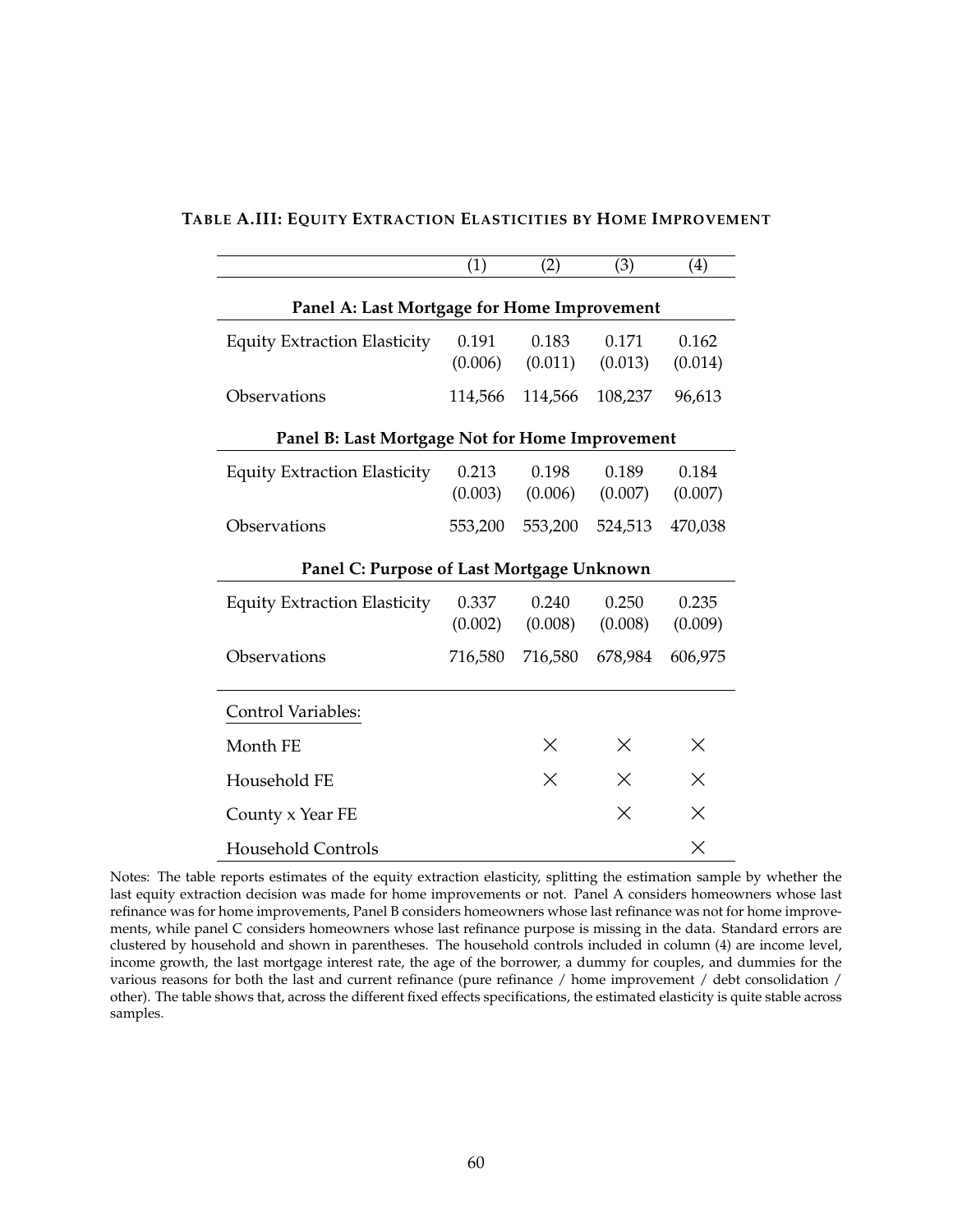|                                                  | (1)              | (2)              | (3)              | (4)              |  |  |  |
|--------------------------------------------------|------------------|------------------|------------------|------------------|--|--|--|
| Panel A: First Mortgage Observation is Purchase  |                  |                  |                  |                  |  |  |  |
| <b>Equity Extraction Elasticity</b>              | 0.318<br>(0.002) | 0.240<br>(0.007) | 0.243<br>(0.007) | 0.220<br>(0.008) |  |  |  |
| Observations                                     | 776,247          | 776,247          | 737,798          | 664,237          |  |  |  |
| Panel B: First Mortgage Observation is Refinance |                  |                  |                  |                  |  |  |  |
| <b>Equity Extraction Elasticity</b>              | 0.205<br>(0.003) | 0.173<br>(0.008) | 0.155<br>(0.008) | 0.139<br>(0.010) |  |  |  |
| Observations                                     | 580,745          | 580,745          | 549,272          | 488,992          |  |  |  |
| Control Variables:                               |                  |                  |                  |                  |  |  |  |
| Month FE                                         |                  | $\times$         | $\times$         | $\times$         |  |  |  |
| Household FE                                     |                  | $\times$         | $\times$         | $\times$         |  |  |  |
| County x Year FE                                 |                  |                  | X                | Χ                |  |  |  |
| Household Controls                               |                  |                  |                  | X                |  |  |  |

## **TABLE A.IV: EQUITY EXTRACTION ELASTICITIES BY WHETHER THE FIRST OBSERVATION WAS A PURCHASE OR REFINANCE**

Notes: Panel A reports estimates of the equity extraction elasticity for households whose first observation in the data was a purchase, while Panel B reports estimates for households whose first observation in the data was a refinance. Standard errors are clustered by household and shown in parentheses. The household controls included in column (4) are income level, income growth, the last mortgage interest rate, the age of the borrower, a dummy for couples, and dummies for a range of self-reported reasons for the current and the last refinance (pure refinance / home improvement / debt consolidation / other).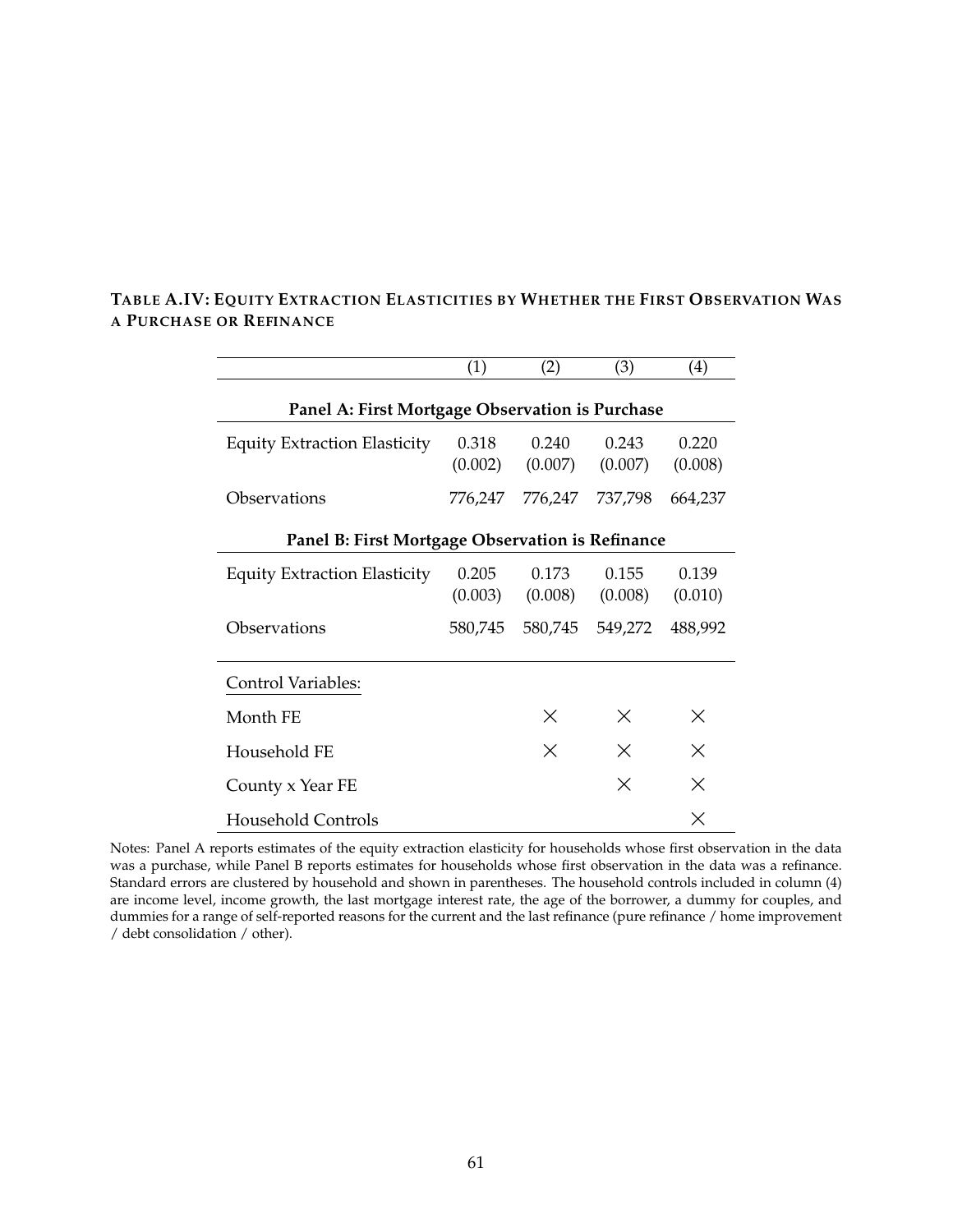## <span id="page-62-0"></span>**B Collateral Channel: A Test Using Interest Notches**

This section presents a further test using interest rate notches to investigate the importance of the collateral channel. Appendix Figure [A.X](#page-56-0) analyzes the dynamic interaction between house price growth and bunching responses to interest notches. This figure focuses on the sample of households who are pulled down to a lower notch by house price growth, i.e. households whose collateral constraint is relaxed. For this analysis, it is useful to formally define three different LTV concepts. First, we define the pre-determined LTV =  $D_{it}^{P}/P_{it-1}$  as the homeowner's LTV at time t given past mortgage choices (the debt level and amortization schedule chosen at time  $t - 1$ ) and the old house price. Second, we define the passive LTV =  $D_{it}^{P}/P_{it}$  as the homeowner's LTV at time  $t$  given past mortgage choices and the new house price. This is the LTV that would apply if the homeowner simply rolled over her debt at time  $t$ , i.e. if she were "passive." Third, there is the actual chosen LTV =  $D_{it}/P_{it}$  that includes any equity extraction or injection at time t. By this terminology, the sample in the figure includes borrowers for whom the passive LTV is at least one notch down from their pre-determined LTV.

The figure shows two panels in which we compare the density distributions of the three LTV measures defined above. The x-axis in each panel represents the distance between a given LTV measure (pre-LTV, passive LTV, or chosen LTV) and the next-notch-up from the passive LTV. Panel A illustrates the implications of house price growth by comparing the distributions of pre-LTV and passive LTV. Two implications are worth highlighting. First, house price growth moves all borrowers from the positive range (in terms of their pre-LTV) to the negative range (in terms of their passive LTV). This follows from the fact that we are restricting the sample to households who are pulled down by at least one notch. Second, house price growth eliminates all bunching at interest notches: there is bunching at every notch in the pre-LTV distribution, but no bunching in the passive LTV distribution.<sup>[31](#page-62-1)</sup>

How do borrowers respond to the relaxed collateral constraints? Panel B illustrates the implications of equity extraction behavior by comparing the distributions of the passive LTV and the final chosen LTV. Strikingly, equity extraction behavior largely recreates the qualitative pattern that existed before house price growth. We see a dramatic right-shift of the LTV distribution, moving

<span id="page-62-1"></span><sup>&</sup>lt;sup>31</sup>The fact that the passive LTV distribution primarily falls in the bins  $(-5, 0)$  and  $(-10, -5)$ , with a discrete drop between the two, is not a bunching response. It follows mechanically from the x-axis normalization and the fact that most homeowners are no longer 5 or 10 percentage points away from a notch. Furthermore, notice that bunching in the pre-LTV distribution is attenuated compared to the actual amount of bunching in the last refinance event due to amortization between the last and current refinance events.